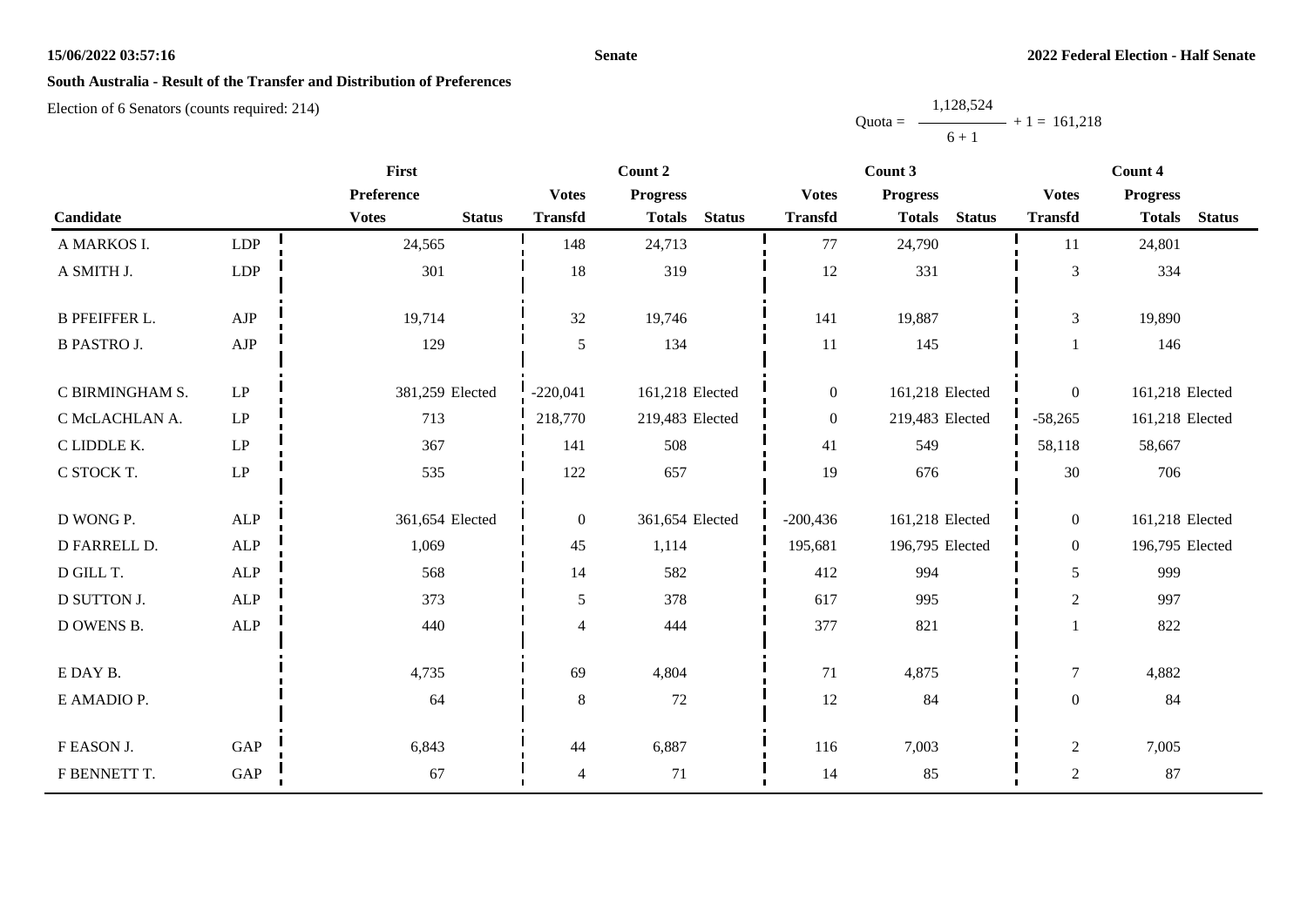#### **Senate**

## **South Australia - Result of the Transfer and Distribution of Preferences**

| Election of 6 Senators (counts required: 214) |                                 |        |                  | 1,128,524<br>$- + 1 = 161,218$<br>Quota = $-$ |                  |         |                  |       |  |
|-----------------------------------------------|---------------------------------|--------|------------------|-----------------------------------------------|------------------|---------|------------------|-------|--|
|                                               |                                 |        |                  |                                               |                  | $6 + 1$ |                  |       |  |
| G BLANDFORD L.                                | $\ensuremath{\text{NP}}\xspace$ | 3,692  | 157              | 3,849                                         | 56               | 3,905   | 11               | 3,916 |  |
| G BUIJS D.                                    | $\ensuremath{\text{NP}}\xspace$ | 277    | $\sqrt{6}$       | 283                                           | $\,8\,$          | 291     | $\mathbf{1}$     | 292   |  |
| H MICHIE E.                                   | SPP                             | 3,417  | $\overline{4}$   | 3,421                                         | 31               | 3,452   | $\overline{0}$   | 3,452 |  |
| H DUXBURY J.                                  | SPP                             | 31     | $\mathbf{1}$     | $32\,$                                        | $\overline{4}$   | 36      | $\mathbf{0}$     | 36    |  |
| I FINNEY J.                                   | <b>TLOC</b>                     | 2,361  | 13               | 2,374                                         | 29               | 2,403   | $\overline{c}$   | 2,405 |  |
| I PARNELL R.                                  | <b>TLOC</b>                     | $28\,$ | $\mathbf{1}$     | 29                                            | $\overline{4}$   | 33      | $\overline{0}$   | 33    |  |
| J BYRNE C.                                    | <b>CYA</b>                      | 4,681  | 11               | 4,692                                         | 26               | 4,718   | $\overline{0}$   | 4,718 |  |
| J DUFFIELD N.                                 | $\rm CYA$                       | 221    | $\mathbf{2}$     | 223                                           | $\mathfrak{Z}$   | 226     | $\overline{0}$   | 226   |  |
| K YAZBEK R.                                   | $\hbox{AUD}$                    | 3,076  | $\tau$           | 3,083                                         | $22\,$           | 3,105   | 1                | 3,106 |  |
| K KANCK S.                                    | $\hbox{A}\mathrm{U}\hbox{D}$    | 118    | $\overline{4}$   | 122                                           | 19               | 141     | $\boldsymbol{0}$ | 141   |  |
| L YARMUHAMMAD A. DPDA                         |                                 | 999    | 1                | 1,000                                         | 6                | 1,006   | $\overline{0}$   | 1,006 |  |
| L YARMUHAMMAD A. DPDA                         |                                 | 12     | $\boldsymbol{0}$ | 12                                            | $\boldsymbol{0}$ | 12      | $\boldsymbol{0}$ | 12    |  |
| M KAUR H.                                     |                                 | 555    | $\boldsymbol{0}$ | 555                                           | $\boldsymbol{7}$ | 562     | $\overline{0}$   | 562   |  |
| M KUMAR R.                                    |                                 | 16     | $\boldsymbol{0}$ | 16                                            |                  | 17      | $\boldsymbol{0}$ | 17    |  |
| N WOLFENDALE D.                               | SOPA                            | 3,730  | $\mathbf{2}$     | 3,732                                         | $21\,$           | 3,753   | $\overline{0}$   | 3,753 |  |
| N KENNEDY D.                                  | SOPA                            | $40\,$ | $\boldsymbol{0}$ | 40                                            | $\sqrt{2}$       | 42      | $\overline{0}$   | 42    |  |
|                                               |                                 |        |                  |                                               |                  |         |                  |       |  |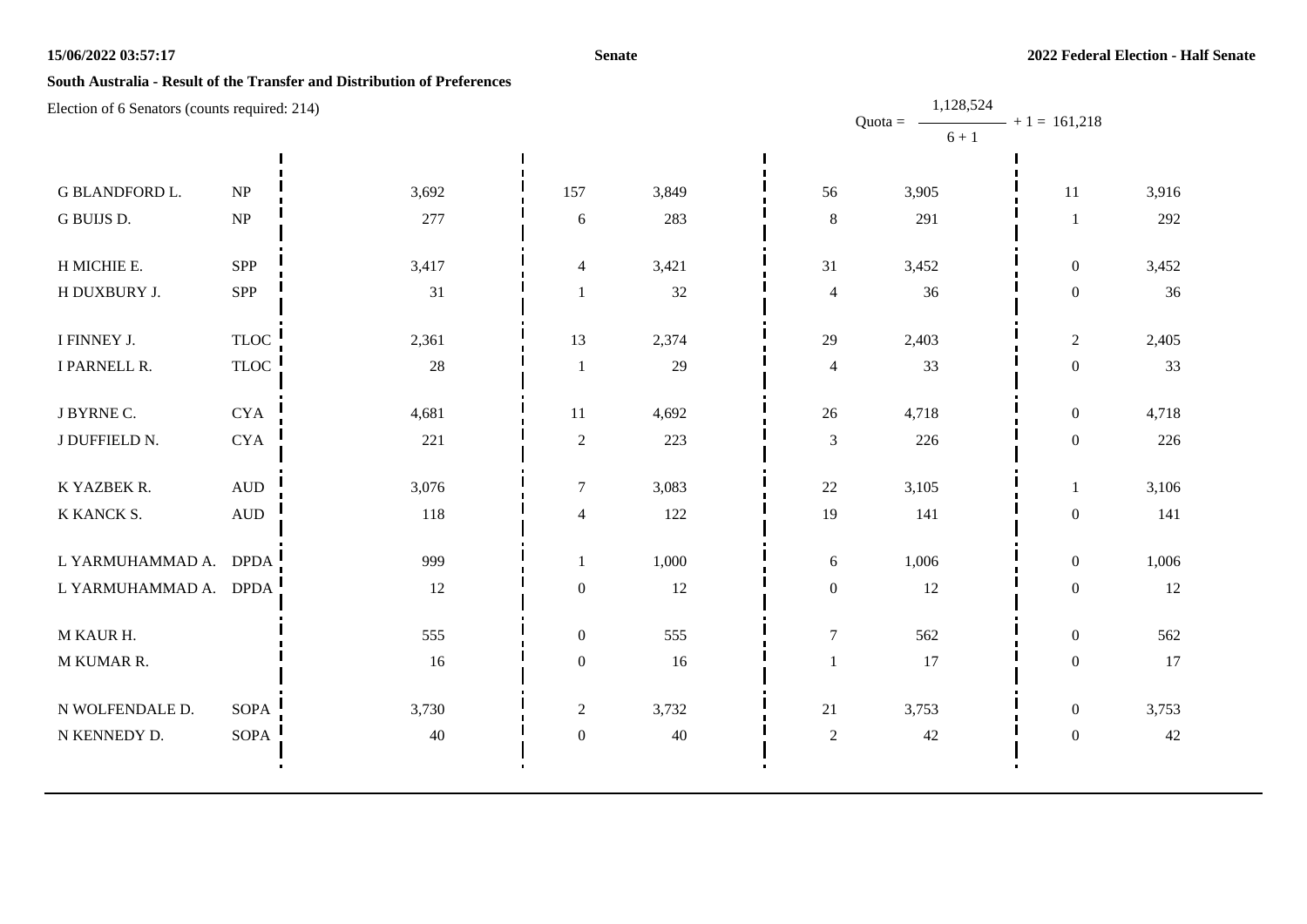#### **Senate**

# **South Australia - Result of the Transfer and Distribution of Preferences**

Election of 6 Senators (counts required: 214)

Quota =  $-$ 1,128,524  $6 + 1$  $+ 1 = 161,218$ 

| First             |               |              |               |                  | Count 2         |               |                  | Count 3         |               | Count 4          |                 |               |
|-------------------|---------------|--------------|---------------|------------------|-----------------|---------------|------------------|-----------------|---------------|------------------|-----------------|---------------|
|                   |               | Preference   |               | <b>Votes</b>     | <b>Progress</b> |               | <b>Votes</b>     | <b>Progress</b> |               | <b>Votes</b>     | <b>Progress</b> |               |
| Candidate         |               | <b>Votes</b> | <b>Status</b> | <b>Transfd</b>   | <b>Totals</b>   | <b>Status</b> | <b>Transfd</b>   | <b>Totals</b>   | <b>Status</b> | <b>Transfd</b>   | <b>Totals</b>   | <b>Status</b> |
| O XENOPHON N.     |               | 33,602       |               | 135              | 33,737          |               | 533              | 34,270          |               | 17               | 34,287          |               |
| O GRIFF S.        |               | $111\,$      |               |                  | 112             |               | $\overline{4}$   | 116             |               | $\boldsymbol{0}$ | 116             |               |
| P POCOCK B.       | <b>GRN</b>    | 132,145      |               | 47               | 132,192         |               | 1,281            | 133,473         |               | 6                | 133,479         |               |
| P SUMNER M.       | <b>GRN</b>    | 1,827        |               | $\overline{4}$   | 1,831           |               | 172              | 2,003           |               |                  | 2,004           |               |
| P SELWOOD M.      | <b>GRN</b>    | 936          |               | $\mathfrak{Z}$   | 939             |               | $70\,$           | 1,009           |               | $\boldsymbol{0}$ | 1,009           |               |
| Q CRUISE R.       | $\rm{IMO}$    | 2,272        |               | $\boldsymbol{0}$ | 2,272           |               | $\mathfrak{2}$   | 2,274           |               | $\boldsymbol{0}$ | 2,274           |               |
| Q HARLEY H.       | <b>IMO</b>    | $48\,$       |               | $\boldsymbol{0}$ | 48              |               |                  | 49              |               | $\overline{0}$   | 49              |               |
| R PATRICK R.      | <b>RPT</b>    | 23,397       |               | 117              | 23,514          |               | 396              | 23,910          |               | 14               | 23,924          |               |
| R McMAHON L.      | <b>RPT</b>    | $28\,$       |               | $\boldsymbol{0}$ | 28              |               | $\boldsymbol{0}$ | 28              |               | $\boldsymbol{0}$ | $28\,$          |               |
| S GAME J.         | $\mathbf{ON}$ | 44,914       |               | 35               | 44,949          |               | 26               | 44,975          |               | 6                | 44,981          |               |
| S WATCHMAN A.     | ON            | 335          |               | $\sqrt{2}$       | 337             |               | 1                | 338             |               | $\overline{0}$   | 338             |               |
| T GREEN T.        | <b>HMP</b>    | 26,031       |               | 12               | 26,043          |               | $38\,$           | 26,081          |               |                  | 26,082          |               |
| T ADAMS A.        | HMP           | 204          |               | $\boldsymbol{0}$ | 204             |               | $\overline{4}$   | 208             |               | $\overline{0}$   | 208             |               |
| <b>U ARBON M.</b> | <b>UAPP</b>   | 34,041       |               | 21               | 34,062          |               | 23               | 34,085          |               | $\overline{c}$   | 34,087          |               |
| U SCHILD C.       | UAPP          | 126          |               | $\overline{1}$   | 127             |               | $\mathbf{1}$     | 128             |               | $\boldsymbol{0}$ | 128             |               |
|                   |               |              |               |                  |                 |               |                  |                 |               |                  |                 |               |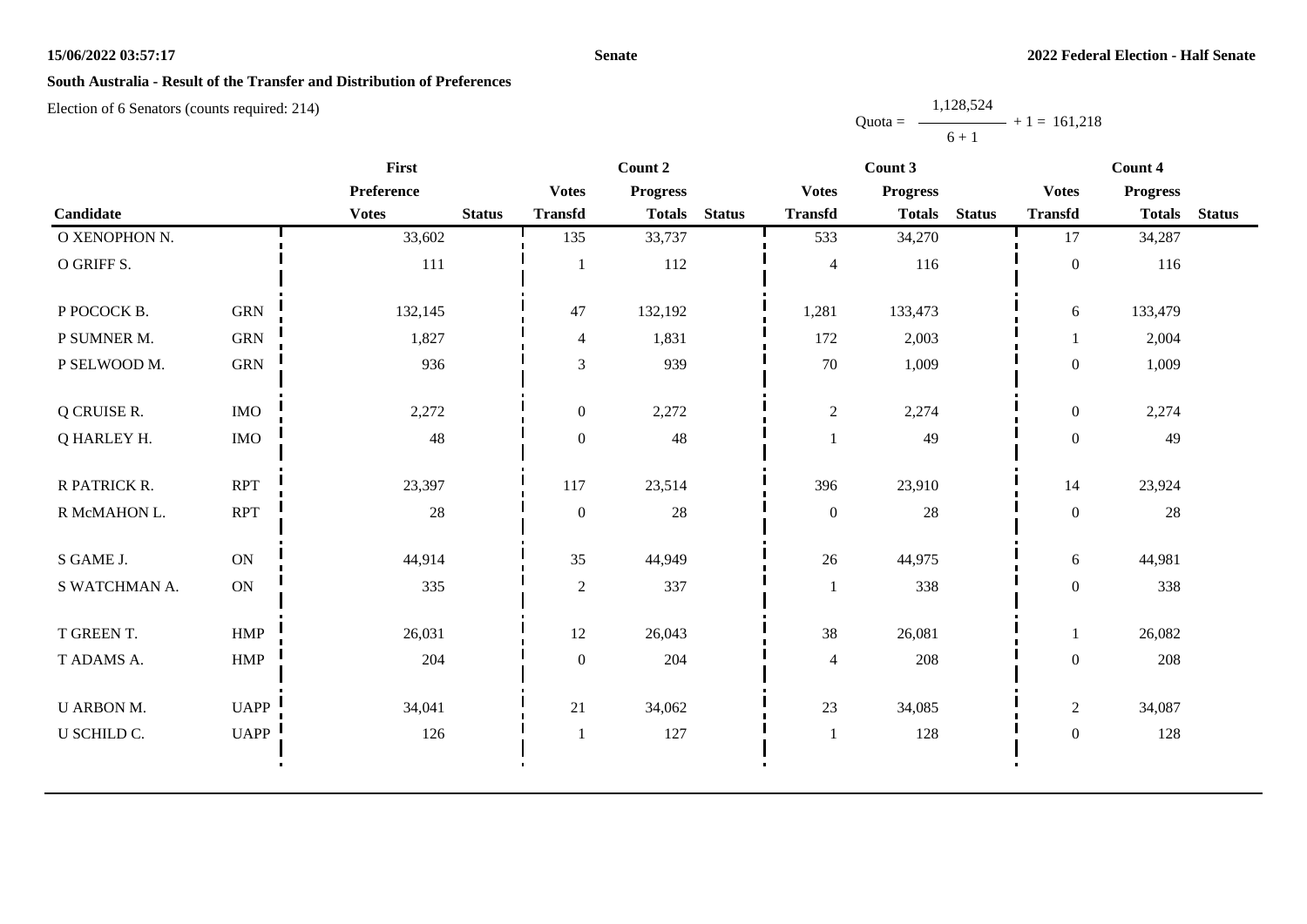#### **Senate**

# **South Australia - Result of the Transfer and Distribution of Preferences**

Election of 6 Senators (counts required: 214)

Quota = 1,128,524  $6 + 1$  $+ 1 = 161,218$ 

|                         |            | First                                                              |               |                                                                                                | Count 2         |               | Count 3                                                                         |                  |               | Count 4                             |                  |               |
|-------------------------|------------|--------------------------------------------------------------------|---------------|------------------------------------------------------------------------------------------------|-----------------|---------------|---------------------------------------------------------------------------------|------------------|---------------|-------------------------------------|------------------|---------------|
|                         |            | Preference                                                         |               | <b>Votes</b>                                                                                   | <b>Progress</b> |               | <b>Votes</b>                                                                    | <b>Progress</b>  |               | <b>Votes</b>                        | <b>Progress</b>  |               |
| Candidate               |            | <b>Votes</b>                                                       | <b>Status</b> | <b>Transfd</b>                                                                                 | <b>Totals</b>   | <b>Status</b> | <b>Transfd</b>                                                                  | <b>Totals</b>    | <b>Status</b> | <b>Transfd</b>                      | <b>Totals</b>    | <b>Status</b> |
| <b>V FRANCIS R.</b>     | <b>CEC</b> | 1,186                                                              |               |                                                                                                | 1,187           |               | 6                                                                               | 1,193            |               | $\Omega$                            | 1,193            |               |
| V CURREY R.             | CEC        | 19                                                                 |               | $\theta$                                                                                       | 19              |               | $\boldsymbol{0}$                                                                | 19               |               | $\overline{0}$                      | 19               |               |
| UG HOPPER M.            | <b>IND</b> | 652                                                                |               | 2                                                                                              | 654             |               | 12                                                                              | 666              |               | $\theta$                            | 666              |               |
| <b>Exhausted Votes</b>  |            | $\boldsymbol{0}$                                                   |               | $\theta$                                                                                       | $\mathbf{0}$    |               | $\boldsymbol{0}$                                                                | $\boldsymbol{0}$ |               | $\theta$                            | $\boldsymbol{0}$ |               |
| <b>Loss By Fraction</b> |            | $\theta$                                                           |               | 22                                                                                             | 22              |               | 26                                                                              | 48               |               | 18                                  | 66               |               |
| <b>Total Votes</b>      |            | 1,128,524                                                          |               | $\overline{0}$                                                                                 | 1,128,524       |               | $\overline{0}$                                                                  | 1,128,524        |               | $\overline{0}$                      | 1,128,524        |               |
|                         |            | <b>Candidates Elected</b><br>1. BIRMINGHAM S.(1)<br>2. WONG $P(1)$ |               | <b>Surplus Distributed</b><br><b>BIRMINGHAM S.</b><br>Candidates Elected<br>3. McLACHLAN A.(2) |                 |               | <b>Surplus Distributed</b><br>WONG P.<br>Candidates Elected<br>4. FARRELL D.(3) |                  |               | Surplus Distributed<br>McLACHLAN A. |                  |               |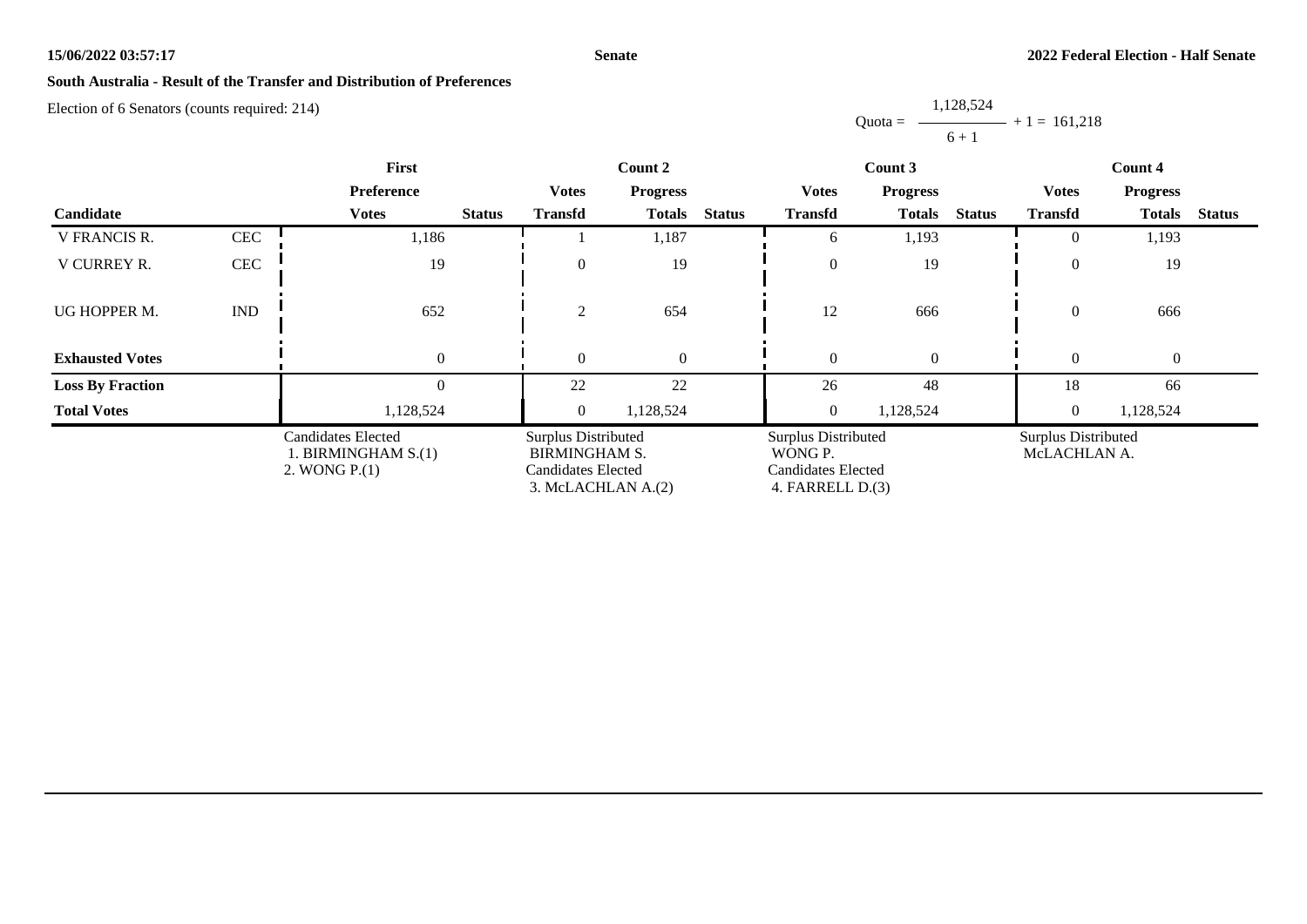#### **Senate**

# **South Australia - Result of the Transfer and Distribution of Preferences**

|           | 1,128,524 |                   |
|-----------|-----------|-------------------|
| $Quota =$ |           | $-$ + 1 = 161,218 |
|           | $6 + 1$   |                   |

|                      |                            |                       | Count 5         |                  | Count $6 - 8$   |               |                  | <b>Count 9 - 11</b> |               |                  | Count 12        |               |
|----------------------|----------------------------|-----------------------|-----------------|------------------|-----------------|---------------|------------------|---------------------|---------------|------------------|-----------------|---------------|
|                      |                            | <b>Votes Progress</b> |                 | <b>Votes</b>     | <b>Progress</b> |               | <b>Votes</b>     | <b>Progress</b>     |               | <b>Votes</b>     | <b>Progress</b> |               |
| Candidate            |                            | <b>Transfd Totals</b> | <b>Status</b>   | <b>Transfd</b>   | <b>Totals</b>   | <b>Status</b> | <b>Transfd</b>   | <b>Totals</b>       | <b>Status</b> | <b>Transfd</b>   | <b>Totals</b>   | <b>Status</b> |
| A MARKOS I.          | LDP                        | $\overline{3}$        | 24,804          | $\Omega$         | 24,804          |               |                  | 24,805              |               | $\Omega$         | 24,805          |               |
| A SMITH J.           | LDP                        |                       | 335             |                  | 336             |               | $\boldsymbol{0}$ | 336                 |               | $\boldsymbol{0}$ | 336             |               |
| <b>B PFEIFFER L.</b> | AJP                        | $\overline{4}$        | 19,894          | $\overline{0}$   | 19,894          |               | $\boldsymbol{0}$ | 19,894              |               | $\overline{0}$   | 19,894          |               |
| <b>B PASTRO J.</b>   | ${\rm AJP}$                | 1                     | 147             | $\boldsymbol{0}$ | 147             |               | $\boldsymbol{0}$ | 147                 |               | $\boldsymbol{0}$ | 147             |               |
| C BIRMINGHAM S.      | $\operatorname{LP}$        | $\boldsymbol{0}$      | 161,218 Elected | $\boldsymbol{0}$ | 161,218 Elected |               | $\boldsymbol{0}$ | 161,218 Elected     |               | $\boldsymbol{0}$ | 161,218 Elected |               |
| C McLACHLAN A.       | $\ensuremath{\mathrm{LP}}$ | $\boldsymbol{0}$      | 161,218 Elected | $\boldsymbol{0}$ | 161,218 Elected |               | $\boldsymbol{0}$ | 161,218 Elected     |               | $\overline{0}$   | 161,218 Elected |               |
| C LIDDLE K.          | $\operatorname{LP}$        | $\overline{4}$        | 58,671          | $\overline{0}$   | 58,671          |               | $\boldsymbol{0}$ | 58,671              |               | $\overline{0}$   | 58,671          |               |
| C STOCK T.           | $\ensuremath{\mathrm{LP}}$ |                       | 707             | $\boldsymbol{0}$ | 707             |               | $\boldsymbol{0}$ | 707                 |               | $\boldsymbol{0}$ | 707             |               |
| D WONG P.            | <b>ALP</b>                 | $\boldsymbol{0}$      | 161,218 Elected | $\boldsymbol{0}$ | 161,218 Elected |               | $\boldsymbol{0}$ | 161,218 Elected     |               | $\overline{0}$   | 161,218 Elected |               |
| D FARRELL D.         | ALP                        | $-35,577$             | 161,218 Elected | $\overline{0}$   | 161,218 Elected |               | $\boldsymbol{0}$ | 161,218 Elected     |               | $\overline{0}$   | 161,218 Elected |               |
| D GILL T.            | ALP                        | 35,363                | 36,362          | $\boldsymbol{0}$ | 36,362          |               | $\boldsymbol{0}$ | 36,362              |               | $\boldsymbol{0}$ | 36,362          |               |
| D SUTTON J.          | <b>ALP</b>                 | 29                    | 1,026           | $\boldsymbol{0}$ | 1,026           |               | $\boldsymbol{0}$ | 1,026               |               | $\overline{0}$   | 1,026           |               |
| D OWENS B.           | ALP                        | 18                    | 840             | $\boldsymbol{0}$ | 840             |               | $\mathbf{0}$     | 840                 |               | $\boldsymbol{0}$ | 840             |               |
| E DAY B.             |                            | $10\,$                | 4,892           | $\boldsymbol{0}$ | 4,892           |               | $\boldsymbol{0}$ | 4,892               |               | $\overline{0}$   | 4,892           |               |
| E AMADIO P.          |                            |                       | 85              | $\mathbf{0}$     | 85              |               | $\boldsymbol{0}$ | 85                  |               | $\boldsymbol{0}$ | 85              |               |
| F EASON J.           | GAP                        | $\overline{4}$        | 7,009           | $\boldsymbol{0}$ | 7,009           |               | $\boldsymbol{0}$ | 7,009               |               | 1                | 7,010           |               |
| F BENNETT T.         | GAP                        | $\mathbf{1}$          | 88              | $\mathbf{0}$     | 88              |               | $\boldsymbol{0}$ | 88                  |               | $\boldsymbol{0}$ | 88              |               |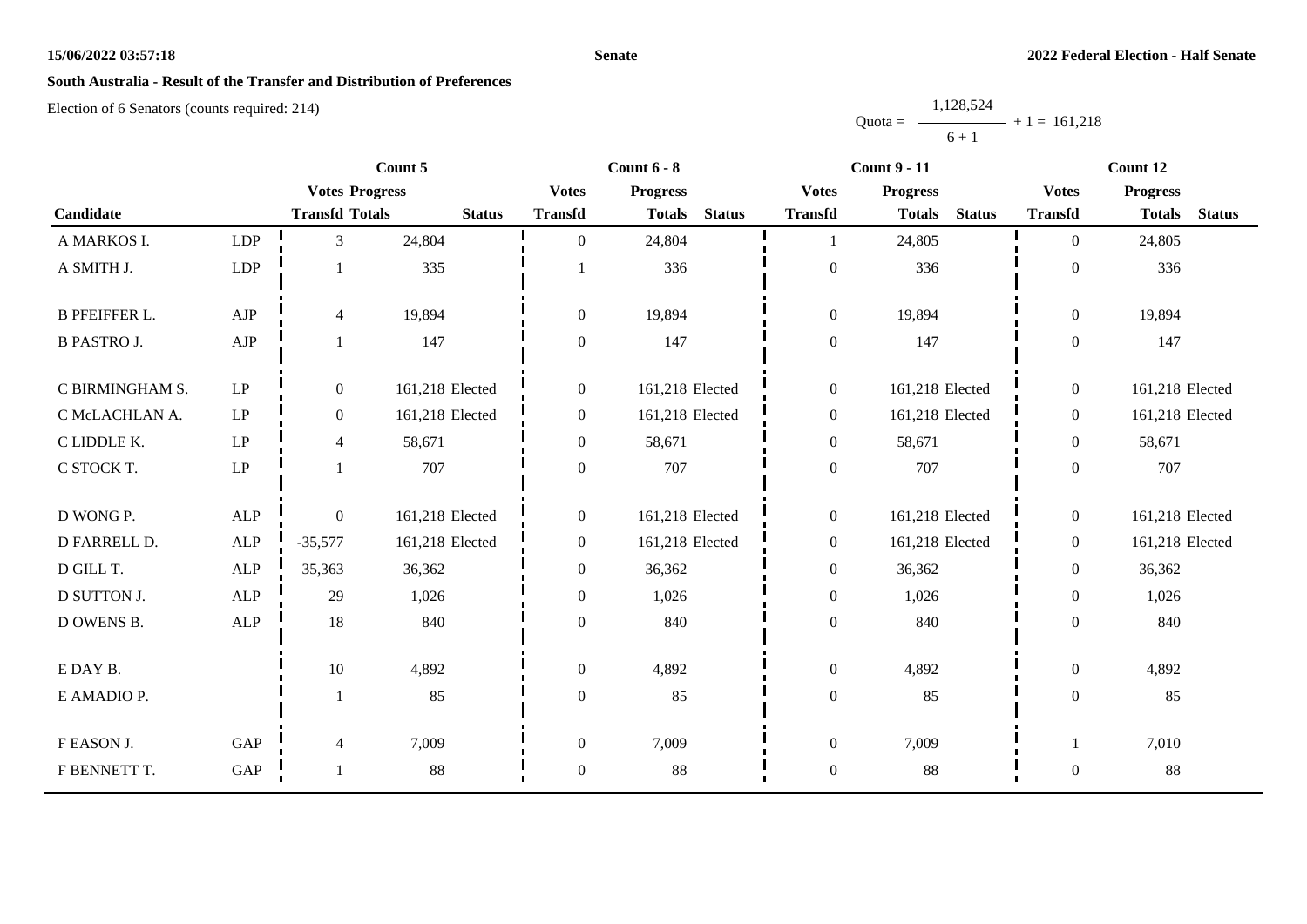#### **Senate**

## **South Australia - Result of the Transfer and Distribution of Preferences**

| Election of 6 Senators (counts required: 214) |                                   |                  |             |                  |             |                  | 1,128,524              |                   |            |
|-----------------------------------------------|-----------------------------------|------------------|-------------|------------------|-------------|------------------|------------------------|-------------------|------------|
|                                               |                                   |                  |             |                  |             |                  | Quota = $-$<br>$6 + 1$ | $- + 1 = 161,218$ |            |
|                                               |                                   |                  |             |                  |             |                  |                        |                   |            |
| <b>G BLANDFORD L.</b>                         | $\ensuremath{\mathbf{NP}}\xspace$ | $\mathfrak{Z}$   | 3,919       | $\boldsymbol{0}$ | 3,919       | $\overline{0}$   | 3,919                  | $\boldsymbol{0}$  | 3,919      |
| G BUIJS D.                                    | $\ensuremath{\mathbf{NP}}\xspace$ | 1                | 293         | $\boldsymbol{0}$ | 293         | $\overline{0}$   | 293                    | $\boldsymbol{0}$  | 293        |
| H MICHIE E.                                   | SPP                               | 1                | 3,453       | $\boldsymbol{0}$ | 3,453       | $\overline{0}$   | 3,453                  | $\boldsymbol{0}$  | 3,453      |
| H DUXBURY J.                                  | SPP                               | $\boldsymbol{0}$ | 36          | $\boldsymbol{0}$ | 36          | $\boldsymbol{0}$ | 36                     | $\boldsymbol{0}$  | 36         |
| I FINNEY J.                                   | <b>TLOC</b>                       | 1                | 2,406       | $\boldsymbol{0}$ | 2,406       | $\boldsymbol{0}$ | 2,406                  | $\boldsymbol{0}$  | 2,406      |
| I PARNELL R.                                  | <b>TLOC</b>                       | $\boldsymbol{0}$ | 33          | $\boldsymbol{0}$ | 33          | $\mathbf{0}$     | 33                     | 1                 | 34         |
| J BYRNE C.                                    | <b>CYA</b>                        | $\boldsymbol{0}$ | 4,718       | $\mathbf{1}$     | 4,719       |                  | 4,720                  | $\boldsymbol{0}$  | 4,720      |
| J DUFFIELD N.                                 | <b>CYA</b>                        | 1                | 227         | $\boldsymbol{0}$ | 227         |                  | 228                    | $\boldsymbol{0}$  | 228        |
| K YAZBEK R.                                   | $\hbox{AUD}$                      |                  | 3,107       | $\boldsymbol{0}$ | 3,107       | $\overline{0}$   | 3,107                  | $\boldsymbol{0}$  | 3,107      |
| K KANCK S.                                    | $\mbox{AUD}$                      | 1                | 142         | -1               | 143         | $\mathbf{0}$     | 143                    | $\boldsymbol{0}$  | 143        |
| L YARMUHAMMAD A.                              | <b>DPDA</b>                       | $\boldsymbol{0}$ | 1,006       | $\sqrt{5}$       | 1,011       | $\overline{0}$   | 1,011                  | $\boldsymbol{0}$  | 1,011      |
| L YARMUHAMMAD A. DPDA                         |                                   | $\boldsymbol{0}$ | 12 Excluded | $-12$            | 0 Excluded  | $\boldsymbol{0}$ | 0 Excluded             | $\boldsymbol{0}$  | 0 Excluded |
| M KAUR H.                                     |                                   | $\boldsymbol{0}$ | 562         | $\mathbf{0}$     | 562         | 11               | 573                    | $\boldsymbol{0}$  | 573        |
| M KUMAR R.                                    |                                   | $\boldsymbol{0}$ | 17          | $\boldsymbol{0}$ | 17 Excluded | $-17$            | $0\,$ Excluded         | $\boldsymbol{0}$  | 0 Excluded |
| N WOLFENDALE D.                               | <b>SOPA</b>                       | 1                | 3,754       | $\boldsymbol{2}$ | 3,756       | $\boldsymbol{0}$ | 3,756                  | $\boldsymbol{0}$  | 3,756      |
| N KENNEDY D.                                  | <b>SOPA</b>                       | $\boldsymbol{0}$ | $42\,$      |                  | 43          | $\overline{0}$   | 43                     | $\boldsymbol{0}$  | 43         |
|                                               |                                   |                  |             |                  |             |                  |                        |                   |            |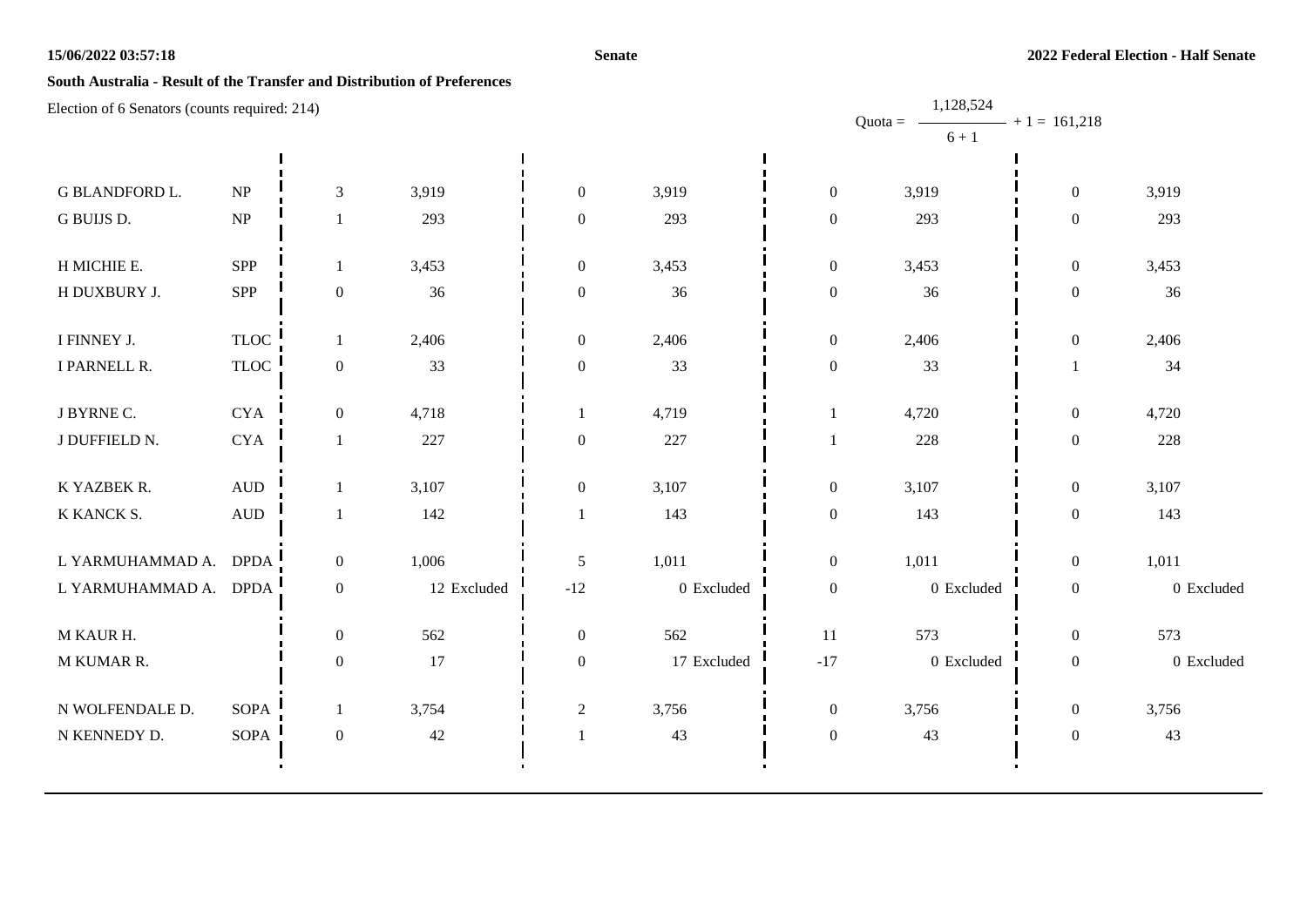#### **Senate**

# **South Australia - Result of the Transfer and Distribution of Preferences**

|           | 1,128,524 |                   |
|-----------|-----------|-------------------|
| $Quota =$ |           | $-$ + 1 = 161.218 |
|           | $6 + 1$   |                   |

|                   |             |                       | Count 5 |               | Count $6 - 8$    |                 |               | <b>Count 9 - 11</b> |                 |               | Count 12         |                 |               |
|-------------------|-------------|-----------------------|---------|---------------|------------------|-----------------|---------------|---------------------|-----------------|---------------|------------------|-----------------|---------------|
|                   |             | <b>Votes Progress</b> |         |               | <b>Votes</b>     | <b>Progress</b> |               | <b>Votes</b>        | <b>Progress</b> |               | <b>Votes</b>     | <b>Progress</b> |               |
| Candidate         |             | <b>Transfd Totals</b> |         | <b>Status</b> | <b>Transfd</b>   | <b>Totals</b>   | <b>Status</b> | <b>Transfd</b>      | <b>Totals</b>   | <b>Status</b> | <b>Transfd</b>   | <b>Totals</b>   | <b>Status</b> |
| O XENOPHON N.     |             | 25                    | 34,312  |               | $\mathbf{0}$     | 34,312          |               | $\overline{0}$      | 34,312          |               | $\overline{0}$   | 34,312          |               |
| O GRIFF S.        |             | $\mathbf{0}$          | 116     |               | $\mathbf{0}$     | 116             |               | $\boldsymbol{0}$    | 116             |               | $\boldsymbol{0}$ | 116             |               |
| P POCOCK B.       | <b>GRN</b>  | 43                    | 133,522 |               | $\mathbf{0}$     | 133,522         |               | $\mathbf{1}$        | 133,523         |               | $\boldsymbol{0}$ | 133,523         |               |
| P SUMNER M.       | <b>GRN</b>  | $\overline{4}$        | 2,008   |               | $\mathbf{0}$     | 2,008           |               | $\boldsymbol{0}$    | 2,008           |               | $\mathbf{0}$     | 2,008           |               |
| P SELWOOD M.      | <b>GRN</b>  | 1                     | 1,010   |               | $\mathbf{0}$     | 1,010           |               | $\boldsymbol{0}$    | 1,010           |               |                  | 1,011           |               |
| Q CRUISE R.       | <b>IMO</b>  | $\overline{0}$        | 2,274   |               | $\mathbf{0}$     | 2,274           |               | $\boldsymbol{0}$    | 2,274           |               | $\mathbf{0}$     | 2,274           |               |
| Q HARLEY H.       | <b>IMO</b>  | $\boldsymbol{0}$      | 49      |               |                  | 50              |               | $\boldsymbol{0}$    | 50              |               | $\boldsymbol{0}$ | 50              |               |
| R PATRICK R.      | <b>RPT</b>  | 29                    | 23,953  |               | $\boldsymbol{0}$ | 23,953          |               | 1                   | 23,954          |               | $\boldsymbol{0}$ | 23,954          |               |
| R McMAHON L.      | <b>RPT</b>  | $\boldsymbol{0}$      | $28\,$  |               | $\overline{0}$   | $28\,$          |               | $\boldsymbol{0}$    | $28\,$          |               | $\boldsymbol{0}$ |                 | 28 Excluded   |
| S GAME J.         | <b>ON</b>   | $\overline{2}$        | 44,983  |               | $\mathbf{0}$     | 44,983          |               | $\boldsymbol{0}$    | 44,983          |               | $\mathbf{1}$     | 44,984          |               |
| S WATCHMAN A.     | ON          | $\boldsymbol{0}$      | 338     |               | $\mathbf{0}$     | 338             |               | $\boldsymbol{0}$    | 338             |               | $\boldsymbol{0}$ | 338             |               |
| T GREEN T.        | <b>HMP</b>  | $\overline{2}$        | 26,084  |               | $\mathbf{0}$     | 26,084          |               | $\boldsymbol{0}$    | 26,084          |               | $\boldsymbol{0}$ | 26,084          |               |
| T ADAMS A.        | HMP         | $\overline{0}$        | 208     |               | $\boldsymbol{0}$ | 208             |               | $\boldsymbol{0}$    | 208             |               |                  | 209             |               |
| <b>U ARBON M.</b> | <b>UAPP</b> | 6                     | 34,093  |               | $\overline{0}$   | 34,093          |               | $\boldsymbol{0}$    | 34,093          |               | $\mathbf{0}$     | 34,093          |               |
| U SCHILD C.       | <b>UAPP</b> | $\boldsymbol{0}$      | 128     |               | $\boldsymbol{0}$ | 128             |               | $\boldsymbol{0}$    | 128             |               | $\overline{4}$   | 132             |               |
|                   |             |                       |         |               |                  |                 |               |                     |                 |               |                  |                 |               |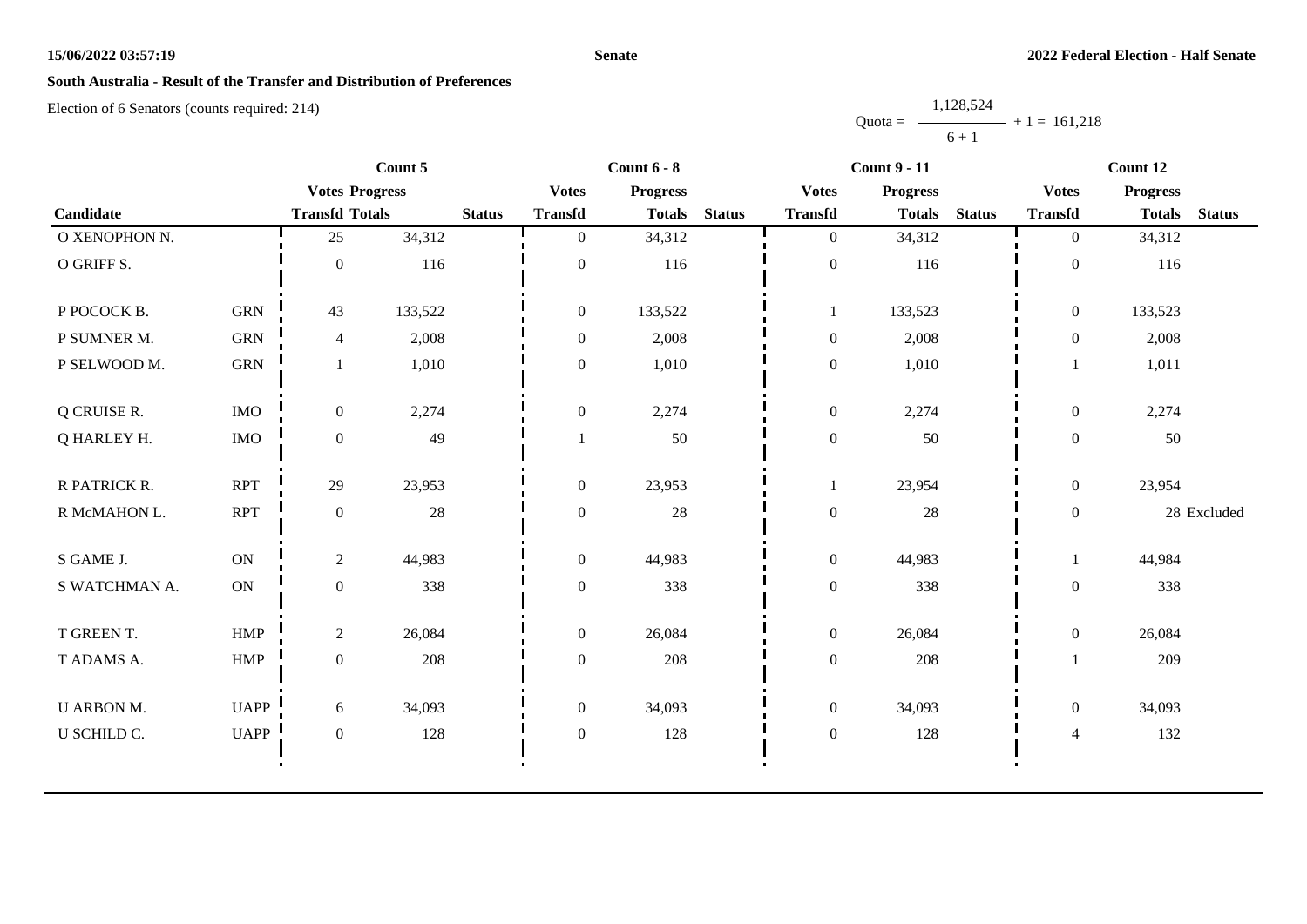#### **Senate**

# **South Australia - Result of the Transfer and Distribution of Preferences**

Election of 6 Senators (counts required: 214)

Quota = 1,128,524  $6 + 1$  $+ 1 = 161,218$ 

| Count 5                 |                             | <b>Count 6 - 8</b>                |           |               |                                                      | <b>Count 9 - 11</b> | Count 12      |                                      |                                |                                       |                                |
|-------------------------|-----------------------------|-----------------------------------|-----------|---------------|------------------------------------------------------|---------------------|---------------|--------------------------------------|--------------------------------|---------------------------------------|--------------------------------|
|                         |                             | <b>Votes Progress</b>             |           |               | <b>Votes</b>                                         | <b>Progress</b>     |               | <b>Votes</b>                         | <b>Progress</b>                | <b>Votes</b>                          | <b>Progress</b>                |
| Candidate               |                             | <b>Transfd Totals</b>             |           | <b>Status</b> | <b>Transfd</b>                                       | <b>Totals</b>       | <b>Status</b> | <b>Transfd</b>                       | <b>Status</b><br><b>Totals</b> | <b>Transfd</b>                        | <b>Status</b><br><b>Totals</b> |
| V FRANCIS R.            | <b>CEC</b>                  |                                   | 1,193     |               | $\theta$                                             | 1,193               |               | $\overline{0}$                       | 1,193                          | δ                                     | 1,201                          |
| V CURREY R.             | $\mbox{CEC}$                |                                   | 19        |               | $\theta$                                             | 19                  |               | $\theta$                             | 19 Excluded                    | $-19$                                 | 0 Excluded                     |
| UG HOPPER M.            | $\mathop{\rm IND}\nolimits$ | $\Omega$                          | 666       |               | $\theta$                                             | 666                 |               |                                      | 667                            | $\mathcal{D}_{\mathcal{L}}$           | 669                            |
| <b>Exhausted Votes</b>  |                             |                                   | $\Omega$  |               | $\theta$                                             | $\Omega$            |               | $\theta$                             | $\overline{0}$                 | $\Omega$                              | $\overline{0}$                 |
| <b>Loss By Fraction</b> |                             | 15                                | 81        |               | $\Omega$                                             | 81                  |               | $\Omega$                             | 81                             |                                       | 81                             |
| <b>Total Votes</b>      |                             | $\theta$                          | 1,128,524 |               | $\overline{0}$                                       | 1,128,524           |               | $\overline{0}$                       | 1,128,524                      | $\overline{0}$                        | 1,128,524                      |
|                         |                             | Surplus Distributed<br>FARRELL D. |           |               | <b>Candidates Excluded</b><br>51. YARMUHAMMAD,<br>А. |                     |               | Candidates Excluded<br>53. KUMAR, R. |                                | Candidates Excluded<br>72. CURREY, R. |                                |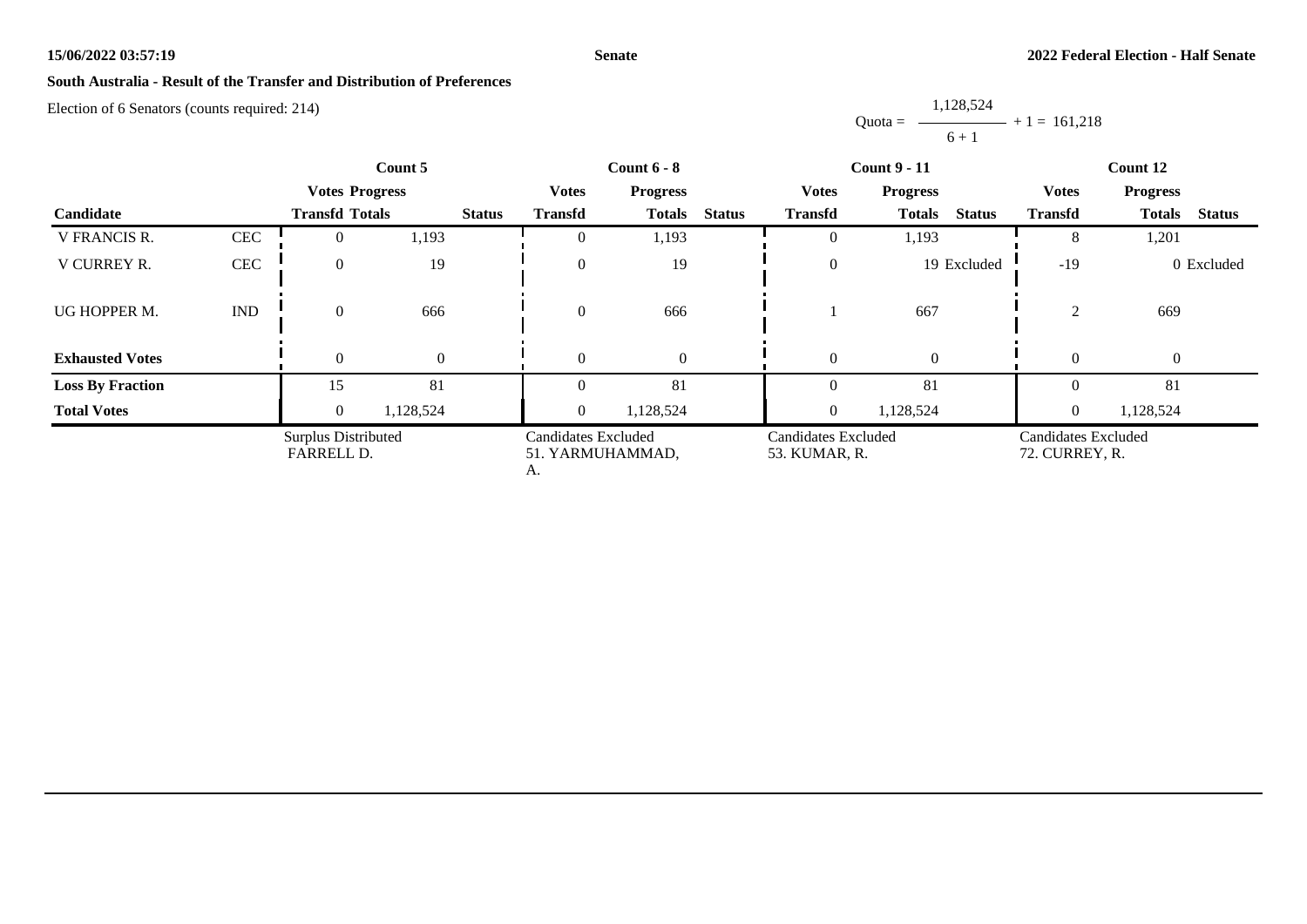#### **Senate**

# **South Australia - Result of the Transfer and Distribution of Preferences**

|           | 1,128,524 |                   |
|-----------|-----------|-------------------|
| $Quota =$ |           | $-$ + 1 = 161.218 |
|           | $6 + 1$   |                   |

|                       |                            |                       | <b>Count 13 - 14</b><br><b>Count 15 - 19</b> |                  |                 | <b>Count 20 - 24</b> |                  | <b>Count 25 - 28</b> |               |                  |                 |               |
|-----------------------|----------------------------|-----------------------|----------------------------------------------|------------------|-----------------|----------------------|------------------|----------------------|---------------|------------------|-----------------|---------------|
|                       |                            | <b>Votes Progress</b> |                                              | <b>Votes</b>     | <b>Progress</b> |                      | <b>Votes</b>     | <b>Progress</b>      |               | <b>Votes</b>     | <b>Progress</b> |               |
| Candidate             |                            | <b>Transfd Totals</b> | <b>Status</b>                                | <b>Transfd</b>   | <b>Totals</b>   | <b>Status</b>        | <b>Transfd</b>   | <b>Totals</b>        | <b>Status</b> | <b>Transfd</b>   | <b>Totals</b>   | <b>Status</b> |
| A MARKOS, I.          | LDP                        | $\overline{0}$        | 24,805                                       | $\Omega$         | 24,805          |                      | $\overline{0}$   | 24,805               |               | $\theta$         | 24,805          |               |
| A SMITH, J.           | ${\rm LDP}$                | $\boldsymbol{0}$      | 336                                          | $\boldsymbol{0}$ | 336             |                      | $\boldsymbol{0}$ | 336                  |               | $\mathbf{0}$     | 336             |               |
| <b>B PFEIFFER, L.</b> | AJP                        | $\boldsymbol{0}$      | 19,894                                       | $\boldsymbol{0}$ | 19,894          |                      | $\mathbf 1$      | 19,895               |               |                  | 19,896          |               |
| <b>B PASTRO, J.</b>   | ${\rm AJP}$                | $\boldsymbol{0}$      | 147                                          | $\overline{0}$   | 147             |                      | $\boldsymbol{0}$ | 147                  |               | $\boldsymbol{0}$ | 147             |               |
| C BIRMINGHAM, S.      | $\operatorname{LP}$        | $\overline{0}$        | 161,218 Elected                              | $\overline{0}$   | 161,218 Elected |                      | $\boldsymbol{0}$ | 161,218 Elected      |               | $\boldsymbol{0}$ | 161,218 Elected |               |
| C McLACHLAN, A.       | $\ensuremath{\mathrm{LP}}$ | $\boldsymbol{0}$      | 161,218 Elected                              | $\overline{0}$   | 161,218 Elected |                      | $\boldsymbol{0}$ | 161,218 Elected      |               | $\overline{0}$   | 161,218 Elected |               |
| C LIDDLE, K.          | $\operatorname{LP}$        | $\boldsymbol{0}$      | 58,671                                       | $\overline{0}$   | 58,671          |                      | 1                | 58,672               |               | $\overline{0}$   | 58,672          |               |
| C STOCK, T.           | $\ensuremath{\mathrm{LP}}$ | $\boldsymbol{0}$      | 707                                          | $\boldsymbol{0}$ | 707             |                      | $\boldsymbol{0}$ | 707                  |               | $\overline{0}$   | 707             |               |
| D WONG, P.            | ALP                        | $\boldsymbol{0}$      | 161,218 Elected                              | $\overline{0}$   | 161,218 Elected |                      | $\boldsymbol{0}$ | 161,218 Elected      |               | $\overline{0}$   | 161,218 Elected |               |
| D FARRELL, D.         | ALP                        | $\boldsymbol{0}$      | 161,218 Elected                              | $\overline{0}$   | 161,218 Elected |                      | $\boldsymbol{0}$ | 161,218 Elected      |               | $\overline{0}$   | 161,218 Elected |               |
| D GILL, T.            | ALP                        | $\mathbf{1}$          | 36,363                                       |                  | 36,364          |                      | $\boldsymbol{0}$ | 36,364               |               | $\overline{0}$   | 36,364          |               |
| D SUTTON, J.          | ALP                        | $\boldsymbol{0}$      | 1,026                                        | $\Omega$         | 1,026           |                      | -1               | 1,027                |               | $\overline{0}$   | 1,027           |               |
| D OWENS, B.           | ALP                        | $\boldsymbol{0}$      | 840                                          | $\boldsymbol{0}$ | 840             |                      | $\boldsymbol{0}$ | 840                  |               | $\overline{0}$   | 840             |               |
| E DAY, B.             |                            | $\boldsymbol{0}$      | 4,892                                        |                  | 4,893           |                      | $\boldsymbol{0}$ | 4,893                |               |                  | 4,894           |               |
| E AMADIO, P.          |                            | $\boldsymbol{0}$      | 85                                           | $\mathbf{0}$     | 85              |                      |                  | 86                   |               | $\boldsymbol{0}$ | 86              |               |
| F EASON, J.           | GAP                        | $\mathbf{0}$          | 7,010                                        | $\boldsymbol{0}$ | 7,010           |                      | $\boldsymbol{0}$ | 7,010                |               | $\boldsymbol{0}$ | 7,010           |               |
| F BENNETT, T.         | GAP                        | $\boldsymbol{0}$      | $88\,$                                       |                  | 89              |                      | $\boldsymbol{0}$ | 89                   |               |                  | 90              |               |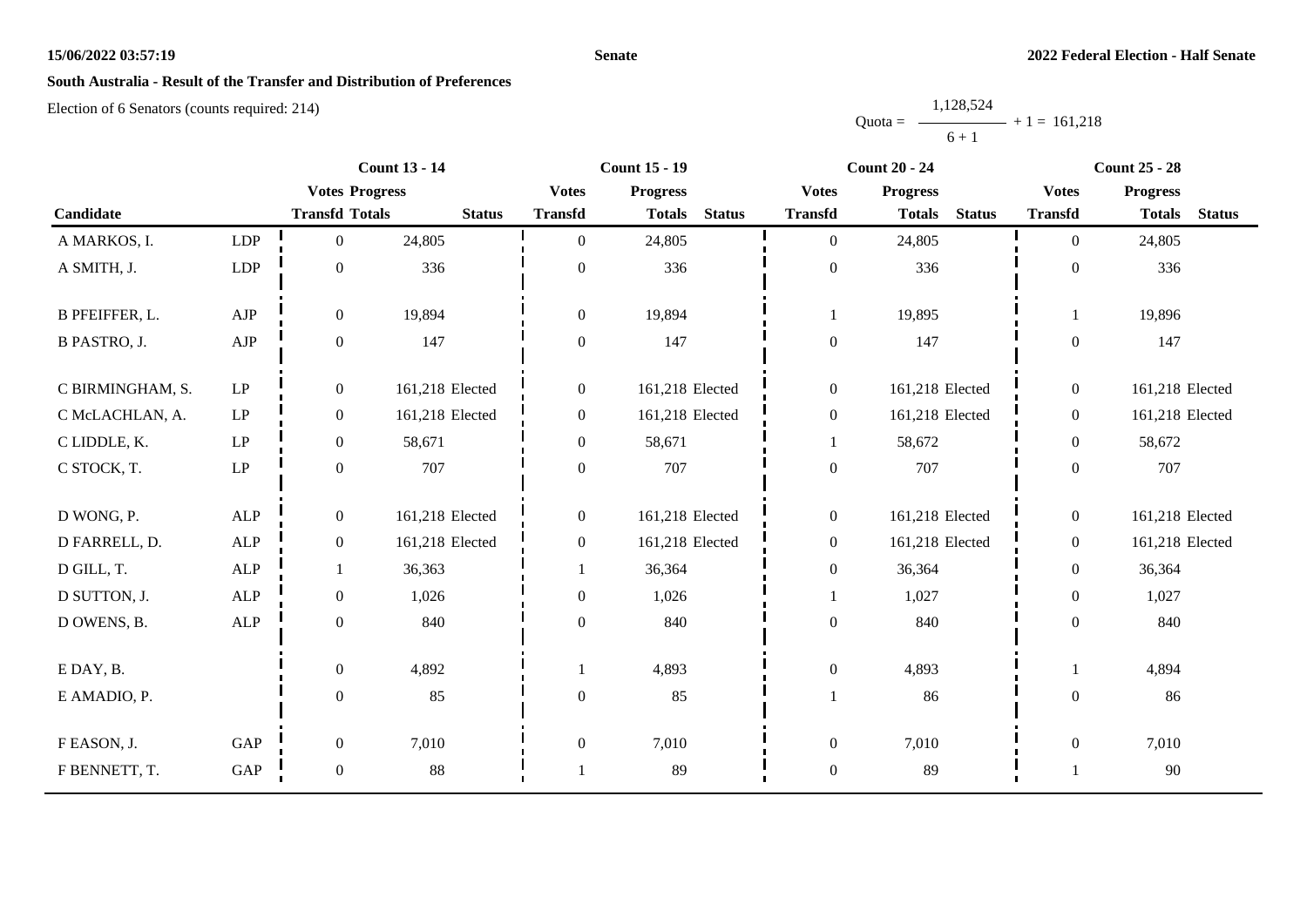#### **Senate**

## **South Australia - Result of the Transfer and Distribution of Preferences**

| Election of 6 Senators (counts required: 214) |                                   |                  |             |                  |             |                  | 1,128,524              |                   |            |
|-----------------------------------------------|-----------------------------------|------------------|-------------|------------------|-------------|------------------|------------------------|-------------------|------------|
|                                               |                                   |                  |             |                  |             |                  | Quota = $-$<br>$6 + 1$ | $- + 1 = 161,218$ |            |
|                                               |                                   |                  |             |                  |             |                  |                        |                   |            |
| G BLANDFORD, L.                               | $\ensuremath{\text{NP}}\xspace$   | $\boldsymbol{0}$ | 3,919       | $\boldsymbol{0}$ | 3,919       |                  | 3,920                  | $\overline{0}$    | 3,920      |
| G BUIJS, D.                                   | $\ensuremath{\mathbf{NP}}\xspace$ | $\boldsymbol{0}$ | 293         | $\overline{3}$   | 296         | $\boldsymbol{0}$ | 296                    | $\boldsymbol{0}$  | 296        |
| H MICHIE, E.                                  | SPP                               | $\boldsymbol{0}$ | 3,453       | $\boldsymbol{0}$ | 3,453       | 16               | 3,469                  |                   | 3,470      |
| H DUXBURY, J.                                 | SPP                               | $\boldsymbol{0}$ | 36          |                  | 37 Excluded | $-37$            | 0 Excluded             | $\boldsymbol{0}$  | 0 Excluded |
| I FINNEY, J.                                  | <b>TLOC</b>                       | $\boldsymbol{0}$ | 2,406       | 9                | 2,415       | $\boldsymbol{0}$ | 2,415                  | $\boldsymbol{0}$  | 2,415      |
| I PARNELL, R.                                 | $\ensuremath{\mathsf{TLOC}}$      | $\boldsymbol{0}$ | 34 Excluded | $-34$            | 0 Excluded  | $\boldsymbol{0}$ | 0 Excluded             | $\boldsymbol{0}$  | 0 Excluded |
| J BYRNE, C.                                   | <b>CYA</b>                        | $\boldsymbol{0}$ | 4,720       | $\boldsymbol{0}$ | 4,720       | -1               | 4,721                  | $\boldsymbol{0}$  | 4,721      |
| J DUFFIELD, N.                                | <b>CYA</b>                        | 1                | 229         | $\overline{2}$   | 231         |                  | 232                    | $\boldsymbol{0}$  | 232        |
| K YAZBEK, R.                                  | $\hbox{AUD}$                      | $\boldsymbol{0}$ | 3,107       | $\boldsymbol{0}$ | 3,107       | $\boldsymbol{0}$ | 3,107                  | $\boldsymbol{0}$  | 3,107      |
| K KANCK, S.                                   | $\hbox{AUD}$                      | $\boldsymbol{0}$ | 143         |                  | 144         | $\boldsymbol{0}$ | 144                    | $\boldsymbol{0}$  | 144        |
| L YARMUHAMMAD, A. DPDA                        |                                   | $\mathbf{0}$     | 1,011       | $\mathbf{1}$     | 1,012       | $\boldsymbol{0}$ | 1,012                  | $\boldsymbol{0}$  | 1,012      |
| L YARMUHAMMAD, A. DPDA                        |                                   | $\boldsymbol{0}$ | 0 Excluded  | $\boldsymbol{0}$ | 0 Excluded  | $\boldsymbol{0}$ | 0 Excluded             | $\boldsymbol{0}$  | 0 Excluded |
| M KAUR, H.                                    |                                   | $\boldsymbol{0}$ | 573         |                  | 574         | $\boldsymbol{0}$ | 574                    | $\boldsymbol{0}$  | 574        |
| M KUMAR, R.                                   |                                   | $\boldsymbol{0}$ | 0 Excluded  | $\boldsymbol{0}$ | 0 Excluded  | $\boldsymbol{0}$ | 0 Excluded             | $\boldsymbol{0}$  | 0 Excluded |
| N WOLFENDALE, D.                              | <b>SOPA</b>                       | $\overline{0}$   | 3,756       | $\boldsymbol{0}$ | 3,756       | $\boldsymbol{0}$ | 3,756                  | 28                | 3,784      |
| N KENNEDY, D.                                 | SOPA                              | $\boldsymbol{0}$ | 43          | $\overline{3}$   | 46          | $\boldsymbol{0}$ | 46 Excluded            | $-46$             | 0 Excluded |
|                                               |                                   |                  |             |                  |             |                  |                        |                   |            |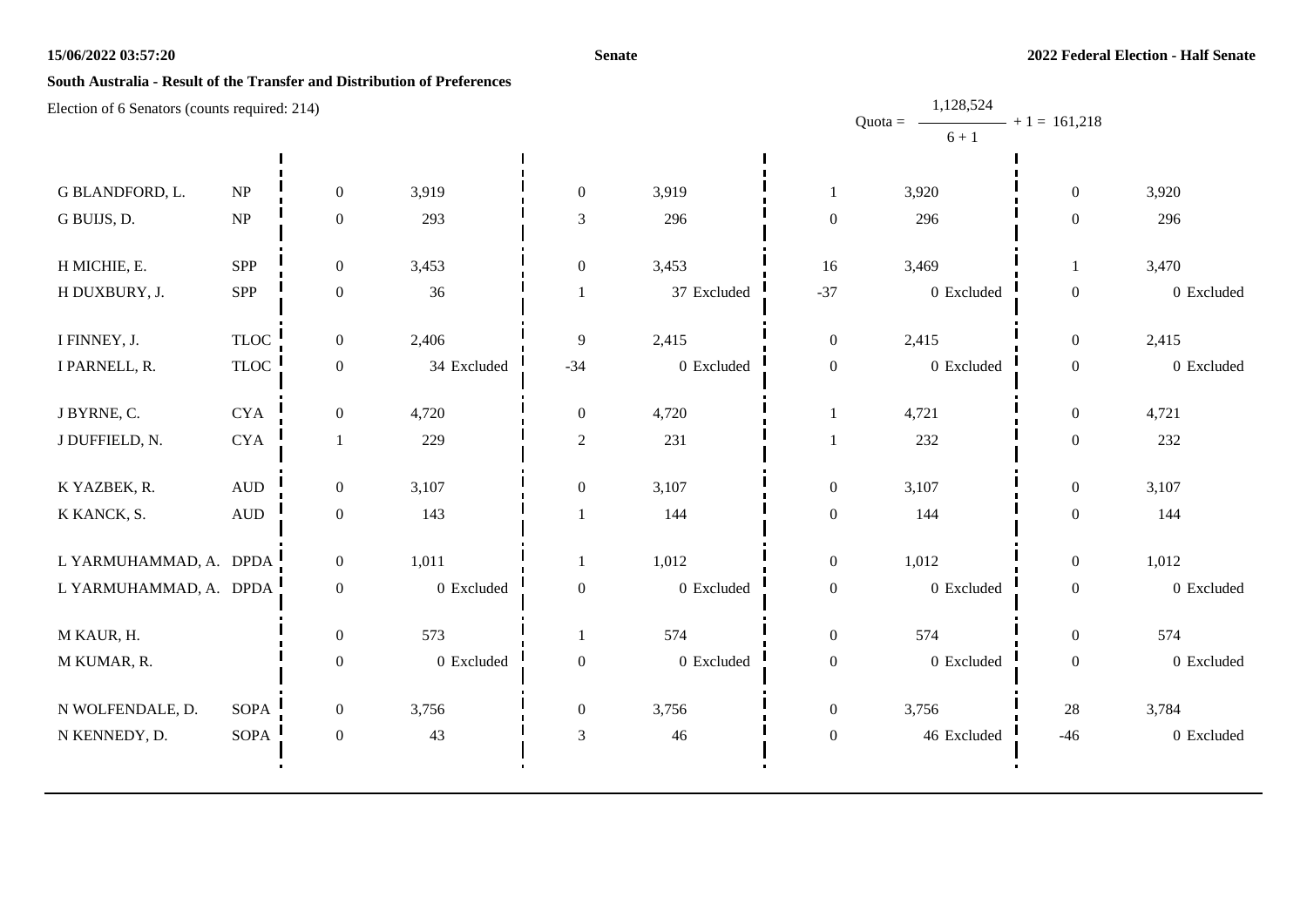#### **Senate**

# **South Australia - Result of the Transfer and Distribution of Preferences**

|           | 1,128,524      |  |
|-----------|----------------|--|
| $Quota =$ | $+1 = 161.218$ |  |
|           | $6 + 1$        |  |

|                |               |                       | <b>Count 13 - 14</b> | <b>Count 15 - 19</b><br><b>Count 20 - 24</b> |                 |               |                  |                                | <b>Count 25 - 28</b> |                 |               |
|----------------|---------------|-----------------------|----------------------|----------------------------------------------|-----------------|---------------|------------------|--------------------------------|----------------------|-----------------|---------------|
|                |               | <b>Votes Progress</b> |                      | <b>Votes</b>                                 | <b>Progress</b> |               | <b>Votes</b>     | <b>Progress</b>                | <b>Votes</b>         | <b>Progress</b> |               |
| Candidate      |               | <b>Transfd Totals</b> | <b>Status</b>        | <b>Transfd</b>                               | <b>Totals</b>   | <b>Status</b> | <b>Transfd</b>   | <b>Status</b><br><b>Totals</b> | <b>Transfd</b>       | <b>Totals</b>   | <b>Status</b> |
| O XENOPHON, N. |               | 3                     | 34,315               | $\overline{4}$                               | 34,319          |               | $\overline{2}$   | 34,321                         | 1                    | 34,322          |               |
| O GRIFF, S.    |               | $\overline{c}$        | 118                  | $\Omega$                                     | 118             |               | $\boldsymbol{0}$ | 118                            | $\overline{2}$       | 120             |               |
| P POCOCK, B.   | <b>GRN</b>    | $\overline{0}$        | 133,523              | $\overline{0}$                               | 133,523         |               | $\boldsymbol{0}$ | 133,523                        | 5                    | 133,528         |               |
| P SUMNER, M.   | <b>GRN</b>    | $\overline{0}$        | 2,008                | $\boldsymbol{0}$                             | 2,008           |               | $\overline{c}$   | 2,010                          | 1                    | 2,011           |               |
| P SELWOOD, M.  | <b>GRN</b>    |                       | 1,012                | $\boldsymbol{0}$                             | 1,012           |               | $\overline{c}$   | 1,014                          |                      | 1,015           |               |
| Q CRUISE, R.   | <b>IMO</b>    |                       | 2,275                | $\mathbf{0}$                                 | 2,275           |               | $\boldsymbol{0}$ | 2,275                          | 1                    | 2,276           |               |
| Q HARLEY, H.   | $\rm{IMO}$    | $\boldsymbol{0}$      | 50                   | $\boldsymbol{0}$                             | 50              |               | $\boldsymbol{0}$ | 50                             |                      |                 | 51 Excluded   |
| R PATRICK, R.  | <b>RPT</b>    | 17                    | 23,971               | $\mathbf{0}$                                 | 23,971          |               | $\boldsymbol{0}$ | 23,971                         | $\overline{0}$       | 23,971          |               |
| R McMAHON, L.  | <b>RPT</b>    | $-28$                 | 0 Excluded           | $\boldsymbol{0}$                             |                 | 0 Excluded    | $\boldsymbol{0}$ | 0 Excluded                     | $\boldsymbol{0}$     |                 | 0 Excluded    |
| S GAME, J.     | ON            | $\overline{0}$        | 44,984               | $\overline{0}$                               | 44,984          |               | $\boldsymbol{0}$ | 44,984                         | $\overline{0}$       | 44,984          |               |
| S WATCHMAN, A. | $\mathbf{ON}$ |                       | 339                  |                                              | 340             |               |                  | 341                            | $\boldsymbol{0}$     | 341             |               |
| T GREEN, T.    | HMP           | $\overline{0}$        | 26,084               | $\overline{0}$                               | 26,084          |               | $\overline{c}$   | 26,086                         | $\boldsymbol{0}$     | 26,086          |               |
| T ADAMS, A.    | ${\rm HMP}$   | $\overline{0}$        | 209                  |                                              | 210             |               | $\boldsymbol{0}$ | 210                            |                      | 211             |               |
| U ARBON, M.    | <b>UAPP</b>   | $\overline{0}$        | 34,093               | $\overline{0}$                               | 34,093          |               | $\boldsymbol{0}$ | 34,093                         | $\mathbf{0}$         | 34,093          |               |
| U SCHILD, C.   | <b>UAPP</b>   | $\overline{0}$        | 132                  | $\boldsymbol{0}$                             | 132             |               | $\boldsymbol{0}$ | 132                            | $\boldsymbol{0}$     | 132             |               |
|                |               |                       |                      |                                              |                 |               |                  |                                |                      |                 |               |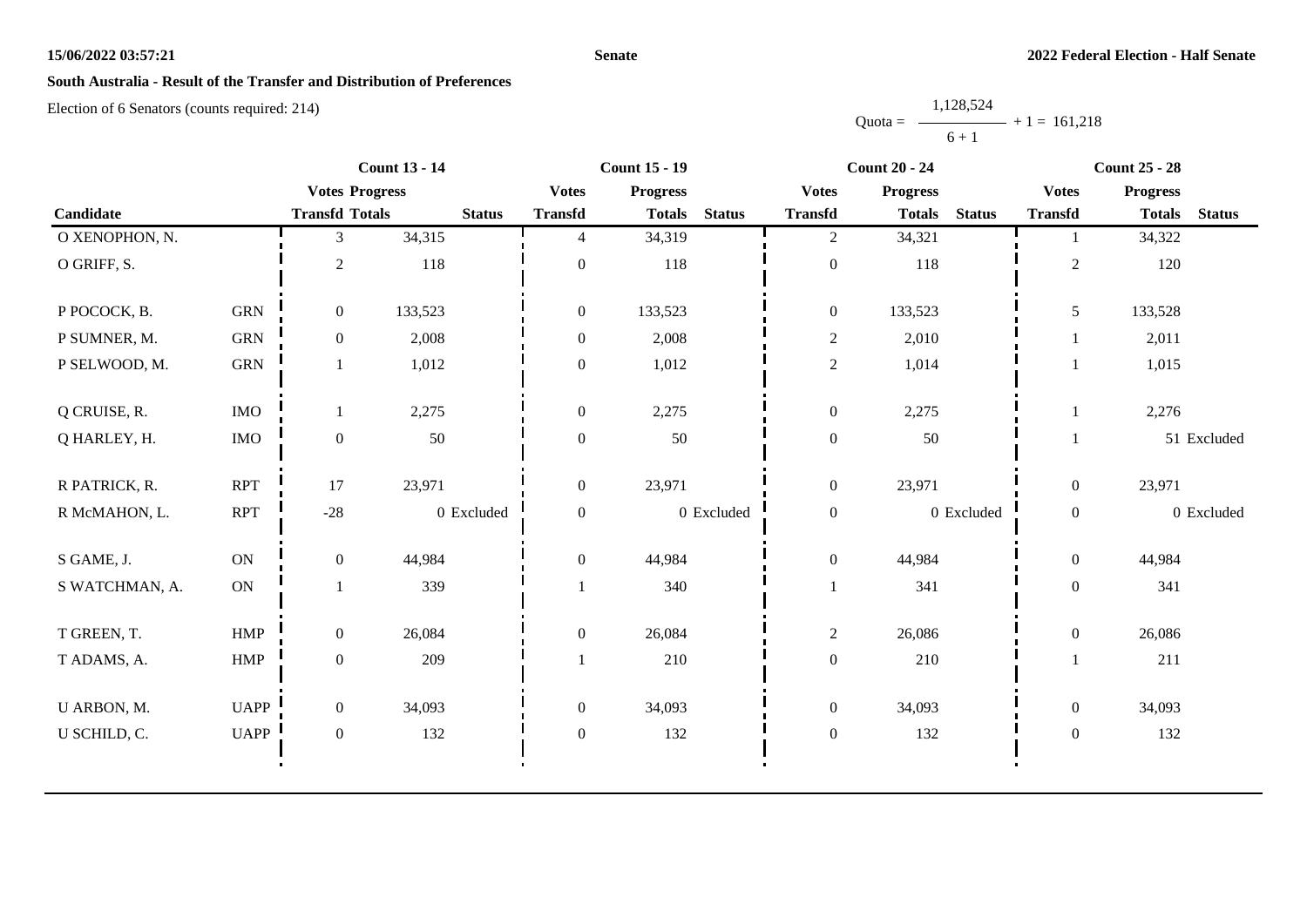#### **Senate**

# **South Australia - Result of the Transfer and Distribution of Preferences**

Election of 6 Senators (counts required: 214)

Quota = 1,128,524  $6 + 1$  $+ 1 = 161,218$ 

|                         | <b>Count 13 - 14</b>                          |                       |               | <b>Count 15 - 19</b>                          |                                | <b>Count 20 - 24</b>                          | <b>Count 25 - 28</b>           |                                        |                                |
|-------------------------|-----------------------------------------------|-----------------------|---------------|-----------------------------------------------|--------------------------------|-----------------------------------------------|--------------------------------|----------------------------------------|--------------------------------|
|                         |                                               | <b>Votes Progress</b> |               | <b>Votes</b>                                  | <b>Progress</b>                | <b>Votes</b>                                  | <b>Progress</b>                | <b>Votes</b>                           | <b>Progress</b>                |
| Candidate               |                                               | <b>Transfd Totals</b> | <b>Status</b> | <b>Transfd</b>                                | <b>Status</b><br><b>Totals</b> | <b>Transfd</b>                                | <b>Status</b><br><b>Totals</b> | <b>Transfd</b>                         | <b>Totals</b><br><b>Status</b> |
| V FRANCIS, R.           | CEC                                           |                       | 1,201         | $\theta$                                      | 1,201                          | $\overline{0}$                                | 1,201                          | $\left($                               | 1,201                          |
| V CURREY, R.            | CEC                                           | $\Omega$              | 0 Excluded    | $\Omega$                                      | 0 Excluded                     | $\boldsymbol{0}$                              | 0 Excluded                     | $\overline{0}$                         | 0 Excluded                     |
| UG HOPPER, M.           | $\mathop{\rm IND}\nolimits$                   |                       | 670           | $\theta$                                      | 670                            |                                               | 671                            | $\theta$                               | 671                            |
| <b>Exhausted Votes</b>  |                                               | $\Omega$              |               | $\theta$                                      | $\Omega$                       | $\overline{0}$                                | $\theta$                       | $\Omega$                               | $\overline{0}$                 |
| <b>Loss By Fraction</b> |                                               |                       | 81            |                                               | 85                             |                                               | 89                             |                                        | 90                             |
| <b>Total Votes</b>      |                                               | $\theta$              | 1,128,524     | $\overline{0}$                                | 1,128,524                      | $\overline{0}$                                | 1,128,524                      | $\overline{0}$                         | 1,128,524                      |
|                         | <b>Candidates Excluded</b><br>64. McMAHON, L. |                       |               | <b>Candidates Excluded</b><br>45. PARNELL, R. |                                | <b>Candidates Excluded</b><br>43. DUXBURY, J. |                                | Candidates Excluded<br>55. KENNEDY, D. |                                |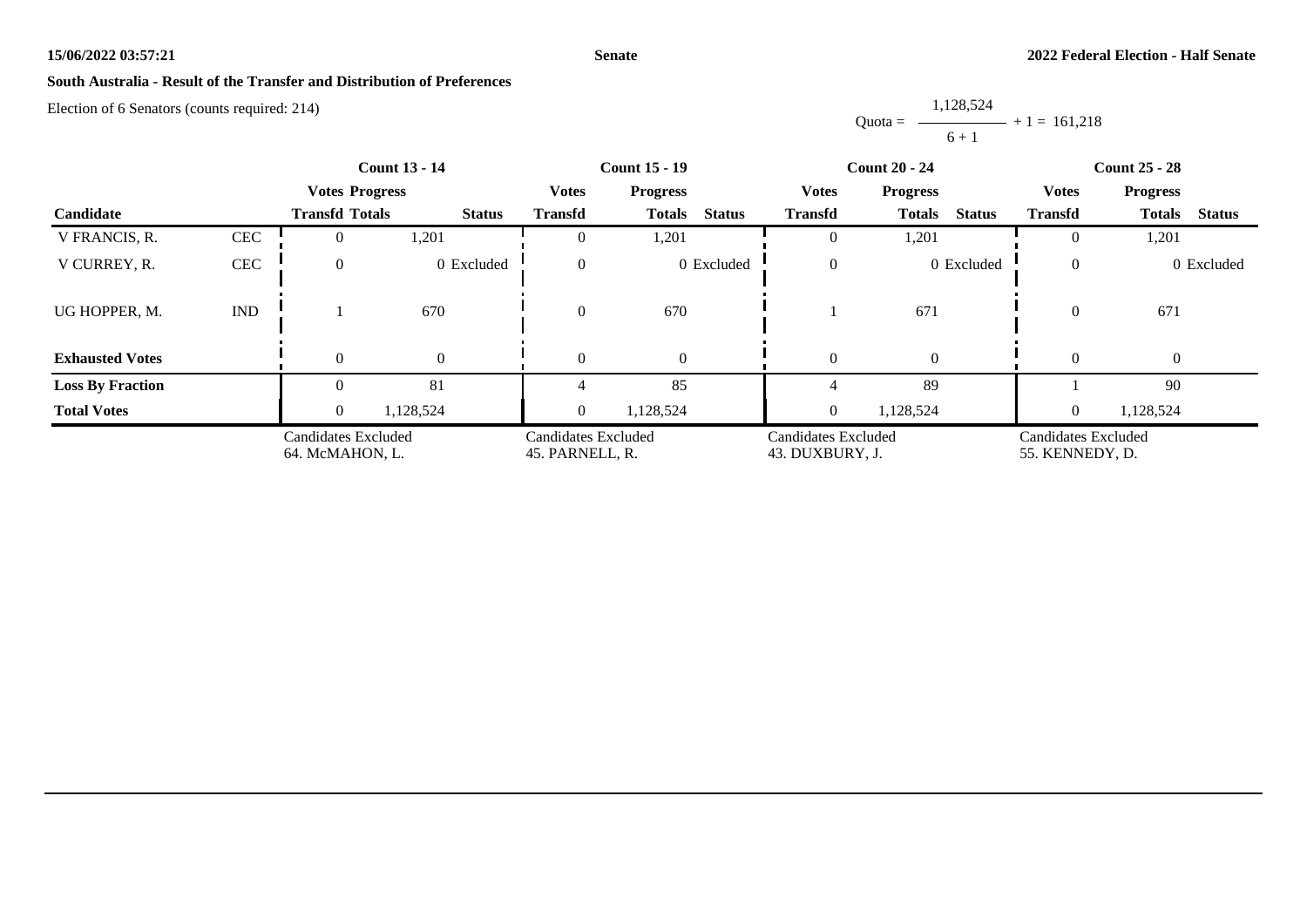#### **Senate**

# **South Australia - Result of the Transfer and Distribution of Preferences**

|           | 1,128,524 |                |
|-----------|-----------|----------------|
| $Quota =$ |           | $+1 = 161,218$ |
|           | $6 + 1$   |                |

| <b>Count 29 - 32</b>  |                            |                       | <b>Count 33 - 37</b> |                  |                 |               | <b>Count 38 - 42</b> |                 | <b>Count 43 - 47</b> |                  |                 |               |
|-----------------------|----------------------------|-----------------------|----------------------|------------------|-----------------|---------------|----------------------|-----------------|----------------------|------------------|-----------------|---------------|
|                       |                            | <b>Votes Progress</b> |                      | <b>Votes</b>     | <b>Progress</b> |               | <b>Votes</b>         | <b>Progress</b> |                      | <b>Votes</b>     | <b>Progress</b> |               |
| Candidate             |                            | <b>Transfd Totals</b> | <b>Status</b>        | <b>Transfd</b>   | <b>Totals</b>   | <b>Status</b> | <b>Transfd</b>       | <b>Totals</b>   | <b>Status</b>        | <b>Transfd</b>   | <b>Totals</b>   | <b>Status</b> |
| A MARKOS, I.          | LDP                        | $\overline{0}$        | 24,805               | $\theta$         | 24,805          |               | $\overline{2}$       | 24,807          |                      | $\Omega$         | 24,807          |               |
| A SMITH, J.           | LDP                        | $\boldsymbol{0}$      | 336                  | 3                | 339             |               | $\overline{c}$       | 341             |                      | $\theta$         | 341             |               |
| <b>B PFEIFFER, L.</b> | ${\rm AJP}$                | $\boldsymbol{0}$      | 19,896               | $\boldsymbol{0}$ | 19,896          |               | $\boldsymbol{0}$     | 19,896          |                      |                  | 19,897          |               |
| <b>B PASTRO, J.</b>   | ${\rm AJP}$                | $\mathbf{0}$          | 147                  | $\overline{c}$   | 149             |               | $\overline{2}$       | 151             |                      | $\overline{0}$   | 151             |               |
| C BIRMINGHAM, S.      | $\mathrm{LP}$              | $\boldsymbol{0}$      | 161,218 Elected      | $\boldsymbol{0}$ | 161,218 Elected |               | $\boldsymbol{0}$     | 161,218 Elected |                      | $\overline{0}$   | 161,218 Elected |               |
| C McLACHLAN, A.       | $\ensuremath{\mathrm{LP}}$ | $\boldsymbol{0}$      | 161,218 Elected      | $\boldsymbol{0}$ | 161,218 Elected |               | $\boldsymbol{0}$     | 161,218 Elected |                      | $\overline{0}$   | 161,218 Elected |               |
| C LIDDLE, K.          | $\ensuremath{\mathrm{LP}}$ | $\mathbf{0}$          | 58,672               | $\mathbf{0}$     | 58,672          |               | $\boldsymbol{0}$     | 58,672          |                      | $\overline{4}$   | 58,676          |               |
| C STOCK, T.           | $\ensuremath{\mathrm{LP}}$ | $\boldsymbol{0}$      | 707                  | $\mathbf{0}$     | 707             |               | $\boldsymbol{0}$     | 707             |                      | $\overline{0}$   | 707             |               |
| D WONG, P.            | ALP                        | $\boldsymbol{0}$      | 161,218 Elected      | $\boldsymbol{0}$ | 161,218 Elected |               | $\boldsymbol{0}$     | 161,218 Elected |                      | $\overline{0}$   | 161,218 Elected |               |
| D FARRELL, D.         | <b>ALP</b>                 | $\mathbf{0}$          | 161,218 Elected      | $\mathbf{0}$     | 161,218 Elected |               | $\boldsymbol{0}$     | 161,218 Elected |                      | $\overline{0}$   | 161,218 Elected |               |
| D GILL, T.            | ${\sf ALP}$                | $\mathbf{0}$          | 36,364               |                  | 36,365          |               | $\overline{c}$       | 36,367          |                      | 3                | 36,370          |               |
| D SUTTON, J.          | ALP                        | $\mathbf{0}$          | 1,027                | 3                | 1,030           |               | $\boldsymbol{0}$     | 1,030           |                      | $\overline{0}$   | 1,030           |               |
| D OWENS, B.           | $\mbox{ALP}$               | $\boldsymbol{0}$      | 840                  | $\mathbf{0}$     | 840             |               | $\boldsymbol{0}$     | 840             |                      | $\overline{c}$   | 842             |               |
| E DAY, B.             |                            | $\boldsymbol{0}$      | 4,894                | 38               | 4,932           |               | $\boldsymbol{0}$     | 4,932           |                      | $\overline{0}$   | 4,932           |               |
| E AMADIO, P.          |                            | $\boldsymbol{0}$      | 86 Excluded          | $-86$            |                 | 0 Excluded    | $\boldsymbol{0}$     |                 | 0 Excluded           | $\overline{0}$   |                 | 0 Excluded    |
| F EASON, J.           | $\operatorname{GAP}$       |                       | 7,011                | 5                | 7,016           |               | 41                   | 7,057           |                      | $\overline{0}$   | 7,057           |               |
| F BENNETT, T.         | GAP                        |                       | 91                   | 3                |                 | 94 Excluded   | $-94$                |                 | 0 Excluded           | $\boldsymbol{0}$ |                 | 0 Excluded    |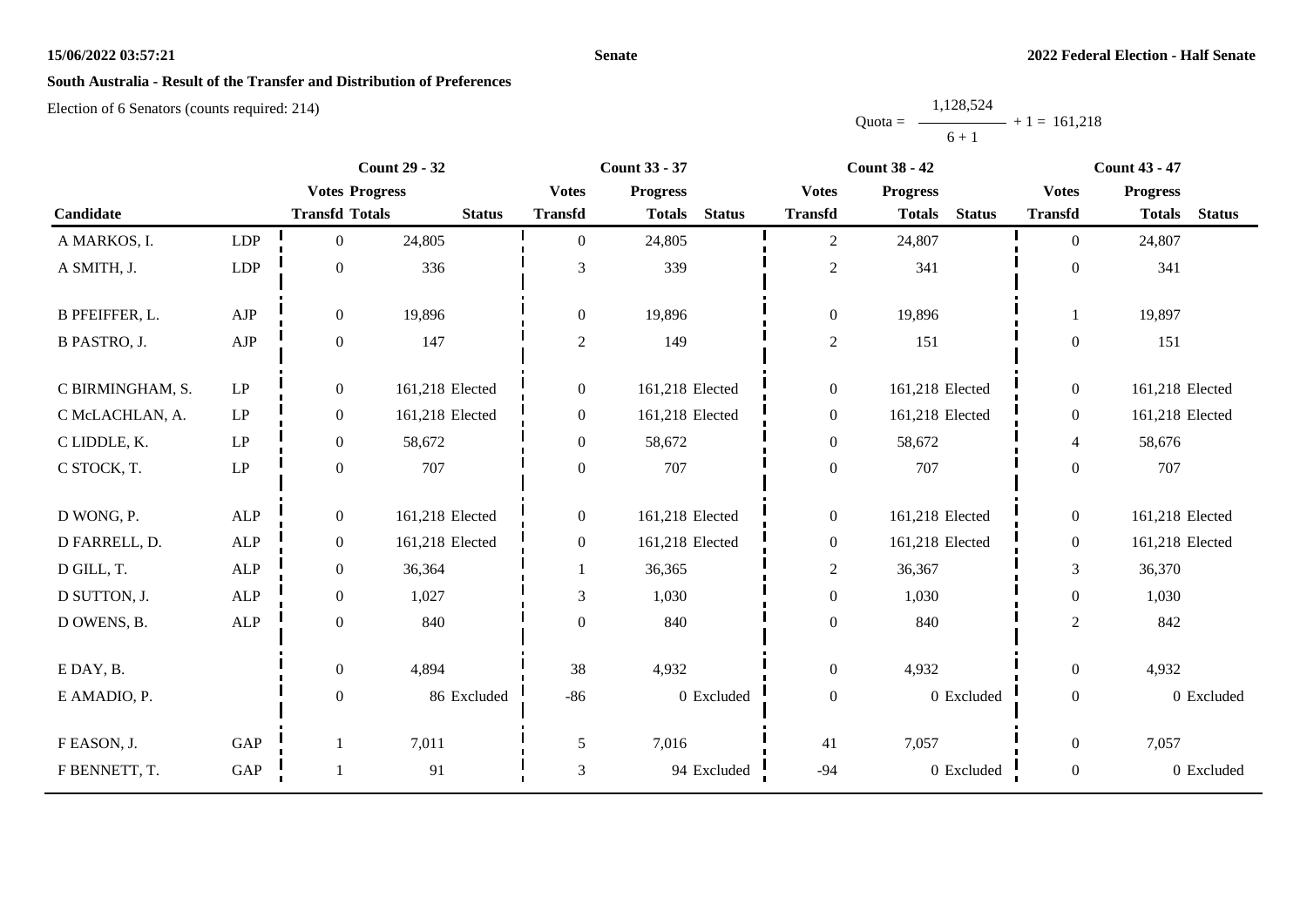#### **Senate**

# **South Australia - Result of the Transfer and Distribution of Preferences**

| Election of 6 Senators (counts required: 214) |                              |                  |            |                  | 1,128,524<br>$- + 1 = 161,218$<br>Quota = $-$ |                  |            |                  |            |  |
|-----------------------------------------------|------------------------------|------------------|------------|------------------|-----------------------------------------------|------------------|------------|------------------|------------|--|
|                                               |                              |                  |            |                  |                                               |                  | $6 + 1$    |                  |            |  |
|                                               |                              |                  |            |                  |                                               |                  |            |                  |            |  |
| G BLANDFORD, L.                               | NP                           | $\overline{0}$   | 3,920      | $\mathfrak{Z}$   | 3,923                                         | $\overline{4}$   | 3,927      | $\boldsymbol{0}$ | 3,927      |  |
| G BUIJS, D.                                   | NP                           | $\boldsymbol{0}$ | 296        | 3                | 299                                           | $\overline{4}$   | 303        | $\mathbf{0}$     | 303        |  |
| H MICHIE, E.                                  | <b>SPP</b>                   | $\boldsymbol{0}$ | 3,470      |                  | 3,471                                         | $\mathfrak s$    | 3,476      | $\boldsymbol{0}$ | 3,476      |  |
| H DUXBURY, J.                                 | SPP                          | 0                | 0 Excluded | $\boldsymbol{0}$ | $0\,$ Excluded                                | $\boldsymbol{0}$ | 0 Excluded | $\boldsymbol{0}$ | 0 Excluded |  |
| I FINNEY, J.                                  | <b>TLOC</b>                  | $\boldsymbol{0}$ | 2,415      | $\boldsymbol{0}$ | 2,415                                         | $\boldsymbol{7}$ | 2,422      | $\boldsymbol{0}$ | 2,422      |  |
| I PARNELL, R.                                 | $\ensuremath{\mathsf{TLOC}}$ | $\boldsymbol{0}$ | 0 Excluded | $\boldsymbol{0}$ | $0\,$ Excluded                                | $\boldsymbol{0}$ | 0 Excluded | $\boldsymbol{0}$ | 0 Excluded |  |
| J BYRNE, C.                                   | $\rm CYA$                    | $\boldsymbol{0}$ | 4,721      | 1                | 4,722                                         | $\overline{c}$   | 4,724      | $\boldsymbol{0}$ | 4,724      |  |
| J DUFFIELD, N.                                | $\rm CYA$                    | 1                | 233        | $\sqrt{2}$       | 235                                           | 3                | 238        | $\boldsymbol{0}$ | 238        |  |
| K YAZBEK, R.                                  | <b>AUD</b>                   | $\overline{0}$   | 3,107      | $\boldsymbol{0}$ | 3,107                                         | $\boldsymbol{0}$ | 3,107      | $\boldsymbol{0}$ | 3,107      |  |
| K KANCK, S.                                   | $\hbox{AUD}$                 | $\boldsymbol{0}$ | 144        |                  | 145                                           | $\boldsymbol{0}$ | 145        |                  | 146        |  |
| L YARMUHAMMAD, A. DPDA                        |                              | $\overline{0}$   | 1,012      | 3                | 1,015                                         | $\boldsymbol{0}$ | 1,015      | $\boldsymbol{0}$ | 1,015      |  |
| L YARMUHAMMAD, A. DPDA                        |                              | $\boldsymbol{0}$ | 0 Excluded | $\boldsymbol{0}$ | 0 Excluded                                    | $\boldsymbol{0}$ | 0 Excluded | $\boldsymbol{0}$ | 0 Excluded |  |
| M KAUR, H.                                    |                              | $\overline{0}$   | 574        | $\boldsymbol{0}$ | 574                                           | $\boldsymbol{0}$ | 574        | $\overline{0}$   | 574        |  |
| M KUMAR, R.                                   |                              | $\boldsymbol{0}$ | 0 Excluded | $\boldsymbol{0}$ | $0\,$ Excluded                                | $\boldsymbol{0}$ | 0 Excluded | $\boldsymbol{0}$ | 0 Excluded |  |
| N WOLFENDALE, D.                              | <b>SOPA</b>                  | $\overline{0}$   | 3,784      | $\overline{0}$   | 3,784                                         | -1               | 3,785      | $\boldsymbol{0}$ | 3,785      |  |
| N KENNEDY, D.                                 | <b>SOPA</b>                  | $\boldsymbol{0}$ | 0 Excluded | $\boldsymbol{0}$ | 0 Excluded                                    | $\boldsymbol{0}$ | 0 Excluded | $\boldsymbol{0}$ | 0 Excluded |  |
|                                               |                              |                  |            |                  |                                               |                  |            |                  |            |  |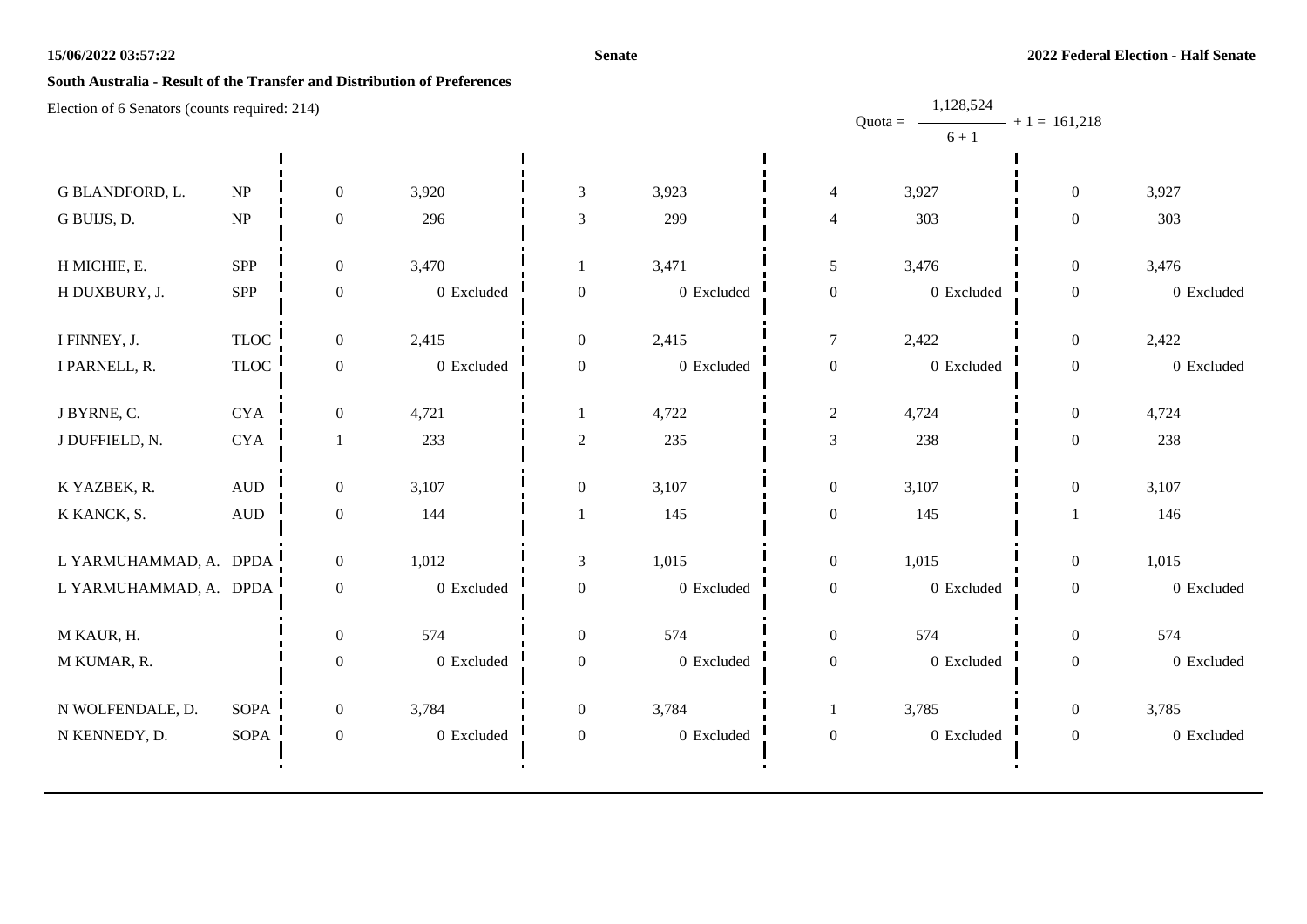#### **Senate**

# **South Australia - Result of the Transfer and Distribution of Preferences**

|           | 1,128,524      |  |
|-----------|----------------|--|
| $Quota =$ | $+1 = 161.218$ |  |
|           | $6 + 1$        |  |

|                |             |                       | <b>Count 29 - 32</b> |                  | <b>Count 33 - 37</b>           |                  | <b>Count 38 - 42</b>           | <b>Count 43 - 47</b> |                                |  |
|----------------|-------------|-----------------------|----------------------|------------------|--------------------------------|------------------|--------------------------------|----------------------|--------------------------------|--|
|                |             | <b>Votes Progress</b> |                      | <b>Votes</b>     | <b>Progress</b>                | <b>Votes</b>     | <b>Progress</b>                | <b>Votes</b>         | <b>Progress</b>                |  |
| Candidate      |             | <b>Transfd Totals</b> | <b>Status</b>        | <b>Transfd</b>   | <b>Status</b><br><b>Totals</b> | <b>Transfd</b>   | <b>Status</b><br><b>Totals</b> | <b>Transfd</b>       | <b>Status</b><br><b>Totals</b> |  |
| O XENOPHON, N. |             | 3                     | 34,325               |                  | 34,326                         | $\overline{0}$   | 34,326                         | 68                   | 34,394                         |  |
| O GRIFF, S.    |             | $\Omega$              | 120                  | $\Omega$         | 120                            | $\boldsymbol{0}$ | 120 Excluded                   | $-120$               | 0 Excluded                     |  |
| P POCOCK, B.   | <b>GRN</b>  | $\mathfrak{Z}$        | 133,531              | $\boldsymbol{0}$ | 133,531                        | 1                | 133,532                        | 5                    | 133,537                        |  |
| P SUMNER, M.   | <b>GRN</b>  |                       | 2,012                | $\theta$         | 2,012                          | $\mathbf{0}$     | 2,012                          | 3                    | 2,015                          |  |
| P SELWOOD, M.  | <b>GRN</b>  | $\overline{0}$        | 1,015                | $\overline{0}$   | 1,015                          | $\boldsymbol{0}$ | 1,015                          | 3                    | 1,018                          |  |
| Q CRUISE, R.   | <b>IMO</b>  | 28                    | 2,304                | 1                | 2,305                          | $\overline{c}$   | 2,307                          | $\overline{c}$       | 2,309                          |  |
| Q HARLEY, H.   | <b>IMO</b>  | $-51$                 | 0 Excluded           | $\boldsymbol{0}$ | 0 Excluded                     | $\boldsymbol{0}$ | 0 Excluded                     | $\boldsymbol{0}$     | 0 Excluded                     |  |
| R PATRICK, R.  | <b>RPT</b>  | $\overline{0}$        | 23,971               |                  | 23,972                         | 1                | 23,973                         | 26                   | 23,999                         |  |
| R McMAHON, L.  | <b>RPT</b>  | $\boldsymbol{0}$      | 0 Excluded           | $\boldsymbol{0}$ | 0 Excluded                     | $\boldsymbol{0}$ | 0 Excluded                     | $\boldsymbol{0}$     | 0 Excluded                     |  |
| S GAME, J.     | <b>ON</b>   | $\mathfrak{Z}$        | 44,987               | 3                | 44,990                         |                  | 44,991                         |                      | 44,992                         |  |
| S WATCHMAN, A. | ON          | $\overline{c}$        | 343                  | $\mathbf{0}$     | 343                            |                  | 344                            | $\boldsymbol{0}$     | 344                            |  |
| T GREEN, T.    | HMP         | $\mathfrak{Z}$        | 26,089               | $\boldsymbol{0}$ | 26,089                         | $\overline{c}$   | 26,091                         | $\overline{0}$       | 26,091                         |  |
| T ADAMS, A.    | <b>HMP</b>  | $\overline{c}$        | 213                  | $\mathbf{0}$     | 213                            | $\boldsymbol{0}$ | 213                            | $\mathbf{0}$         | 213                            |  |
| U ARBON, M.    | <b>UAPP</b> | $\overline{0}$        | 34,093               | 1                | 34,094                         | $\mathbf{0}$     | 34,094                         | $\overline{0}$       | 34,094                         |  |
| U SCHILD, C.   | <b>UAPP</b> | $\overline{0}$        | 132                  | $\boldsymbol{0}$ | 132                            | $\boldsymbol{0}$ | 132                            | $\boldsymbol{0}$     | 132 Excluded                   |  |
|                |             |                       |                      |                  |                                |                  |                                |                      |                                |  |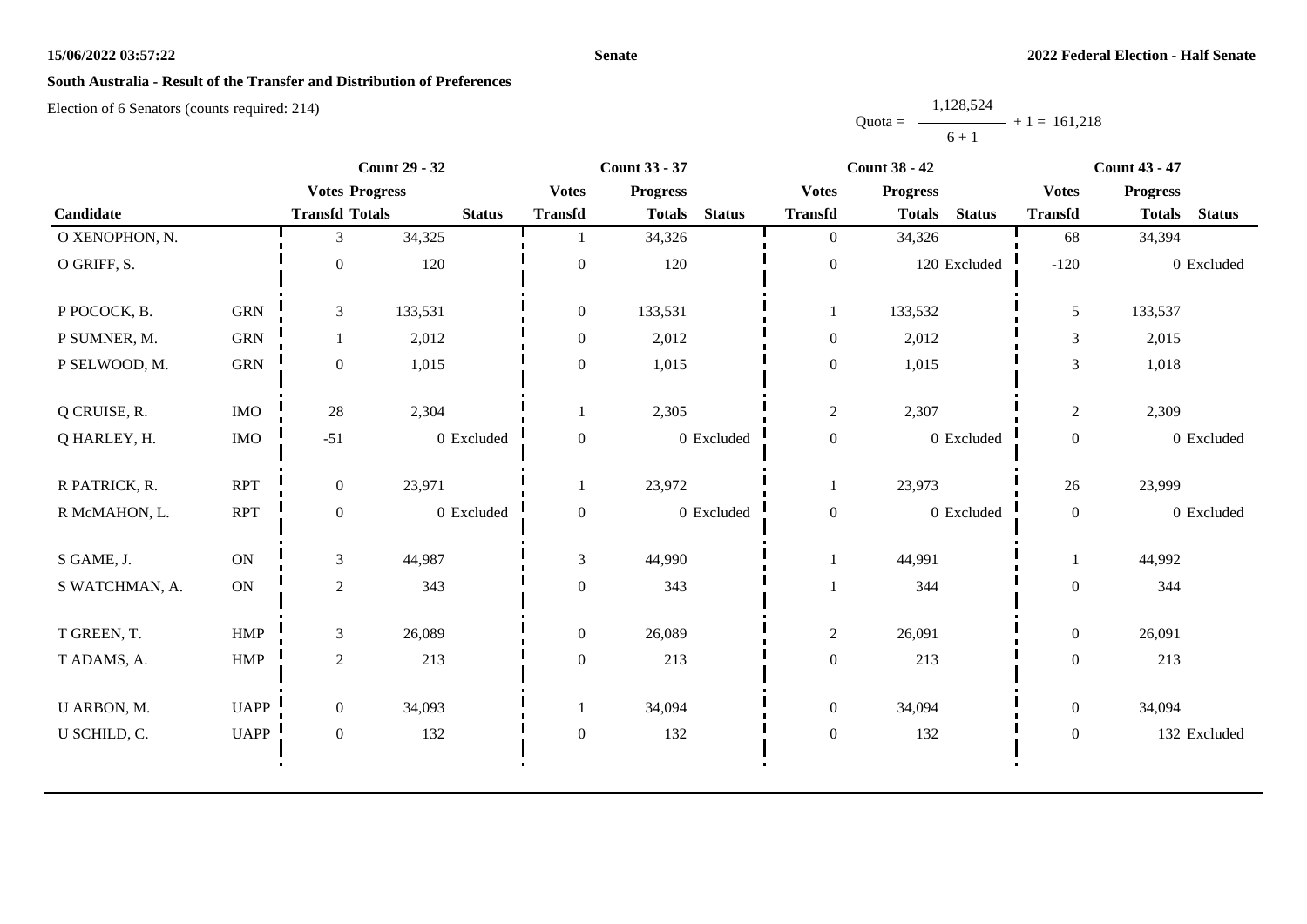#### **Senate**

# **South Australia - Result of the Transfer and Distribution of Preferences**

|           | 1,128,524      |
|-----------|----------------|
| $Quota =$ | $+1 = 161.218$ |
|           | $6 + 1$        |

|                         |                             | <b>Count 29 - 32</b><br><b>Votes Progress</b> |                | <b>Count 33 - 37</b>                  |                                |  |                                        | <b>Count 38 - 42</b>           | <b>Count 43 - 47</b>                 |                                |  |
|-------------------------|-----------------------------|-----------------------------------------------|----------------|---------------------------------------|--------------------------------|--|----------------------------------------|--------------------------------|--------------------------------------|--------------------------------|--|
|                         |                             |                                               |                | <b>Votes</b>                          | <b>Progress</b>                |  | <b>Votes</b>                           | <b>Progress</b>                | <b>Votes</b><br><b>Progress</b>      |                                |  |
| Candidate               |                             | <b>Transfd Totals</b>                         | <b>Status</b>  | <b>Transfd</b>                        | <b>Status</b><br><b>Totals</b> |  | <b>Transfd</b>                         | <b>Status</b><br><b>Totals</b> | <b>Transfd</b>                       | <b>Status</b><br><b>Totals</b> |  |
| V FRANCIS, R.           | CEC                         | 0                                             | 1,201          |                                       | 1,201                          |  |                                        | 1,201                          | $\Omega$                             | 1,201                          |  |
| V CURREY, R.            | CEC                         | $\Omega$                                      | 0 Excluded     | $\Omega$                              | 0 Excluded                     |  | $\Omega$                               | 0 Excluded                     | $\overline{0}$                       | 0 Excluded                     |  |
| UG HOPPER, M.           | $\mathop{\rm IND}\nolimits$ | 3                                             | 674            | $\Omega$                              | 674                            |  | $\overline{0}$                         | 674                            | $\theta$                             | 674                            |  |
| <b>Exhausted Votes</b>  |                             | $\Omega$                                      | $\overline{0}$ |                                       | $\Omega$                       |  |                                        | $\theta$                       | $\Omega$                             | $\overline{0}$                 |  |
| <b>Loss By Fraction</b> |                             |                                               | 90             | 10                                    | 100                            |  | 11                                     | 111                            |                                      | 112                            |  |
| <b>Total Votes</b>      |                             | $\Omega$                                      | 1,128,524      | $\overline{0}$                        | 1,128,524                      |  | $\overline{0}$                         | 1,128,524                      | $\overline{0}$                       | 1,128,524                      |  |
|                         |                             | Candidates Excluded<br>62. HARLEY, H.         |                | Candidates Excluded<br>37. AMADIO, P. |                                |  | Candidates Excluded<br>39. BENNETT, T. |                                | Candidates Excluded<br>57. GRIFF, S. |                                |  |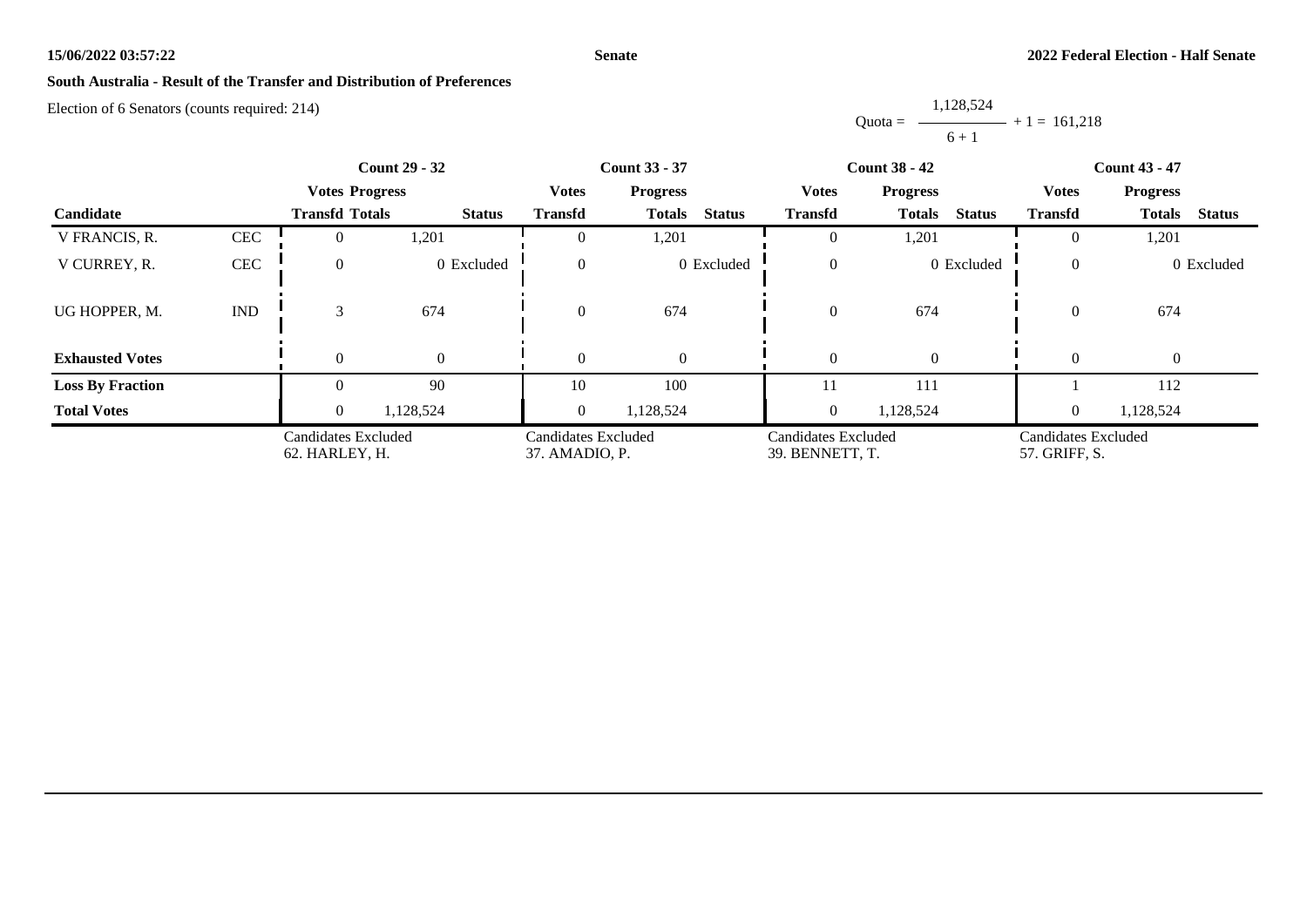#### **Senate**

# **South Australia - Result of the Transfer and Distribution of Preferences**

|           | 1,128,524 |                |  |
|-----------|-----------|----------------|--|
| $Quota =$ |           | $+1 = 161,218$ |  |
|           | $6 + 1$   |                |  |

|                       |                            |                       | <b>Count 48 - 52</b> |                  | <b>Count 53 - 57</b> |               | <b>Count 58 - 62</b> |                 |               | <b>Count 63 - 67</b> |                 |               |
|-----------------------|----------------------------|-----------------------|----------------------|------------------|----------------------|---------------|----------------------|-----------------|---------------|----------------------|-----------------|---------------|
|                       |                            | <b>Votes Progress</b> |                      | <b>Votes</b>     | <b>Progress</b>      |               | <b>Votes</b>         | <b>Progress</b> |               | <b>Votes</b>         | <b>Progress</b> |               |
| Candidate             |                            | <b>Transfd Totals</b> | <b>Status</b>        | <b>Transfd</b>   | <b>Totals</b>        | <b>Status</b> | <b>Transfd</b>       | <b>Totals</b>   | <b>Status</b> | <b>Transfd</b>       | <b>Totals</b>   | <b>Status</b> |
| A MARKOS, I.          | LDP                        | $\boldsymbol{0}$      | 24,807               | $\theta$         | 24,807               |               | $\overline{4}$       | 24,811          |               |                      | 24,812          |               |
| A SMITH, J.           | LDP                        | $\mathbf{0}$          | 341                  | $\mathbf{0}$     | 341                  |               | 3                    | 344             |               |                      | 345             |               |
| <b>B PFEIFFER, L.</b> | ${\rm AJP}$                | $\boldsymbol{0}$      | 19,897               | $\boldsymbol{0}$ | 19,897               |               | 67                   | 19,964          |               | $\overline{3}$       | 19,967          |               |
| <b>B PASTRO, J.</b>   | ${\rm AJP}$                | 1                     | 152                  |                  |                      | 153 Excluded  | $-153$               |                 | 0 Excluded    | $\boldsymbol{0}$     |                 | 0 Excluded    |
| C BIRMINGHAM, S.      | LP                         | $\boldsymbol{0}$      | 161,218 Elected      | $\boldsymbol{0}$ | 161,218 Elected      |               | $\boldsymbol{0}$     | 161,218 Elected |               | $\overline{0}$       | 161,218 Elected |               |
| C McLACHLAN, A.       | $\ensuremath{\mathrm{LP}}$ | $\boldsymbol{0}$      | 161,218 Elected      | $\boldsymbol{0}$ | 161,218 Elected      |               | $\boldsymbol{0}$     | 161,218 Elected |               | $\overline{0}$       | 161,218 Elected |               |
| C LIDDLE, K.          | $\operatorname{LP}$        | $\overline{2}$        | 58,678               | $\boldsymbol{0}$ | 58,678               |               | 7                    | 58,685          |               | 1                    | 58,686          |               |
| C STOCK, T.           | $\operatorname{LP}$        |                       | 708                  | $\mathbf{0}$     | 708                  |               | $\overline{c}$       | 710             |               | $\overline{0}$       | 710             |               |
| D WONG, P.            | <b>ALP</b>                 | $\boldsymbol{0}$      | 161,218 Elected      | $\boldsymbol{0}$ | 161,218 Elected      |               | $\boldsymbol{0}$     | 161,218 Elected |               | $\overline{0}$       | 161,218 Elected |               |
| D FARRELL, D.         | $\mbox{ALP}$               | $\boldsymbol{0}$      | 161,218 Elected      | $\overline{0}$   | 161,218 Elected      |               | $\boldsymbol{0}$     | 161,218 Elected |               | $\overline{0}$       | 161,218 Elected |               |
| D GILL, T.            | <b>ALP</b>                 | 1                     | 36,371               |                  | 36,372               |               | 5                    | 36,377          |               |                      | 36,378          |               |
| D SUTTON, J.          | <b>ALP</b>                 | 1                     | 1,031                | $\theta$         | 1,031                |               | $\tau$               | 1,038           |               | $\overline{c}$       | 1,040           |               |
| D OWENS, B.           | ALP                        | $\mathbf{0}$          | 842                  |                  | 843                  |               | 3                    | 846             |               |                      | 847             |               |
| E DAY, B.             |                            | $\sqrt{2}$            | 4,934                |                  | 4,935                |               | 4                    | 4,939           |               |                      | 4,940           |               |
| E AMADIO, P.          |                            | $\boldsymbol{0}$      | 0 Excluded           | $\mathbf{0}$     |                      | 0 Excluded    | $\boldsymbol{0}$     |                 | 0 Excluded    | $\overline{0}$       |                 | 0 Excluded    |
| F EASON, J.           | GAP                        |                       | 7,058                |                  | 7,059                |               | $8\,$                | 7,067           |               |                      | 7,068           |               |
| F BENNETT, T.         | GAP                        | $\boldsymbol{0}$      | 0 Excluded           | $\boldsymbol{0}$ |                      | 0 Excluded    | $\boldsymbol{0}$     |                 | 0 Excluded    | $\overline{0}$       |                 | 0 Excluded    |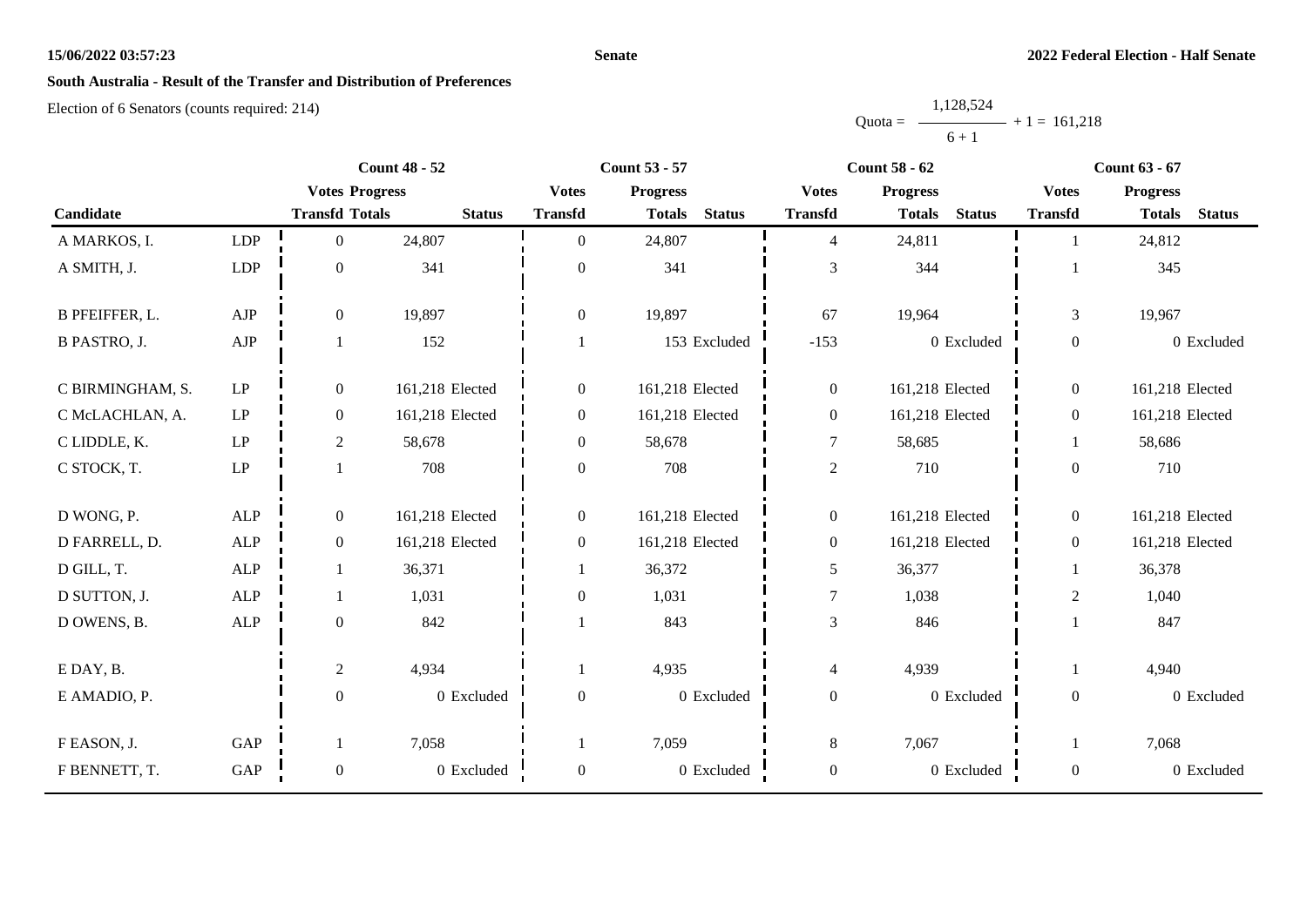#### **Senate**

# **South Australia - Result of the Transfer and Distribution of Preferences**

| Election of 6 Senators (counts required: 214) |                                 |                  |              |                  |                |                  | 1,128,524              |                   |              |
|-----------------------------------------------|---------------------------------|------------------|--------------|------------------|----------------|------------------|------------------------|-------------------|--------------|
|                                               |                                 |                  |              |                  |                |                  | Quota = $-$<br>$6 + 1$ | $- + 1 = 161,218$ |              |
|                                               |                                 |                  |              |                  |                |                  |                        |                   |              |
| G BLANDFORD, L.                               | NP                              | 1                | 3,928        |                  | 3,929          | $\sqrt{2}$       | 3,931                  | $\boldsymbol{0}$  | 3,931        |
| G BUIJS, D.                                   | $\ensuremath{\text{NP}}\xspace$ | $\boldsymbol{0}$ | 303          | 3                | 306            |                  | 307                    | $\mathbf{0}$      | 307          |
| H MICHIE, E.                                  | <b>SPP</b>                      | $\boldsymbol{0}$ | 3,476        | $\boldsymbol{0}$ | 3,476          | $\sqrt{2}$       | 3,478                  | $\overline{c}$    | 3,480        |
| H DUXBURY, J.                                 | <b>SPP</b>                      | 0                | 0 Excluded   | $\overline{0}$   | $0\,$ Excluded | $\boldsymbol{0}$ | 0 Excluded             | $\boldsymbol{0}$  | 0 Excluded   |
| I FINNEY, J.                                  | $\ensuremath{\mathsf{TLOC}}$    | $\boldsymbol{0}$ | 2,422        | 1                | 2,423          | $\,8\,$          | 2,431                  | $\overline{c}$    | 2,433        |
| I PARNELL, R.                                 | $\ensuremath{\mathsf{TLOC}}$    | $\boldsymbol{0}$ | 0 Excluded   | $\boldsymbol{0}$ | $0\,$ Excluded | $\boldsymbol{0}$ | 0 Excluded             | $\boldsymbol{0}$  | 0 Excluded   |
| J BYRNE, C.                                   | <b>CYA</b>                      | $\boldsymbol{0}$ | 4,724        |                  | 4,725          | $\overline{c}$   | 4,727                  | -1                | 4,728        |
| J DUFFIELD, N.                                | <b>CYA</b>                      | $\boldsymbol{0}$ | 238          | $\overline{c}$   | 240            | $\sqrt{2}$       | 242                    | 3                 | 245 Excluded |
| K YAZBEK, R.                                  | <b>AUD</b>                      | $\mathbf{1}$     | 3,108        | 71               | 3,179          | $\boldsymbol{0}$ | 3,179                  |                   | 3,180        |
| K KANCK, S.                                   | $\hbox{AUD}$                    |                  | 147 Excluded | $-147$           | 0 Excluded     | $\boldsymbol{0}$ | 0 Excluded             | $\boldsymbol{0}$  | 0 Excluded   |
| L YARMUHAMMAD, A. DPDA                        |                                 | $\overline{0}$   | 1,015        | 1                | 1,016          | $\boldsymbol{0}$ | 1,016                  | $\boldsymbol{0}$  | 1,016        |
| L YARMUHAMMAD, A. DPDA                        |                                 | $\boldsymbol{0}$ | 0 Excluded   | $\boldsymbol{0}$ | 0 Excluded     | $\boldsymbol{0}$ | 0 Excluded             | $\boldsymbol{0}$  | 0 Excluded   |
| M KAUR, H.                                    |                                 | $\boldsymbol{0}$ | 574          | $\boldsymbol{0}$ | 574            | 1                | 575                    |                   | 576          |
| M KUMAR, R.                                   |                                 | $\boldsymbol{0}$ | 0 Excluded   | $\boldsymbol{0}$ | 0 Excluded     | $\boldsymbol{0}$ | 0 Excluded             | $\boldsymbol{0}$  | 0 Excluded   |
| N WOLFENDALE, D.                              | <b>SOPA</b>                     | 1                | 3,786        | $\mathfrak{2}$   | 3,788          | $\overline{c}$   | 3,790                  | 3                 | 3,793        |
| N KENNEDY, D.                                 | <b>SOPA</b>                     | $\boldsymbol{0}$ | 0 Excluded   | $\boldsymbol{0}$ | 0 Excluded     | $\boldsymbol{0}$ | 0 Excluded             | $\boldsymbol{0}$  | 0 Excluded   |
|                                               |                                 |                  |              |                  |                |                  |                        |                   |              |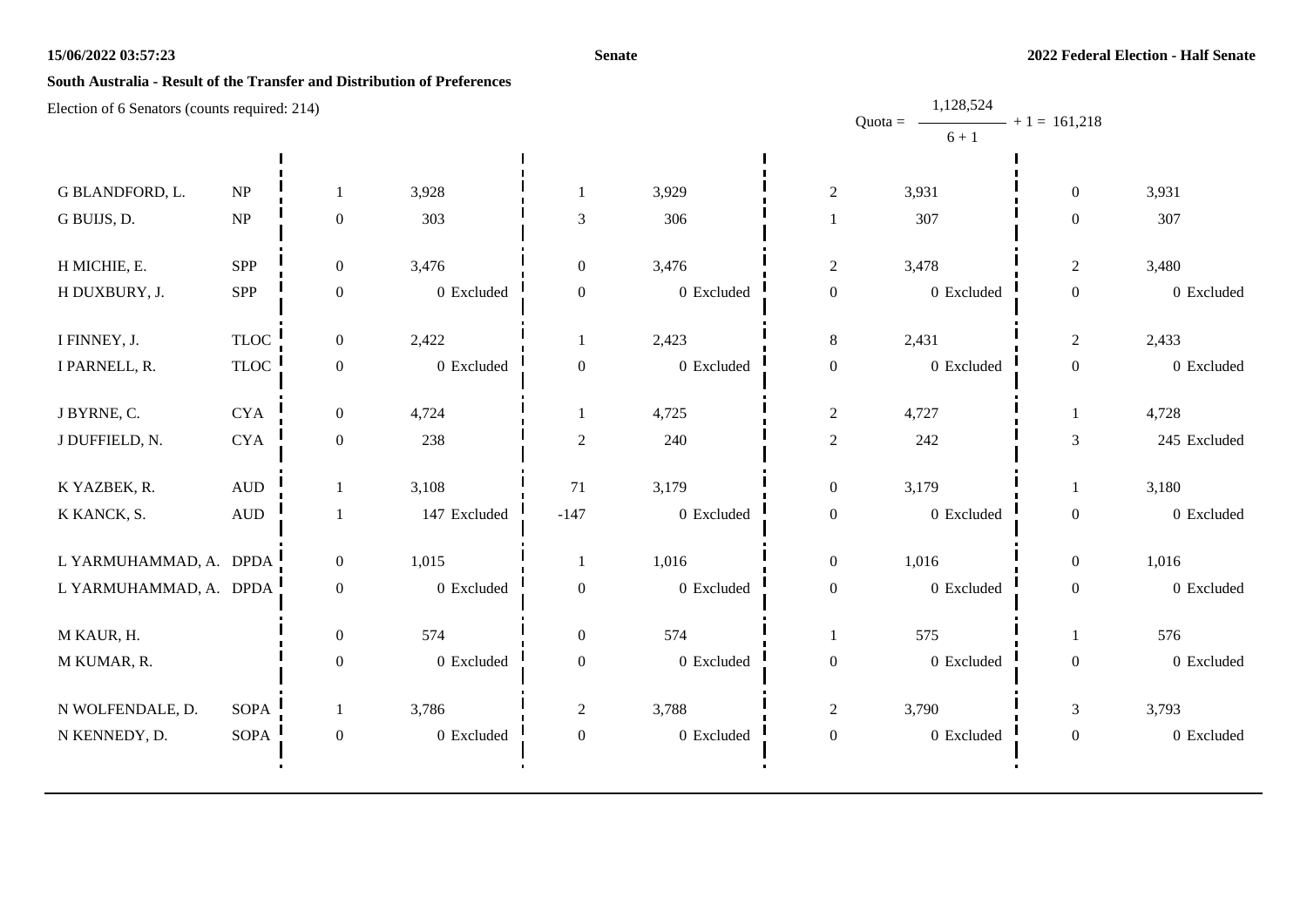#### **Senate**

# **South Australia - Result of the Transfer and Distribution of Preferences**

|           | 1,128,524      |  |
|-----------|----------------|--|
| $Quota =$ | $+1 = 161.218$ |  |
|           | $6 + 1$        |  |

|                |               |                       | <b>Count 48 - 52</b> |                  | <b>Count 53 - 57</b> |                |                  | <b>Count 58 - 62</b> |               | <b>Count 63 - 67</b> |                 |               |
|----------------|---------------|-----------------------|----------------------|------------------|----------------------|----------------|------------------|----------------------|---------------|----------------------|-----------------|---------------|
|                |               | <b>Votes Progress</b> |                      | <b>Votes</b>     | <b>Progress</b>      |                | <b>Votes</b>     | <b>Progress</b>      |               | <b>Votes</b>         | <b>Progress</b> |               |
| Candidate      |               | <b>Transfd Totals</b> | <b>Status</b>        | <b>Transfd</b>   | <b>Totals</b>        | <b>Status</b>  | <b>Transfd</b>   | <b>Totals</b>        | <b>Status</b> | <b>Transfd</b>       | <b>Totals</b>   | <b>Status</b> |
| O XENOPHON, N. |               | 2                     | 34,396               | 17               | 34,413               |                |                  | 34,414               |               | $\overline{4}$       | 34,418          |               |
| O GRIFF, S.    |               | $\Omega$              | 0 Excluded           | $\theta$         |                      | 0 Excluded     | $\boldsymbol{0}$ |                      | 0 Excluded    | $\overline{0}$       |                 | 0 Excluded    |
| P POCOCK, B.   | <b>GRN</b>    | $\overline{2}$        | 133,539              | 15               | 133,554              |                | $\bf{1}$         | 133,555              |               | $\overline{4}$       | 133,559         |               |
| P SUMNER, M.   | <b>GRN</b>    | $\overline{0}$        | 2,015                | $\overline{2}$   | 2,017                |                | 3                | 2,020                |               | $\overline{c}$       | 2,022           |               |
| P SELWOOD, M.  | <b>GRN</b>    |                       | 1,019                | 6                | 1,025                |                |                  | 1,026                |               | $\overline{2}$       | 1,028           |               |
| Q CRUISE, R.   | <b>IMO</b>    | $\overline{0}$        | 2,309                | $\overline{0}$   | 2,309                |                | $\boldsymbol{0}$ | 2,309                |               | $\overline{4}$       | 2,313           |               |
| Q HARLEY, H.   | <b>IMO</b>    | $\overline{0}$        | 0 Excluded           | $\boldsymbol{0}$ |                      | $0\,$ Excluded | $\boldsymbol{0}$ |                      | 0 Excluded    | $\boldsymbol{0}$     |                 | 0 Excluded    |
| R PATRICK, R.  | <b>RPT</b>    | $\overline{c}$        | 24,001               | $\overline{7}$   | 24,008               |                | $\overline{c}$   | 24,010               |               |                      | 24,011          |               |
| R McMAHON, L.  | <b>RPT</b>    | $\mathbf{0}$          | 0 Excluded           | $\mathbf{0}$     |                      | 0 Excluded     | $\boldsymbol{0}$ |                      | 0 Excluded    | $\overline{0}$       |                 | 0 Excluded    |
| S GAME, J.     | <b>ON</b>     | 7                     | 44,999               | $\overline{0}$   | 44,999               |                |                  | 45,000               |               | $\tau$               | 45,007          |               |
| S WATCHMAN, A. | $\mathbf{ON}$ | $\mathbf{0}$          | 344                  | $\boldsymbol{0}$ | 344                  |                | $\boldsymbol{0}$ | 344                  |               | 12                   | 356             |               |
| T GREEN, T.    | HMP           | 4                     | 26,095               | 3                | 26,098               |                | $\mathbf{2}$     | 26,100               |               | 140                  | 26,240          |               |
| T ADAMS, A.    | <b>HMP</b>    | $\overline{4}$        | 217                  | $\overline{0}$   | 217                  |                | $\mathfrak{Z}$   |                      | 220 Excluded  | $-220$               |                 | 0 Excluded    |
| U ARBON, M.    | UAPP          | 94                    | 34,188               |                  | 34,189               |                | $\overline{0}$   | 34,189               |               | 6                    | 34,195          |               |
| U SCHILD, C.   | <b>UAPP</b>   | $-132$                | 0 Excluded           | $\boldsymbol{0}$ |                      | $0\,$ Excluded | $\boldsymbol{0}$ |                      | 0 Excluded    | $\overline{0}$       |                 | 0 Excluded    |
|                |               |                       |                      |                  |                      |                |                  |                      |               |                      |                 |               |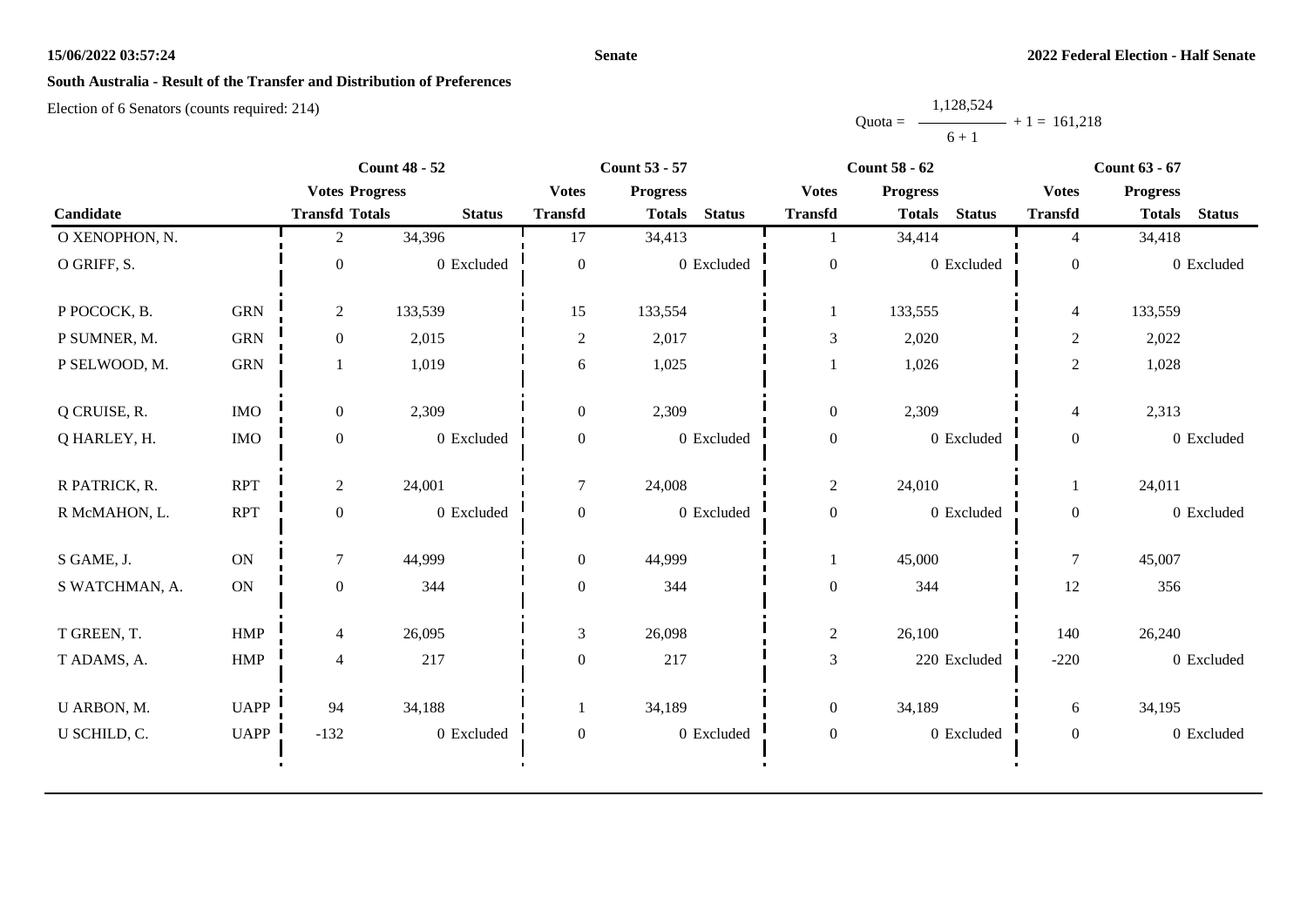#### **Senate**

# **South Australia - Result of the Transfer and Distribution of Preferences**

|           | 1,128,524      |
|-----------|----------------|
| $Quota =$ | $+1 = 161.218$ |
|           | $6 + 1$        |

|                         |                                       |                       | <b>Count 48 - 52</b>                 |                                 | <b>Count 53 - 57</b>                  |                | <b>Count 58 - 62</b>                 | <b>Count 63 - 67</b>            |                                |  |
|-------------------------|---------------------------------------|-----------------------|--------------------------------------|---------------------------------|---------------------------------------|----------------|--------------------------------------|---------------------------------|--------------------------------|--|
|                         |                                       | <b>Votes Progress</b> |                                      | <b>Votes</b><br><b>Progress</b> |                                       | <b>Votes</b>   | <b>Progress</b>                      | <b>Votes</b><br><b>Progress</b> |                                |  |
| <b>Candidate</b>        |                                       | <b>Transfd Totals</b> | <b>Status</b>                        | <b>Transfd</b>                  | <b>Status</b><br><b>Totals</b>        | <b>Transfd</b> | <b>Status</b><br><b>Totals</b>       | <b>Transfd</b>                  | <b>Status</b><br><b>Totals</b> |  |
| V FRANCIS, R.           | <b>CEC</b>                            | 0                     | 1,201                                |                                 | 1,201                                 |                | 1,201                                |                                 | 1,205                          |  |
| V CURREY, R.            | CEC                                   | $\overline{0}$        | 0 Excluded                           | $\Omega$                        | 0 Excluded                            | $\theta$       | 0 Excluded                           | $\overline{0}$                  | 0 Excluded                     |  |
| UG HOPPER, M.           | <b>IND</b>                            |                       | 675                                  |                                 | 676                                   | $\theta$       | 676                                  |                                 | 683                            |  |
| <b>Exhausted Votes</b>  |                                       | $\Omega$              | $\overline{0}$                       | $\Omega$                        | $\Omega$                              |                | $\Omega$                             | $\Omega$                        | $\overline{0}$                 |  |
| <b>Loss By Fraction</b> |                                       |                       | 114                                  |                                 | 122                                   |                | 131                                  |                                 | 133                            |  |
| <b>Total Votes</b>      |                                       | $\overline{0}$        | 1,128,524                            | $\overline{0}$                  | 1,128,524                             | $\overline{0}$ | 1,128,524                            | $\overline{0}$                  | 1,128,524                      |  |
|                         | Candidates Excluded<br>70. SCHILD, C. |                       | Candidates Excluded<br>49. KANCK, S. |                                 | Candidates Excluded<br>26. PASTRO, J. |                | Candidates Excluded<br>68. ADAMS, A. |                                 |                                |  |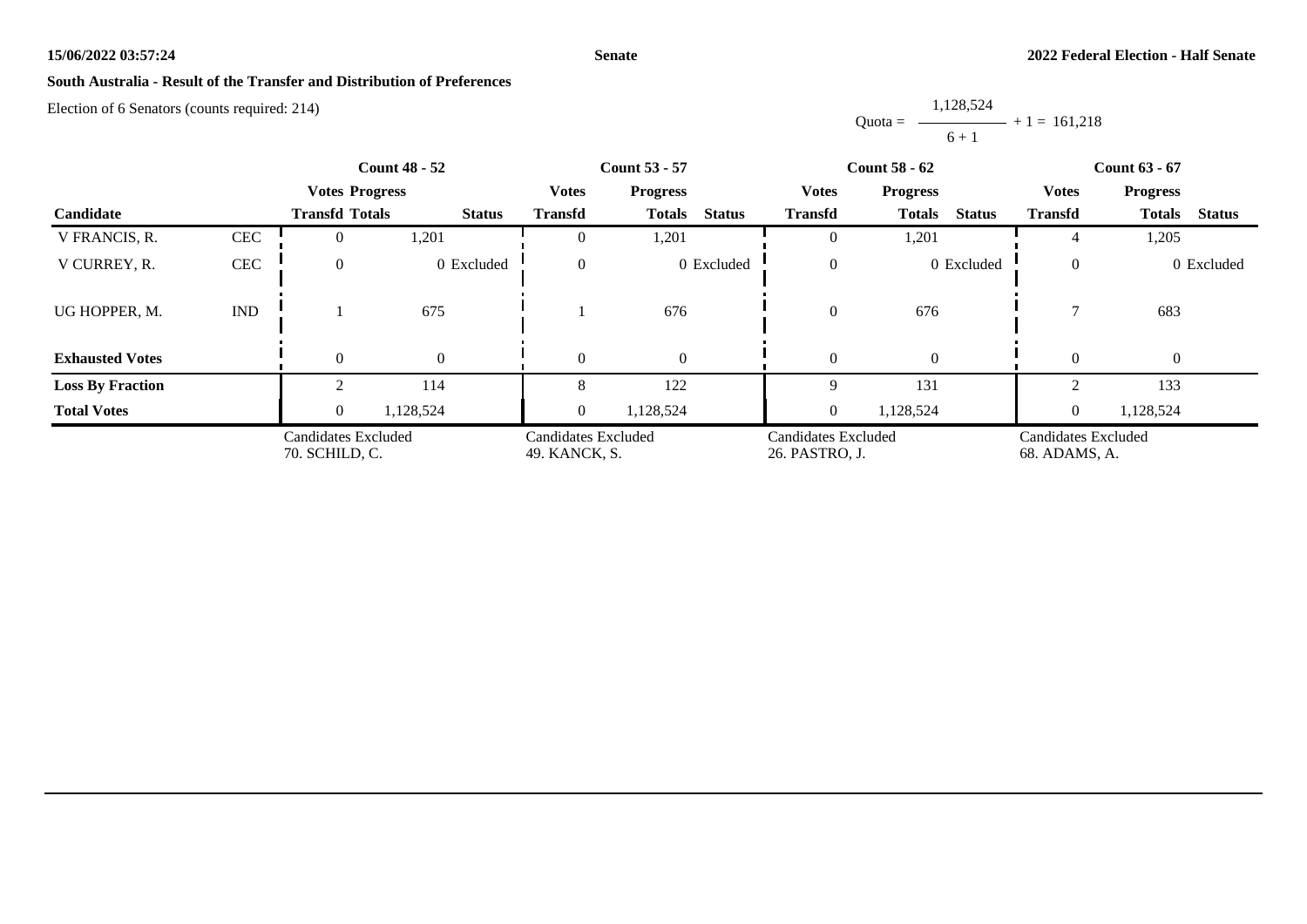#### **Senate**

# **South Australia - Result of the Transfer and Distribution of Preferences**

|           | 1,128,524 |                   |
|-----------|-----------|-------------------|
| $Quota =$ |           | $-$ + 1 = 161.218 |
|           | $6 + 1$   |                   |

|                       |                            | <b>Count 68 - 72</b>  |                 |                  | <b>Count 73 - 77</b>           |                  | <b>Count 78 - 82</b>           | <b>Count 83 - 87</b> |                                |  |
|-----------------------|----------------------------|-----------------------|-----------------|------------------|--------------------------------|------------------|--------------------------------|----------------------|--------------------------------|--|
|                       |                            | <b>Votes Progress</b> |                 | <b>Votes</b>     | <b>Progress</b>                | <b>Votes</b>     | <b>Progress</b>                | <b>Votes</b>         | <b>Progress</b>                |  |
| Candidate             |                            | <b>Transfd Totals</b> | <b>Status</b>   | <b>Transfd</b>   | <b>Status</b><br><b>Totals</b> | <b>Transfd</b>   | <b>Status</b><br><b>Totals</b> | <b>Transfd</b>       | <b>Status</b><br><b>Totals</b> |  |
| A MARKOS, I.          | LDP                        | $\overline{2}$        | 24,814          | 3                | 24,817                         | $\overline{2}$   | 24,819                         | 89                   | 24,908                         |  |
| A SMITH, J.           | LDP                        |                       | 346             | 19               | 365                            | $\boldsymbol{0}$ | 365 Excluded                   | $-365$               | 0 Excluded                     |  |
| <b>B PFEIFFER, L.</b> | ${\rm AJP}$                | 1                     | 19,968          |                  | 19,969                         | 3                | 19,972                         | 31                   | 20,003                         |  |
| <b>B PASTRO, J.</b>   | ${\rm AJP}$                | $\mathbf{0}$          | 0 Excluded      | $\boldsymbol{0}$ | 0 Excluded                     | $\boldsymbol{0}$ | 0 Excluded                     | $\mathbf{0}$         | 0 Excluded                     |  |
| C BIRMINGHAM, S.      | $\mathrm{LP}$              | $\overline{0}$        | 161,218 Elected | $\overline{0}$   | 161,218 Elected                | $\boldsymbol{0}$ | 161,218 Elected                | $\overline{0}$       | 161,218 Elected                |  |
| C McLACHLAN, A.       | $\ensuremath{\mathrm{LP}}$ | $\boldsymbol{0}$      | 161,218 Elected | $\boldsymbol{0}$ | 161,218 Elected                | $\boldsymbol{0}$ | 161,218 Elected                | $\mathbf{0}$         | 161,218 Elected                |  |
| C LIDDLE, K.          | $\ensuremath{\mathrm{LP}}$ | $\boldsymbol{0}$      | 58,686          | 6                | 58,692                         | 1                | 58,693                         | 27                   | 58,720                         |  |
| C STOCK, T.           | $\ensuremath{\mathrm{LP}}$ |                       | 711             |                  | 712                            | $\boldsymbol{0}$ | 712                            | $\tau$               | 719                            |  |
| D WONG, P.            | ALP                        | $\boldsymbol{0}$      | 161,218 Elected | $\boldsymbol{0}$ | 161,218 Elected                | $\boldsymbol{0}$ | 161,218 Elected                | $\overline{0}$       | 161,218 Elected                |  |
| D FARRELL, D.         | <b>ALP</b>                 | $\boldsymbol{0}$      | 161,218 Elected | $\mathbf{0}$     | 161,218 Elected                | $\boldsymbol{0}$ | 161,218 Elected                | $\overline{0}$       | 161,218 Elected                |  |
| D GILL, T.            | $\mbox{ALP}$               | $\boldsymbol{0}$      | 36,378          | $\overline{0}$   | 36,378                         | $\overline{c}$   | 36,380                         | $\tau$               | 36,387                         |  |
| D SUTTON, J.          | ALP                        | $\boldsymbol{0}$      | 1,040           | $\theta$         | 1,040                          |                  | 1,041                          | 8                    | 1,049                          |  |
| D OWENS, B.           | $\mbox{ALP}$               | $\boldsymbol{0}$      | 847             |                  | 848                            | $\boldsymbol{0}$ | 848                            | $\tau$               | 855                            |  |
| E DAY, B.             |                            | $28\,$                | 4,968           | 57               | 5,025                          | 1                | 5,026                          | 20                   | 5,046                          |  |
| E AMADIO, P.          |                            | $\boldsymbol{0}$      | 0 Excluded      | $\boldsymbol{0}$ | 0 Excluded                     | $\boldsymbol{0}$ | 0 Excluded                     | $\boldsymbol{0}$     | 0 Excluded                     |  |
| F EASON, J.           | $\operatorname{GAP}$       | $\mathfrak{Z}$        | 7,071           |                  | 7,072                          | 3                | 7,075                          | 16                   | 7,091                          |  |
| F BENNETT, T.         | GAP                        | $\boldsymbol{0}$      | 0 Excluded      | $\boldsymbol{0}$ | 0 Excluded                     | $\boldsymbol{0}$ | 0 Excluded                     | $\boldsymbol{0}$     | 0 Excluded                     |  |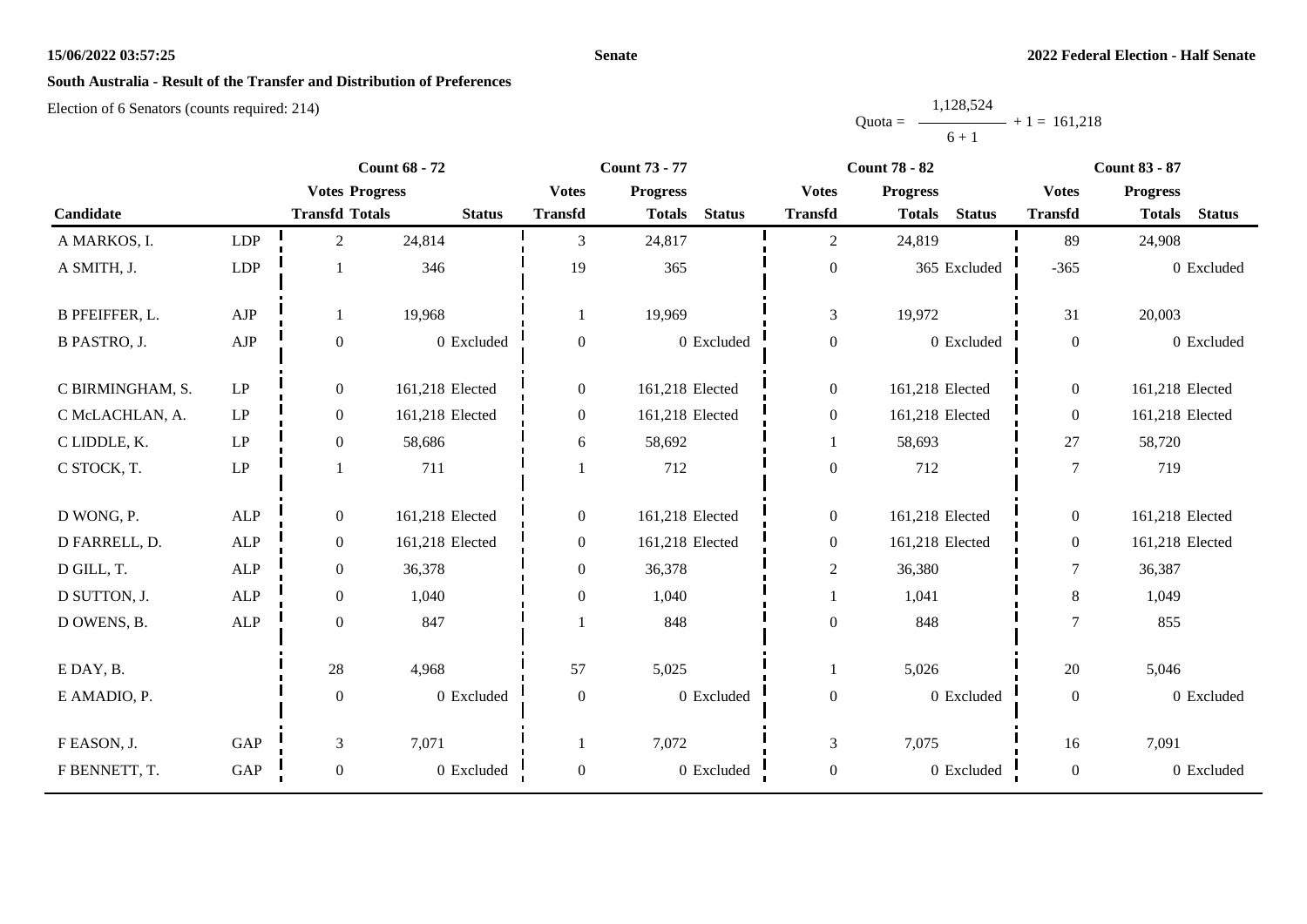#### **Senate**

1,128,524

# **South Australia - Result of the Transfer and Distribution of Preferences**

|                        |                                 |                  |              |                  |                |                  | Quota = $\longrightarrow$ + 1 = 161,218 |                  |              |
|------------------------|---------------------------------|------------------|--------------|------------------|----------------|------------------|-----------------------------------------|------------------|--------------|
|                        |                                 |                  |              |                  |                |                  | $6 + 1$                                 |                  |              |
| G BLANDFORD, L.        | $\ensuremath{\text{NP}}\xspace$ |                  | 3,932        | 60               | 3,992          | $\boldsymbol{0}$ | 3,992                                   | $12\,$           | 4,004        |
| G BUIJS, D.            | NP                              | 25               | 332 Excluded | $-332$           | 0 Excluded     | $\boldsymbol{0}$ | 0 Excluded                              | $\boldsymbol{0}$ | 0 Excluded   |
| H MICHIE, E.           | <b>SPP</b>                      | $\boldsymbol{0}$ | 3,480        | $\boldsymbol{0}$ | 3,480          |                  | 3,481                                   | 6                | 3,487        |
| H DUXBURY, J.          | SPP                             | $\boldsymbol{0}$ | $0$ Excluded | $\boldsymbol{0}$ | 0 Excluded     | $\boldsymbol{0}$ | 0 Excluded                              | $\boldsymbol{0}$ | 0 Excluded   |
| I FINNEY, J.           | <b>TLOC</b>                     | $\overline{0}$   | 2,433        |                  | 2,434          | $\overline{1}$   | 2,435                                   | 3                | 2,438        |
| I PARNELL, R.          | $TLOC$                          | $\boldsymbol{0}$ | 0 Excluded   | $\boldsymbol{0}$ | 0 Excluded     | $\boldsymbol{0}$ | 0 Excluded                              | $\boldsymbol{0}$ | 0 Excluded   |
| J BYRNE, C.            | ${\rm CYA}$                     | 101              | 4,829        | 16               | 4,845          |                  | 4,846                                   | 46               | 4,892        |
| J DUFFIELD, N.         | ${\rm CYA}$                     | $-245$           | 0 Excluded   | $\boldsymbol{0}$ | 0 Excluded     | $\boldsymbol{0}$ | 0 Excluded                              | $\boldsymbol{0}$ | 0 Excluded   |
| K YAZBEK, R.           | $\mbox{\rm AUD}$                | $\overline{2}$   | 3,182        | $\overline{2}$   | 3,184          | $\overline{1}$   | 3,185                                   | $\overline{4}$   | 3,189        |
| K KANCK, S.            | $\hbox{AUD}$                    | $\boldsymbol{0}$ | $0$ Excluded | $\boldsymbol{0}$ | 0 Excluded     | $\boldsymbol{0}$ | 0 Excluded                              | $\boldsymbol{0}$ | 0 Excluded   |
| L YARMUHAMMAD, A. DPDA |                                 | $\overline{c}$   | 1,018        | $\boldsymbol{2}$ | 1,020          | $\boldsymbol{0}$ | 1,020                                   | $\boldsymbol{0}$ | 1,020        |
| L YARMUHAMMAD, A. DPDA |                                 | $\boldsymbol{0}$ | 0 Excluded   | $\boldsymbol{0}$ | 0 Excluded     | $\boldsymbol{0}$ | 0 Excluded                              | $\boldsymbol{0}$ | 0 Excluded   |
| M KAUR, H.             |                                 | $\overline{0}$   | 576          | $\boldsymbol{0}$ | 576            | $\boldsymbol{0}$ | 576                                     | $\boldsymbol{0}$ | 576 Excluded |
| M KUMAR, R.            |                                 | $\boldsymbol{0}$ | 0 Excluded   | $\boldsymbol{0}$ | $0\,$ Excluded | $\boldsymbol{0}$ | 0 Excluded                              | $\boldsymbol{0}$ | 0 Excluded   |
| N WOLFENDALE, D.       | <b>SOPA</b>                     | $\boldsymbol{0}$ | 3,793        | $\boldsymbol{0}$ | 3,793          | $\boldsymbol{0}$ | 3,793                                   | $\boldsymbol{0}$ | 3,793        |
| N KENNEDY, D.          | <b>SOPA</b>                     | $\boldsymbol{0}$ | 0 Excluded   | $\boldsymbol{0}$ | 0 Excluded     | $\boldsymbol{0}$ | 0 Excluded                              | $\boldsymbol{0}$ | 0 Excluded   |
|                        |                                 |                  |              |                  |                |                  |                                         |                  |              |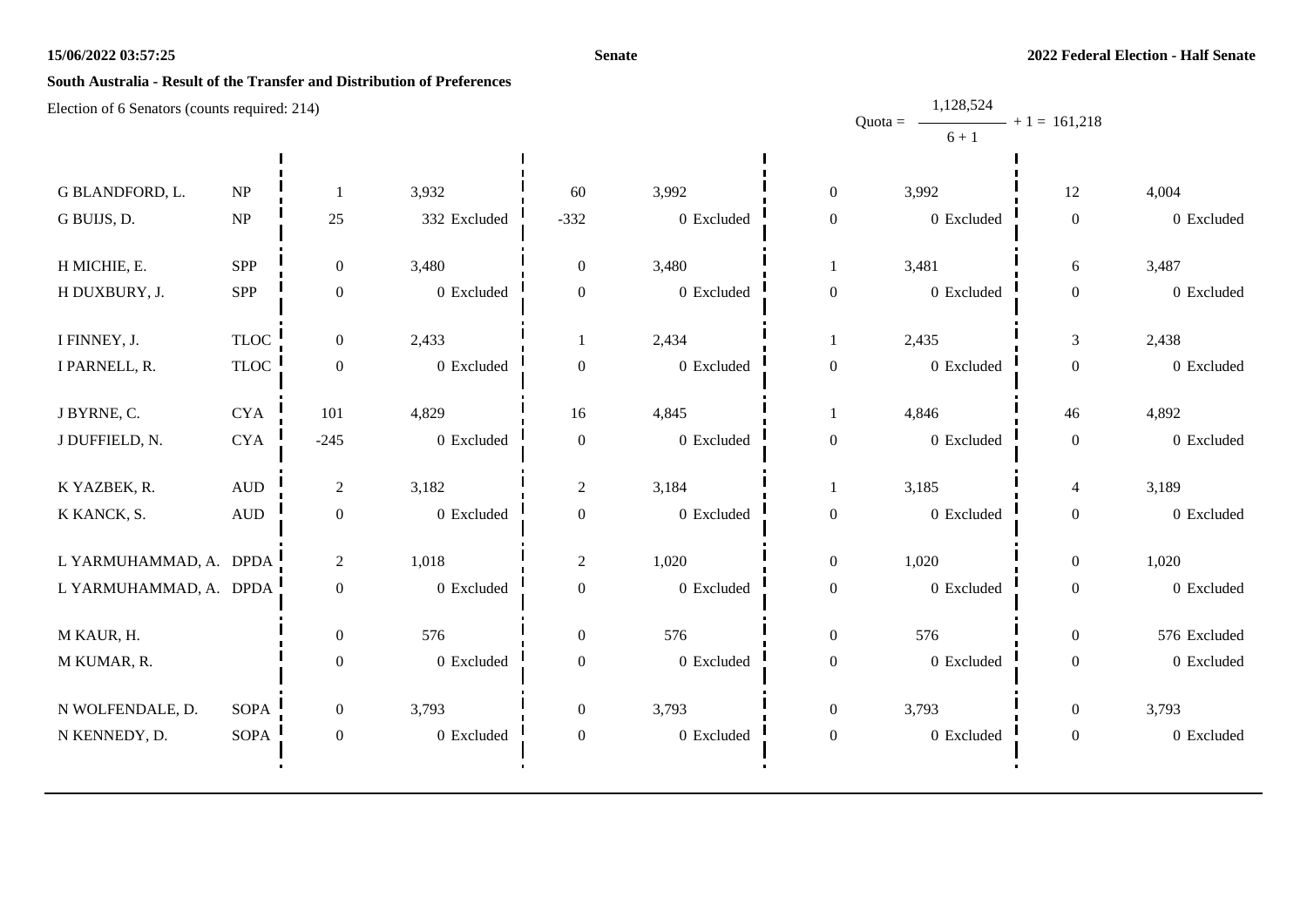#### **Senate**

# **South Australia - Result of the Transfer and Distribution of Preferences**

|           | 1,128,524 |                |
|-----------|-----------|----------------|
| $Quota =$ |           | $+1 = 161.218$ |
|           | $6 + 1$   |                |

|                |             | <b>Count 68 - 72</b>  |               |                | <b>Count 73 - 77</b>           |                  | <b>Count 78 - 82</b>           | <b>Count 83 - 87</b> |                                |  |
|----------------|-------------|-----------------------|---------------|----------------|--------------------------------|------------------|--------------------------------|----------------------|--------------------------------|--|
|                |             | <b>Votes Progress</b> |               | <b>Votes</b>   | <b>Progress</b>                | <b>Votes</b>     | <b>Progress</b>                | <b>Votes</b>         | <b>Progress</b>                |  |
| Candidate      |             | <b>Transfd Totals</b> | <b>Status</b> | <b>Transfd</b> | <b>Status</b><br><b>Totals</b> | <b>Transfd</b>   | <b>Status</b><br><b>Totals</b> | <b>Transfd</b>       | <b>Status</b><br><b>Totals</b> |  |
| O XENOPHON, N. |             | 2                     | 34,420        | 10             | 34,430                         | 5                | 34,435                         | 4                    | 34,439                         |  |
| O GRIFF, S.    |             | $\Omega$              | 0 Excluded    | $\overline{0}$ | 0 Excluded                     | $\boldsymbol{0}$ | 0 Excluded                     | $\boldsymbol{0}$     | 0 Excluded                     |  |
| P POCOCK, B.   | <b>GRN</b>  | $\overline{2}$        | 133,561       |                | 133,562                        | $\boldsymbol{0}$ | 133,562                        | 6                    | 133,568                        |  |
| P SUMNER, M.   | <b>GRN</b>  | 4                     | 2,026         | 3              | 2,029                          | $\overline{4}$   | 2,033                          | 6                    | 2,039                          |  |
| P SELWOOD, M.  | ${\rm GRN}$ | $\overline{0}$        | 1,028         | 3              | 1,031                          | 3                | 1,034                          |                      | 1,035                          |  |
| Q CRUISE, R.   | <b>IMO</b>  | $\overline{0}$        | 2,313         | $\overline{0}$ | 2,313                          | 5                | 2,318                          | 5                    | 2,323                          |  |
| Q HARLEY, H.   | $\rm{IMO}$  | $\boldsymbol{0}$      | 0 Excluded    | $\overline{0}$ | 0 Excluded                     | $\boldsymbol{0}$ | 0 Excluded                     | $\boldsymbol{0}$     | 0 Excluded                     |  |
| R PATRICK, R.  | <b>RPT</b>  |                       | 24,012        | $\overline{4}$ | 24,016                         | 3                | 24,019                         | 1                    | 24,020                         |  |
| R McMAHON, L.  | <b>RPT</b>  | $\mathbf{0}$          | 0 Excluded    | $\overline{0}$ | 0 Excluded                     | $\boldsymbol{0}$ | 0 Excluded                     | $\overline{0}$       | 0 Excluded                     |  |
| S GAME, J.     | <b>ON</b>   | $\tau$                | 45,014        | 32             | 45,046                         | 284              | 45,330                         | 14                   | 45,344                         |  |
| S WATCHMAN, A. | <b>ON</b>   | 5                     | 361           |                | 362 Excluded                   | $-362$           | 0 Excluded                     | $\boldsymbol{0}$     | 0 Excluded                     |  |
| T GREEN, T.    | <b>HMP</b>  | $\overline{2}$        | 26,242        | $\overline{0}$ | 26,242                         | $\tau$           | 26,249                         | $\tau$               | 26,256                         |  |
| T ADAMS, A.    | HMP         | $\boldsymbol{0}$      | 0 Excluded    | $\overline{0}$ | 0 Excluded                     | $\boldsymbol{0}$ | 0 Excluded                     | $\boldsymbol{0}$     | 0 Excluded                     |  |
| U ARBON, M.    | <b>UAPP</b> | 46                    | 34,241        | 94             | 34,335                         | 29               | 34,364                         | 10                   | 34,374                         |  |
| U SCHILD, C.   | <b>UAPP</b> | $\boldsymbol{0}$      | 0 Excluded    | $\overline{0}$ | 0 Excluded                     | $\boldsymbol{0}$ | 0 Excluded                     | $\mathbf{0}$         | 0 Excluded                     |  |
|                |             |                       |               |                |                                |                  |                                |                      |                                |  |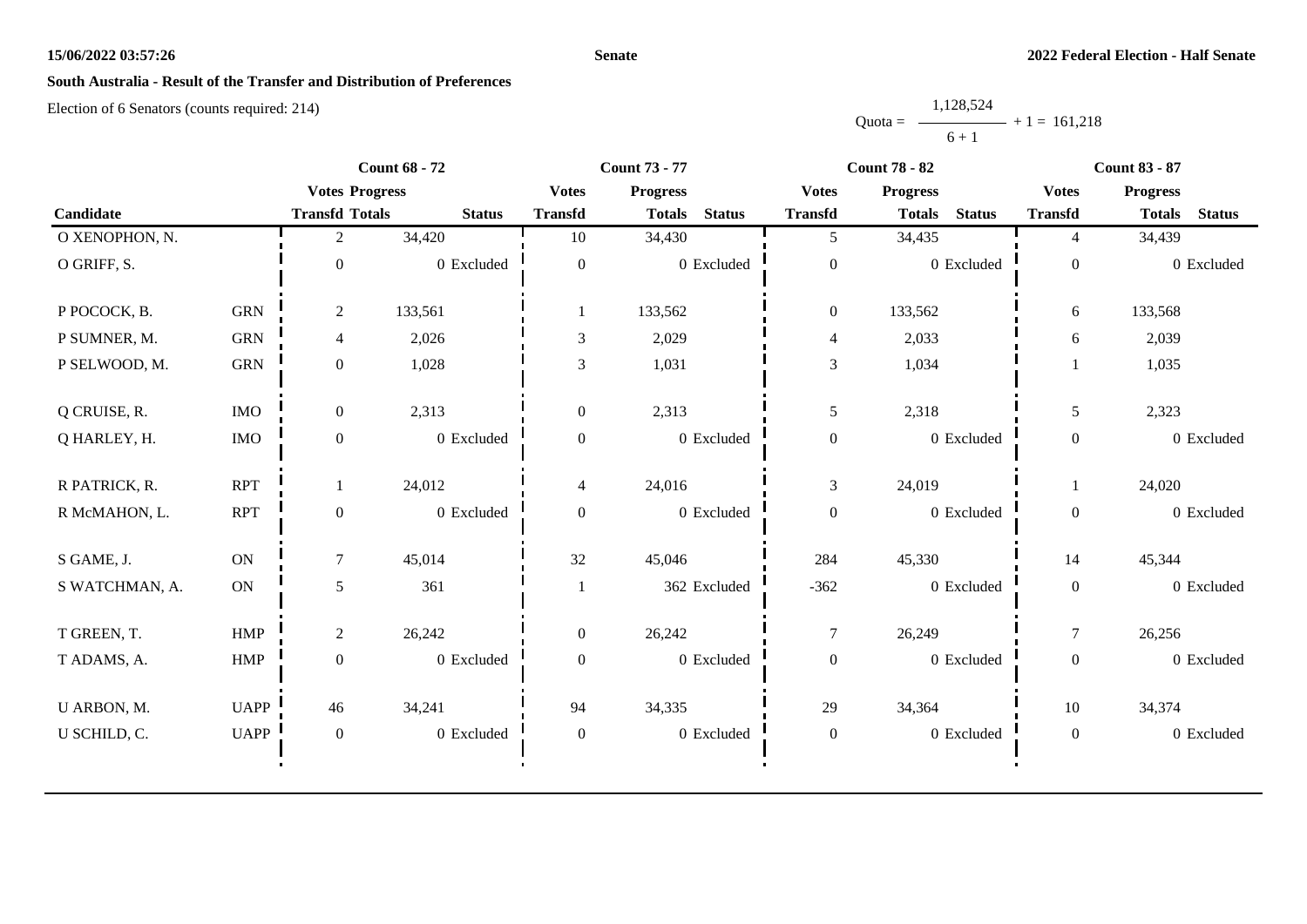#### **Senate**

# **South Australia - Result of the Transfer and Distribution of Preferences**

|           | 1,128,524      |  |
|-----------|----------------|--|
| $Quota =$ | $+1 = 161,218$ |  |
|           | $6 + 1$        |  |

|                         |              | <b>Count 68 - 72</b>                    |               |                                      | <b>Count 73 - 77</b>           |                                         | <b>Count 78 - 82</b>           | <b>Count 83 - 87</b>                 |                                |  |
|-------------------------|--------------|-----------------------------------------|---------------|--------------------------------------|--------------------------------|-----------------------------------------|--------------------------------|--------------------------------------|--------------------------------|--|
|                         |              | <b>Votes Progress</b>                   |               | <b>Votes</b>                         | <b>Progress</b>                | <b>Votes</b>                            | <b>Progress</b>                | <b>Votes</b>                         | <b>Progress</b>                |  |
| Candidate               |              | <b>Transfd Totals</b>                   | <b>Status</b> | <b>Transfd</b>                       | <b>Status</b><br><b>Totals</b> | <b>Transfd</b>                          | <b>Status</b><br><b>Totals</b> | <b>Transfd</b>                       | <b>Status</b><br><b>Totals</b> |  |
| V FRANCIS, R.           | <b>CEC</b>   |                                         | 1,206         |                                      | 1,207                          |                                         | 1,208                          | $\Omega$                             | 1,208                          |  |
| V CURREY, R.            | $\mbox{CEC}$ | $\overline{0}$                          | 0 Excluded    | $\Omega$                             | 0 Excluded                     | $\Omega$                                | 0 Excluded                     | $\overline{0}$                       | 0 Excluded                     |  |
| UG HOPPER, M.           | <b>IND</b>   | $\overline{0}$                          | 683           | $\Omega$                             | 683                            |                                         | 684                            | $\mathfrak{D}$                       | 686                            |  |
| <b>Exhausted Votes</b>  |              |                                         |               |                                      | 6                              | 2                                       | 8                              | 11                                   | 19                             |  |
| <b>Loss By Fraction</b> |              |                                         | 140           |                                      | 148                            |                                         | 149                            | 15                                   | 164                            |  |
| <b>Total Votes</b>      |              | $\overline{0}$                          | 1,128,524     | $\overline{0}$                       | 1,128,524                      | $\overline{0}$                          | 1,128,524                      | $\overline{0}$                       | 1,128,524                      |  |
|                         |              | Candidates Excluded<br>47. DUFFIELD, N. |               | Candidates Excluded<br>41. BUIJS, D. |                                | Candidates Excluded<br>66. WATCHMAN, A. |                                | Candidates Excluded<br>24. SMITH, J. |                                |  |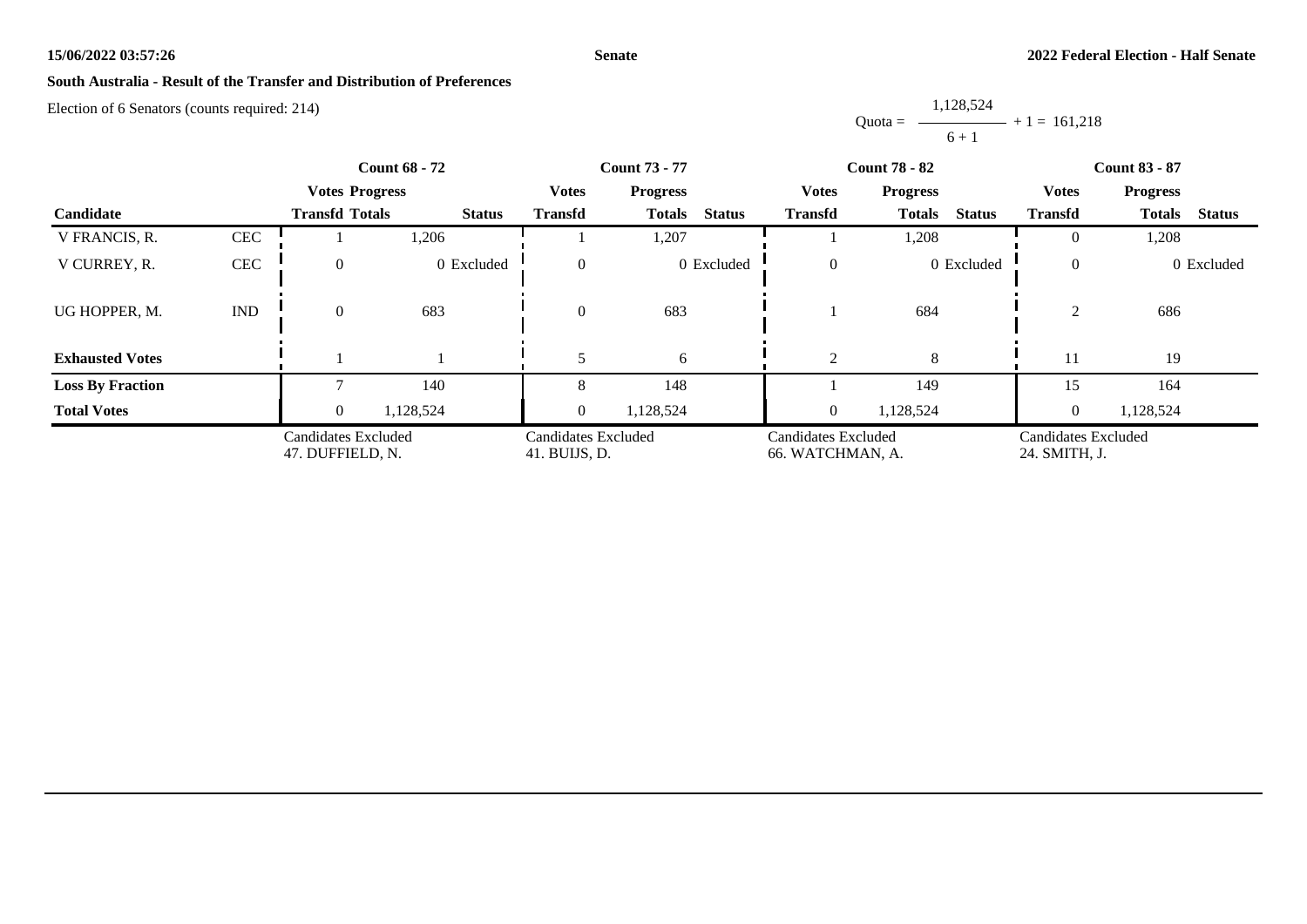#### **Senate**

# **South Australia - Result of the Transfer and Distribution of Preferences**

|           | 1,128,524      |  |
|-----------|----------------|--|
| $Quota =$ | $+1 = 161.218$ |  |
|           | $6 + 1$        |  |

|                       |                            | <b>Count 88 - 91</b>  |                 |                  | <b>Count 92 - 96</b>           |                  | <b>Count 97 - 101</b>          | <b>Count 102 - 106</b> |                                |  |
|-----------------------|----------------------------|-----------------------|-----------------|------------------|--------------------------------|------------------|--------------------------------|------------------------|--------------------------------|--|
|                       |                            | <b>Votes Progress</b> |                 | <b>Votes</b>     | <b>Progress</b>                | <b>Votes</b>     | <b>Progress</b>                | <b>Votes</b>           | <b>Progress</b>                |  |
| Candidate             |                            | <b>Transfd Totals</b> | <b>Status</b>   | <b>Transfd</b>   | <b>Status</b><br><b>Totals</b> | <b>Transfd</b>   | <b>Status</b><br><b>Totals</b> | <b>Transfd</b>         | <b>Status</b><br><b>Totals</b> |  |
| A MARKOS, I.          | LDP                        | 14                    | 24,922          | 5                | 24,927                         | 12               | 24,939                         | 11                     | 24,950                         |  |
| A SMITH, J.           | LDP                        | $\boldsymbol{0}$      | 0 Excluded      | $\mathbf{0}$     | 0 Excluded                     | $\boldsymbol{0}$ | 0 Excluded                     | $\boldsymbol{0}$       | 0 Excluded                     |  |
| <b>B PFEIFFER, L.</b> | ${\rm AJP}$                | $\mathfrak{S}$        | 20,008          | 16               | 20,024                         | $\overline{4}$   | 20,028                         | 20                     | 20,048                         |  |
| <b>B PASTRO, J.</b>   | ${\rm AJP}$                | $\boldsymbol{0}$      | 0 Excluded      | $\boldsymbol{0}$ | $0\,$ Excluded                 | $\boldsymbol{0}$ | 0 Excluded                     | $\overline{0}$         | 0 Excluded                     |  |
| C BIRMINGHAM, S.      | LP                         | $\boldsymbol{0}$      | 161,218 Elected | $\overline{0}$   | 161,218 Elected                | $\boldsymbol{0}$ | 161,218 Elected                | $\overline{0}$         | 161,218 Elected                |  |
| C McLACHLAN, A.       | $\operatorname{LP}$        | $\boldsymbol{0}$      | 161,218 Elected | $\boldsymbol{0}$ | 161,218 Elected                | $\boldsymbol{0}$ | 161,218 Elected                | $\overline{0}$         | 161,218 Elected                |  |
| C LIDDLE, K.          | $\operatorname{LP}$        | 40                    | 58,760          | 27               | 58,787                         | 547              | 59,334                         | $\tau$                 | 59,341                         |  |
| C STOCK, T.           | $\ensuremath{\mathrm{LP}}$ | -1                    | 720             | 7                | 727 Excluded                   | $-727$           | 0 Excluded                     | $\boldsymbol{0}$       | 0 Excluded                     |  |
| D WONG, P.            | <b>ALP</b>                 | $\boldsymbol{0}$      | 161,218 Elected | $\overline{0}$   | 161,218 Elected                | $\boldsymbol{0}$ | 161,218 Elected                | $\overline{0}$         | 161,218 Elected                |  |
| D FARRELL, D.         | ALP                        | $\boldsymbol{0}$      | 161,218 Elected | $\boldsymbol{0}$ | 161,218 Elected                | $\boldsymbol{0}$ | 161,218 Elected                | $\overline{0}$         | 161,218 Elected                |  |
| D GILL, T.            | $\mbox{ALP}$               | 64                    | 36,451          | $22\,$           | 36,473                         | $8\,$            | 36,481                         | 123                    | 36,604                         |  |
| D SUTTON, J.          | <b>ALP</b>                 | -1                    | 1,050           | 3                | 1,053                          | 15               | 1,068                          | 542                    | 1,610                          |  |
| D OWENS, B.           | ALP                        | $\boldsymbol{0}$      | 855             | 3                | 858                            | $\boldsymbol{7}$ | 865 Excluded                   | $-865$                 | 0 Excluded                     |  |
| E DAY, B.             |                            | 51                    | 5,097           | 20               | 5,117                          | 14               | 5,131                          | 10                     | 5,141                          |  |
| E AMADIO, P.          |                            | $\boldsymbol{0}$      | 0 Excluded      | $\boldsymbol{0}$ | 0 Excluded                     | $\boldsymbol{0}$ | 0 Excluded                     | $\boldsymbol{0}$       | 0 Excluded                     |  |
| F EASON, J.           | GAP                        | $\sqrt{2}$            | 7,093           | 7                | 7,100                          | 12               | 7,112                          | 13                     | 7,125                          |  |
| F BENNETT, T.         | GAP                        | $\boldsymbol{0}$      | 0 Excluded      | $\boldsymbol{0}$ | 0 Excluded                     | $\boldsymbol{0}$ | 0 Excluded                     | $\boldsymbol{0}$       | 0 Excluded                     |  |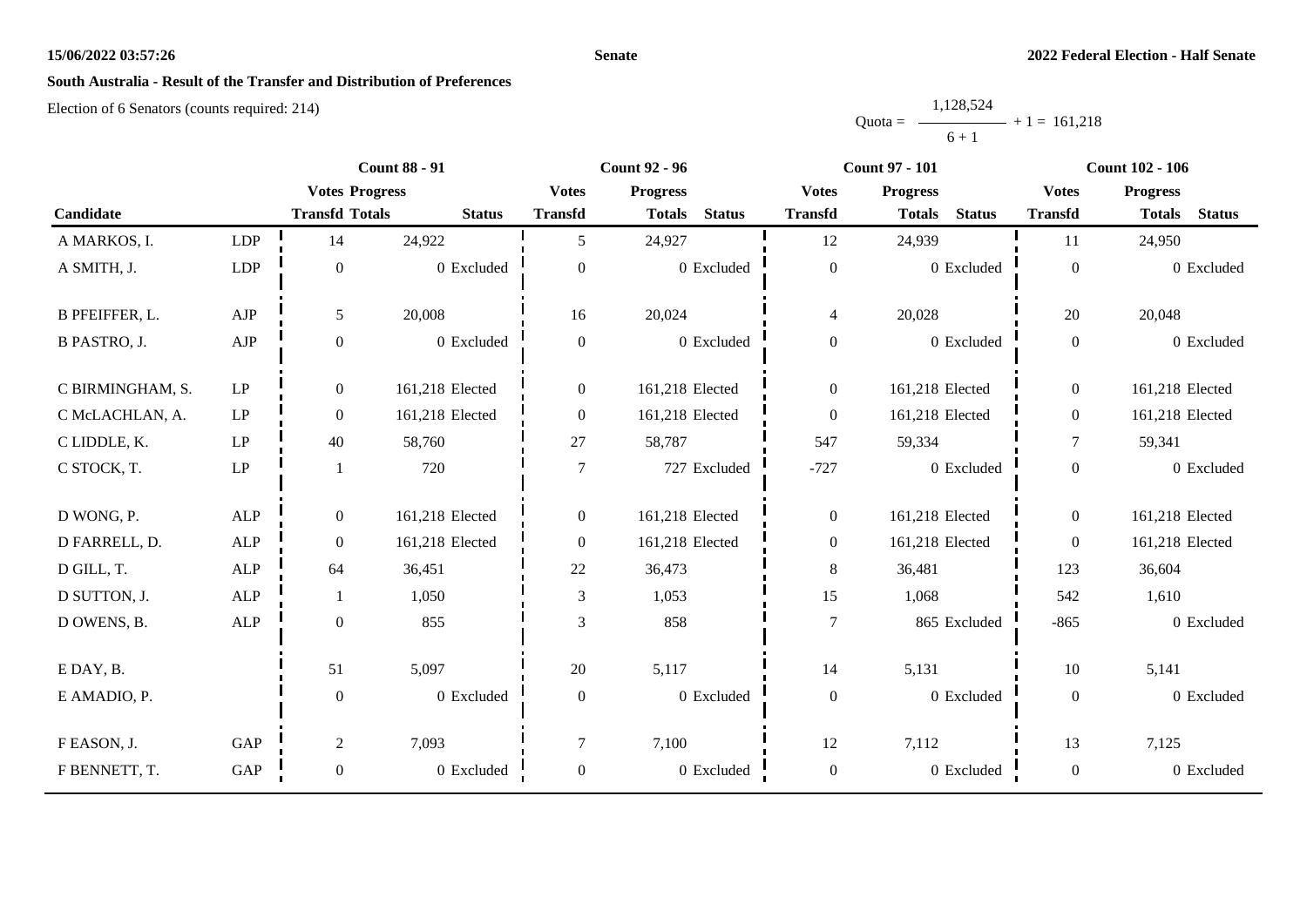#### **Senate**

1,128,524

# **South Australia - Result of the Transfer and Distribution of Preferences**

|                        |                                 |                  |              |                          |            |                  | Quota = $\longrightarrow$ + 1 = 161,218 |                  |                |
|------------------------|---------------------------------|------------------|--------------|--------------------------|------------|------------------|-----------------------------------------|------------------|----------------|
|                        |                                 |                  |              |                          |            |                  | $6 + 1$                                 |                  |                |
| G BLANDFORD, L.        | $\ensuremath{\text{NP}}\xspace$ | $10\,$           | 4,014        | 4                        | 4,018      | 16               | 4,034                                   | $10\,$           | 4,044          |
| G BUIJS, D.            | $\ensuremath{\text{NP}}\xspace$ | $\boldsymbol{0}$ | 0 Excluded   | $\boldsymbol{0}$         | 0 Excluded | $\boldsymbol{0}$ | 0 Excluded                              | $\boldsymbol{0}$ | 0 Excluded     |
| H MICHIE, E.           | <b>SPP</b>                      | $\tau$           | 3,494        | 18                       | 3,512      | -1               | 3,513                                   | 6                | 3,519          |
| H DUXBURY, J.          | <b>SPP</b>                      | $\boldsymbol{0}$ | 0 Excluded   | $\boldsymbol{0}$         | 0 Excluded | $\boldsymbol{0}$ | 0 Excluded                              | $\boldsymbol{0}$ | 0 Excluded     |
| I FINNEY, J.           | <b>TLOC</b>                     | 18               | 2,456        | 12                       | 2,468      | $\overline{4}$   | 2,472                                   | $\overline{4}$   | 2,476          |
| I PARNELL, R.          | $TLOC$                          | $\boldsymbol{0}$ | 0 Excluded   | $\boldsymbol{0}$         | 0 Excluded | $\boldsymbol{0}$ | 0 Excluded                              | $\boldsymbol{0}$ | 0 Excluded     |
| J BYRNE, C.            | <b>CYA</b>                      | 6                | 4,898        | 11                       | 4,909      | 3                | 4,912                                   | 5                | 4,917          |
| J DUFFIELD, N.         | ${\rm CYA}$                     | $\boldsymbol{0}$ | 0 Excluded   | $\boldsymbol{0}$         | 0 Excluded | $\boldsymbol{0}$ | 0 Excluded                              | $\boldsymbol{0}$ | 0 Excluded     |
| K YAZBEK, R.           | $\mbox{\rm AUD}$                | 11               | 3,200        | 12                       | 3,212      |                  | 3,213                                   | 5                | 3,218          |
| K KANCK, S.            | $\hbox{AUD}$                    | $\boldsymbol{0}$ | 0 Excluded   | $\boldsymbol{0}$         | 0 Excluded | $\boldsymbol{0}$ | 0 Excluded                              | $\boldsymbol{0}$ | 0 Excluded     |
| L YARMUHAMMAD, A. DPDA |                                 | 12               | 1,032        | $\overline{\mathcal{L}}$ | 1,036      | $\sqrt{2}$       | 1,038                                   | $\boldsymbol{0}$ | 1,038 Excluded |
| L YARMUHAMMAD, A. DPDA |                                 | $\boldsymbol{0}$ | 0 Excluded   | $\boldsymbol{0}$         | 0 Excluded | $\boldsymbol{0}$ | 0 Excluded                              | $\boldsymbol{0}$ | 0 Excluded     |
| M KAUR, H.             |                                 | $-576$           | 0 Excluded   | $\boldsymbol{0}$         | 0 Excluded | $\mathbf{0}$     | 0 Excluded                              | $\boldsymbol{0}$ | 0 Excluded     |
| M KUMAR, R.            |                                 | $\boldsymbol{0}$ | $0$ Excluded | $\overline{0}$           | 0 Excluded | $\boldsymbol{0}$ | 0 Excluded                              | $\boldsymbol{0}$ | 0 Excluded     |
| N WOLFENDALE, D.       | SOPA                            | 13               | 3,806        | 48                       | 3,854      | $\boldsymbol{0}$ | 3,854                                   | 6                | 3,860          |
| N KENNEDY, D.          | <b>SOPA</b>                     | $\boldsymbol{0}$ | 0 Excluded   | $\boldsymbol{0}$         | 0 Excluded | $\boldsymbol{0}$ | 0 Excluded                              | $\boldsymbol{0}$ | 0 Excluded     |
|                        |                                 |                  |              |                          |            |                  |                                         |                  |                |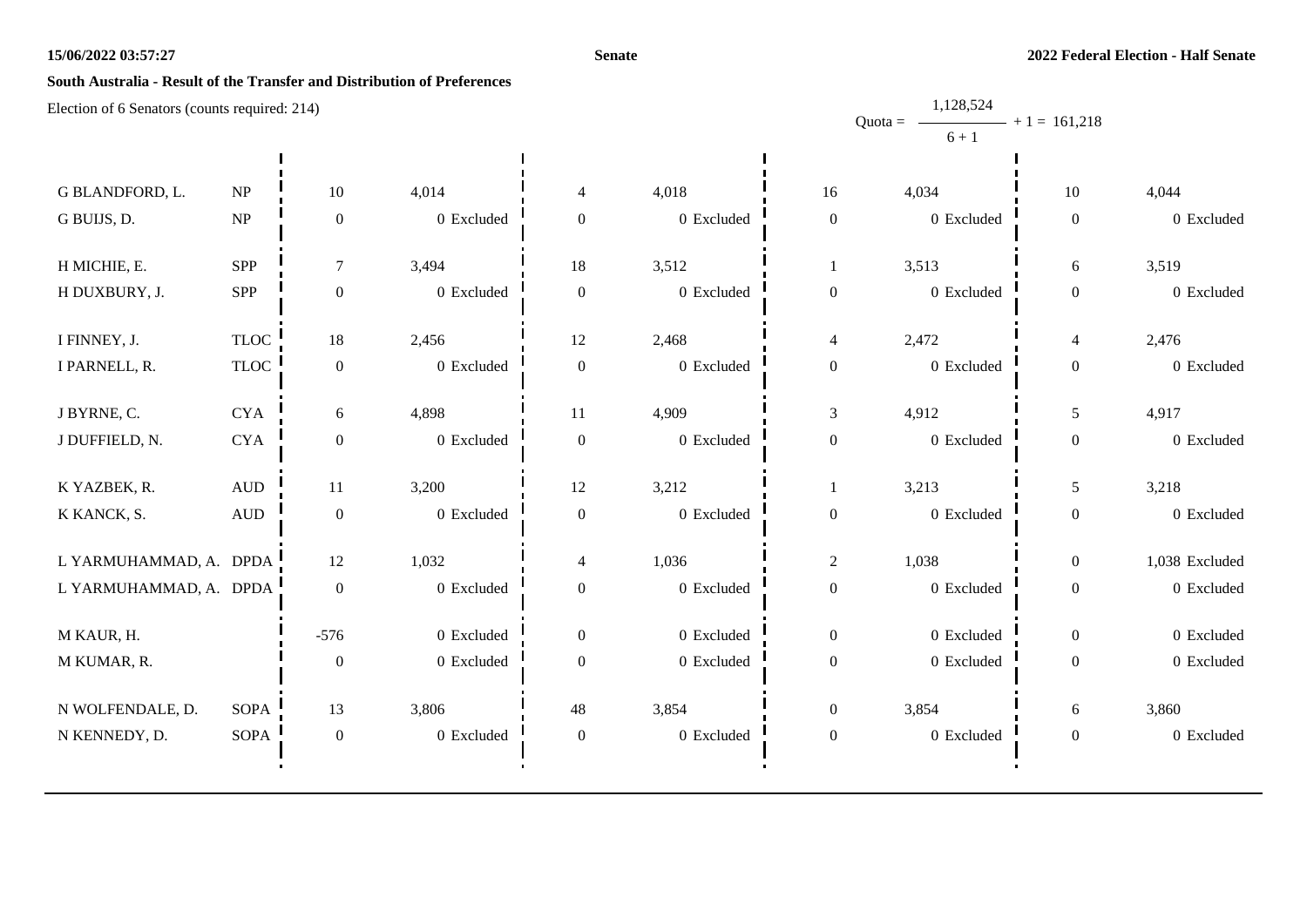#### **Senate**

# **South Australia - Result of the Transfer and Distribution of Preferences**

|           | 1,128,524      |  |
|-----------|----------------|--|
| $Quota =$ | $+1 = 161.218$ |  |
|           | $6 + 1$        |  |

|                |               |                       | <b>Count 88 - 91</b> |                  | <b>Count 92 - 96</b> |               | <b>Count 97 - 101</b> |                 |               | <b>Count 102 - 106</b> |                 |               |
|----------------|---------------|-----------------------|----------------------|------------------|----------------------|---------------|-----------------------|-----------------|---------------|------------------------|-----------------|---------------|
|                |               | <b>Votes Progress</b> |                      | <b>Votes</b>     | <b>Progress</b>      |               | <b>Votes</b>          | <b>Progress</b> |               | <b>Votes</b>           | <b>Progress</b> |               |
| Candidate      |               | <b>Transfd Totals</b> | <b>Status</b>        | <b>Transfd</b>   | <b>Totals</b>        | <b>Status</b> | <b>Transfd</b>        | <b>Totals</b>   | <b>Status</b> | <b>Transfd</b>         | <b>Totals</b>   | <b>Status</b> |
| O XENOPHON, N. |               | 157                   | 34,596               | 104              | 34,700               |               | 16                    | 34,716          |               | 9                      | 34,725          |               |
| O GRIFF, S.    |               | $\Omega$              | 0 Excluded           | $\theta$         |                      | 0 Excluded    | $\mathbf{0}$          |                 | 0 Excluded    | $\mathbf{0}$           |                 | 0 Excluded    |
| P POCOCK, B.   | <b>GRN</b>    | 34                    | 133,602              | 87               | 133,689              |               | 11                    | 133,700         |               | 38                     | 133,738         |               |
| P SUMNER, M.   | <b>GRN</b>    | $\overline{4}$        | 2,043                | 21               | 2,064                |               | $\overline{4}$        | 2,068           |               | 10                     | 2,078           |               |
| P SELWOOD, M.  | ${\rm GRN}$   | $\mathbf{0}$          | 1,035                | 12               | 1,047                |               | $\mathfrak{Z}$        | 1,050           |               | 16                     | 1,066           |               |
| Q CRUISE, R.   | <b>IMO</b>    | 5                     | 2,328                | 11               | 2,339                |               |                       | 2,340           |               |                        | 2,341           |               |
| Q HARLEY, H.   | $\rm{IMO}$    | $\mathbf{0}$          | 0 Excluded           | $\mathbf{0}$     |                      | 0 Excluded    | $\boldsymbol{0}$      |                 | 0 Excluded    | $\mathbf{0}$           |                 | 0 Excluded    |
| R PATRICK, R.  | <b>RPT</b>    | 8                     | 24,028               | 54               | 24,082               |               | 10                    | 24,092          |               | $\mathfrak{Z}$         | 24,095          |               |
| R McMAHON, L.  | <b>RPT</b>    | $\overline{0}$        | 0 Excluded           | $\mathbf{0}$     |                      | 0 Excluded    | $\boldsymbol{0}$      |                 | 0 Excluded    | $\mathbf{0}$           |                 | 0 Excluded    |
| S GAME, J.     | ON            | $\overline{4}$        | 45,348               | 35               | 45,383               |               | $10\,$                | 45,393          |               | $\overline{4}$         | 45,397          |               |
| S WATCHMAN, A. | $\mathbf{ON}$ | $\mathbf{0}$          | 0 Excluded           | $\boldsymbol{0}$ |                      | 0 Excluded    | $\boldsymbol{0}$      |                 | 0 Excluded    | $\mathbf{0}$           |                 | 0 Excluded    |
| T GREEN, T.    | ${\rm HMP}$   | 19                    | 26,275               | 66               | 26,341               |               | $\overline{c}$        | 26,343          |               | $\overline{c}$         | 26,345          |               |
| T ADAMS, A.    | ${\rm HMP}$   | $\overline{0}$        | 0 Excluded           | $\mathbf{0}$     |                      | 0 Excluded    | $\boldsymbol{0}$      |                 | 0 Excluded    | $\mathbf{0}$           |                 | 0 Excluded    |
| U ARBON, M.    | <b>UAPP</b>   | 5                     | 34,379               | 24               | 34,403               |               | $\tau$                | 34,410          |               | 5                      | 34,415          |               |
| U SCHILD, C.   | <b>UAPP</b>   | $\mathbf{0}$          | 0 Excluded           | $\boldsymbol{0}$ |                      | 0 Excluded    | $\boldsymbol{0}$      |                 | 0 Excluded    | $\boldsymbol{0}$       |                 | 0 Excluded    |
|                |               |                       |                      |                  |                      |               |                       |                 |               |                        |                 |               |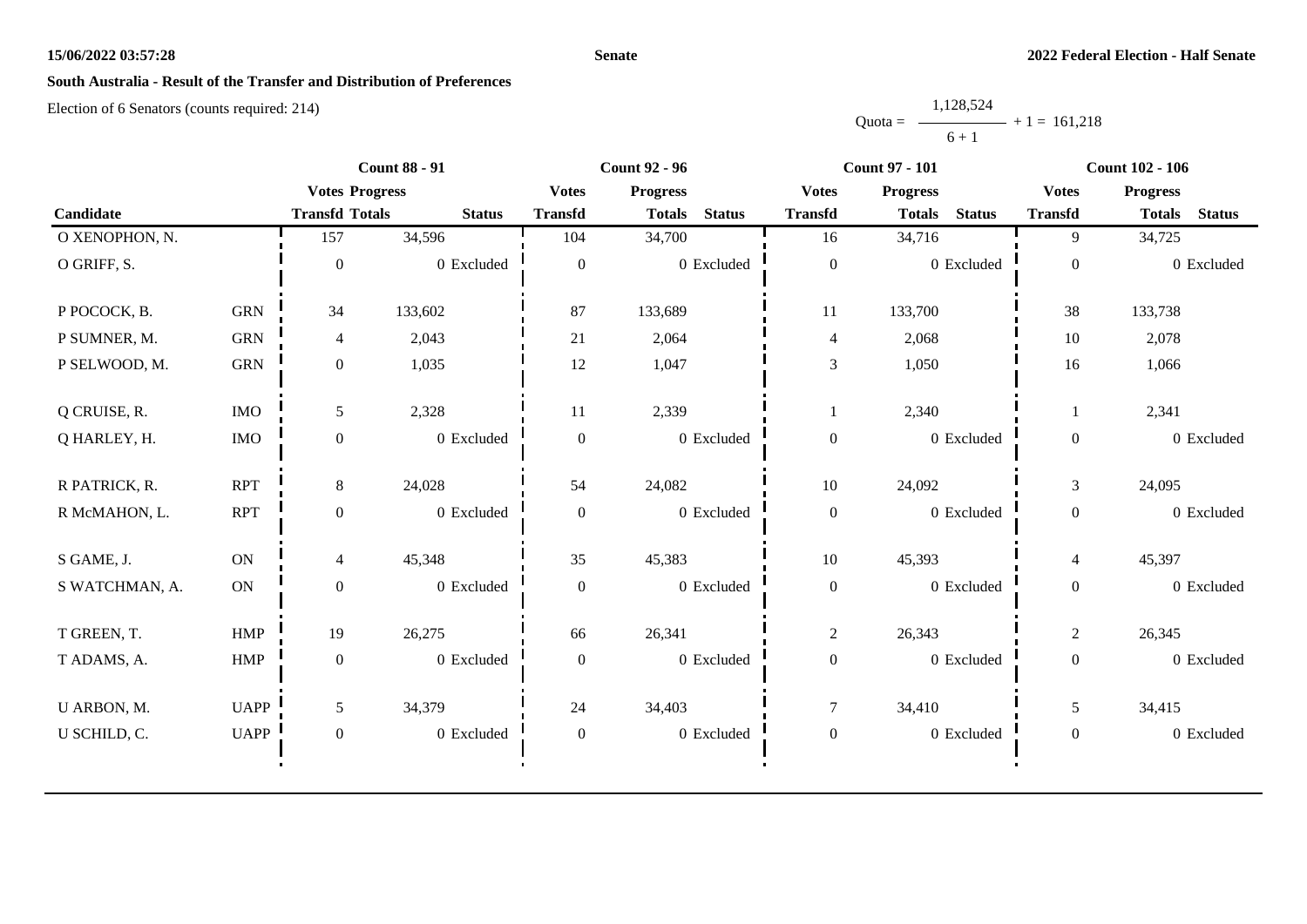#### **Senate**

# **South Australia - Result of the Transfer and Distribution of Preferences**

Election of 6 Senators (counts required: 214)

Quota = 1,128,524  $6 + 1$  $+ 1 = 161,218$ 

|                         |                             | <b>Count 88 - 91</b>                | <b>Count 92 - 96</b> |                                       |                                | <b>Count 97 - 101</b>                       | <b>Count 102 - 106</b>         |                                      |                                |
|-------------------------|-----------------------------|-------------------------------------|----------------------|---------------------------------------|--------------------------------|---------------------------------------------|--------------------------------|--------------------------------------|--------------------------------|
|                         |                             | <b>Votes Progress</b>               |                      | <b>Votes</b>                          | <b>Progress</b>                | <b>Votes</b>                                | <b>Progress</b>                | Votes                                | <b>Progress</b>                |
| Candidate               |                             | <b>Transfd Totals</b>               | <b>Status</b>        | <b>Transfd</b>                        | <b>Status</b><br><b>Totals</b> | <b>Transfd</b>                              | <b>Status</b><br><b>Totals</b> | <b>Transfd</b>                       | <b>Status</b><br><b>Totals</b> |
| V FRANCIS, R.           | $\mbox{CEC}$                |                                     | 1,209                | 48                                    | 1,257                          | $\theta$                                    | 1,257                          |                                      | 1,258                          |
| V CURREY, R.            | $\mbox{CEC}$                | $\Omega$                            | 0 Excluded           | $\overline{0}$                        | 0 Excluded                     | $\theta$                                    | 0 Excluded                     | $\overline{0}$                       | 0 Excluded                     |
| UG HOPPER, M.           | $\mathop{\rm IND}\nolimits$ | 2                                   | 688 Excluded         | $-688$                                | 0 Excluded                     | $\overline{0}$                              | 0 Excluded                     | $\theta$                             | 0 Excluded                     |
| <b>Exhausted Votes</b>  |                             | 78                                  | 97                   |                                       | 98                             |                                             | 99                             |                                      | 100                            |
| <b>Loss By Fraction</b> |                             |                                     | 168                  | 6                                     | 174                            | 16                                          | 190                            | 13                                   | 203                            |
| <b>Total Votes</b>      |                             | $\theta$                            | 1,128,524            | $\overline{0}$                        | 1,128,524                      | $\overline{0}$                              | 1,128,524                      | $\overline{0}$                       | 1,128,524                      |
|                         |                             | Candidates Excluded<br>52. KAUR, H. |                      | Candidates Excluded<br>73. HOPPER, M. |                                | <b>Candidates Excluded</b><br>30. STOCK, T. |                                | Candidates Excluded<br>35. OWENS, B. |                                |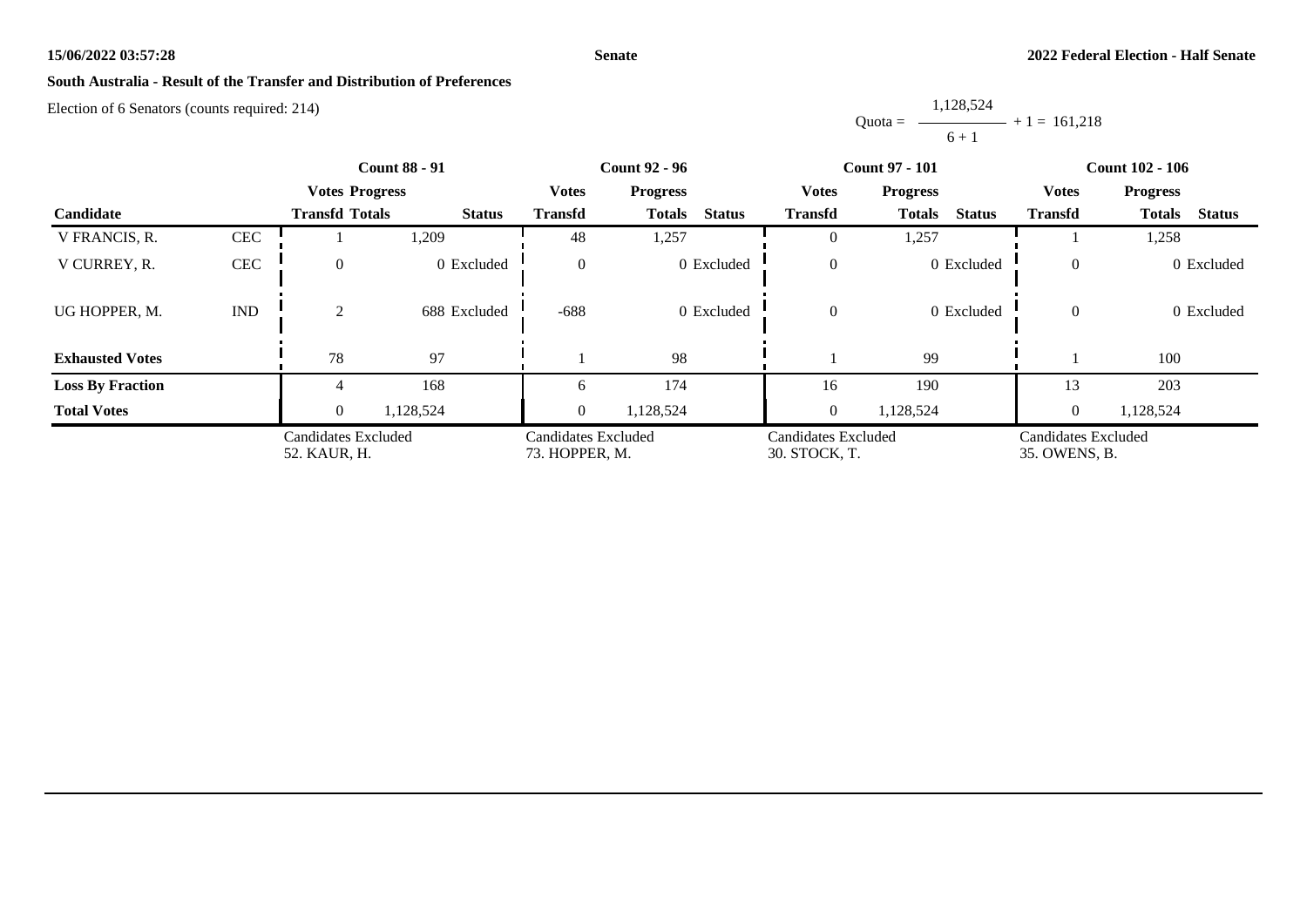#### **Senate**

# **South Australia - Result of the Transfer and Distribution of Preferences**

|           | 1,128,524      |  |
|-----------|----------------|--|
| $Quota =$ | $+1 = 161.218$ |  |
|           | $6 + 1$        |  |

|                       |                     |                       | <b>Count 107 - 111</b> |                  | <b>Count 112 - 116</b>         | <b>Count 117 - 120</b> |                                | <b>Count 121 - 125</b> |                                |
|-----------------------|---------------------|-----------------------|------------------------|------------------|--------------------------------|------------------------|--------------------------------|------------------------|--------------------------------|
|                       |                     | <b>Votes Progress</b> |                        | <b>Votes</b>     | <b>Progress</b>                | <b>Votes</b>           | <b>Progress</b>                | <b>Votes</b>           | <b>Progress</b>                |
| Candidate             |                     | <b>Transfd Totals</b> | <b>Status</b>          | <b>Transfd</b>   | <b>Status</b><br><b>Totals</b> | <b>Transfd</b>         | <b>Status</b><br><b>Totals</b> | <b>Transfd</b>         | <b>Status</b><br><b>Totals</b> |
| A MARKOS, I.          | LDP                 | 29                    | 24,979                 | 4                | 24,983                         | 32                     | 25,015                         | 10                     | 25,025                         |
| A SMITH, J.           | <b>LDP</b>          | $\boldsymbol{0}$      | 0 Excluded             | $\overline{0}$   | 0 Excluded                     | $\boldsymbol{0}$       | 0 Excluded                     | $\boldsymbol{0}$       | 0 Excluded                     |
| <b>B PFEIFFER, L.</b> | AJP                 | 33                    | 20,081                 | 16               | 20,097                         | 38                     | 20,135                         | 33                     | 20,168                         |
| <b>B PASTRO, J.</b>   | ${\rm AJP}$         | $\boldsymbol{0}$      | 0 Excluded             | $\overline{0}$   | 0 Excluded                     | $\boldsymbol{0}$       | 0 Excluded                     | $\overline{0}$         | 0 Excluded                     |
| C BIRMINGHAM, S.      | LP                  | $\boldsymbol{0}$      | 161,218 Elected        | $\overline{0}$   | 161,218 Elected                | $\boldsymbol{0}$       | 161,218 Elected                | $\overline{0}$         | 161,218 Elected                |
| C McLACHLAN, A.       | $\operatorname{LP}$ | $\boldsymbol{0}$      | 161,218 Elected        | $\overline{0}$   | 161,218 Elected                | $\boldsymbol{0}$       | 161,218 Elected                | $\overline{0}$         | 161,218 Elected                |
| C LIDDLE, K.          | $\operatorname{LP}$ | 62                    | 59,403                 | 6                | 59,409                         | 31                     | 59,440                         | 38                     | 59,478                         |
| C STOCK, T.           | $\operatorname{LP}$ | $\boldsymbol{0}$      | 0 Excluded             | $\overline{0}$   | 0 Excluded                     | $\boldsymbol{0}$       | 0 Excluded                     | $\overline{0}$         | 0 Excluded                     |
| D WONG, P.            | <b>ALP</b>          | $\overline{0}$        | 161,218 Elected        | $\overline{0}$   | 161,218 Elected                | $\boldsymbol{0}$       | 161,218 Elected                | $\overline{0}$         | 161,218 Elected                |
| D FARRELL, D.         | ALP                 | $\boldsymbol{0}$      | 161,218 Elected        | $\overline{0}$   | 161,218 Elected                | $\boldsymbol{0}$       | 161,218 Elected                | $\boldsymbol{0}$       | 161,218 Elected                |
| D GILL, T.            | <b>ALP</b>          | 110                   | 36,714                 | 9                | 36,723                         | 59                     | 36,782                         | 1,155                  | 37,937                         |
| D SUTTON, J.          | ALP                 | $\mathfrak{Z}$        | 1,613                  | 17               | 1,630                          | $\boldsymbol{0}$       | 1,630 Excluded                 | $-1,630$               | 0 Excluded                     |
| D OWENS, B.           | ALP                 | $\boldsymbol{0}$      | 0 Excluded             | $\overline{0}$   | 0 Excluded                     | $\boldsymbol{0}$       | 0 Excluded                     | $\theta$               | 0 Excluded                     |
| E DAY, B.             |                     | $\sqrt{2}$            | 5,143                  | 3                | 5,146                          | 5                      | 5,151                          | 16                     | 5,167                          |
| E AMADIO, P.          |                     | $\boldsymbol{0}$      | 0 Excluded             | $\boldsymbol{0}$ | 0 Excluded                     | $\boldsymbol{0}$       | 0 Excluded                     | $\mathbf{0}$           | 0 Excluded                     |
| F EASON, J.           | GAP                 | 13                    | 7,138                  | $\boldsymbol{0}$ | 7,138                          | 23                     | 7,161                          | 33                     | 7,194                          |
| F BENNETT, T.         | GAP                 | $\boldsymbol{0}$      | 0 Excluded             | $\boldsymbol{0}$ | 0 Excluded                     | $\boldsymbol{0}$       | 0 Excluded                     | $\boldsymbol{0}$       | 0 Excluded                     |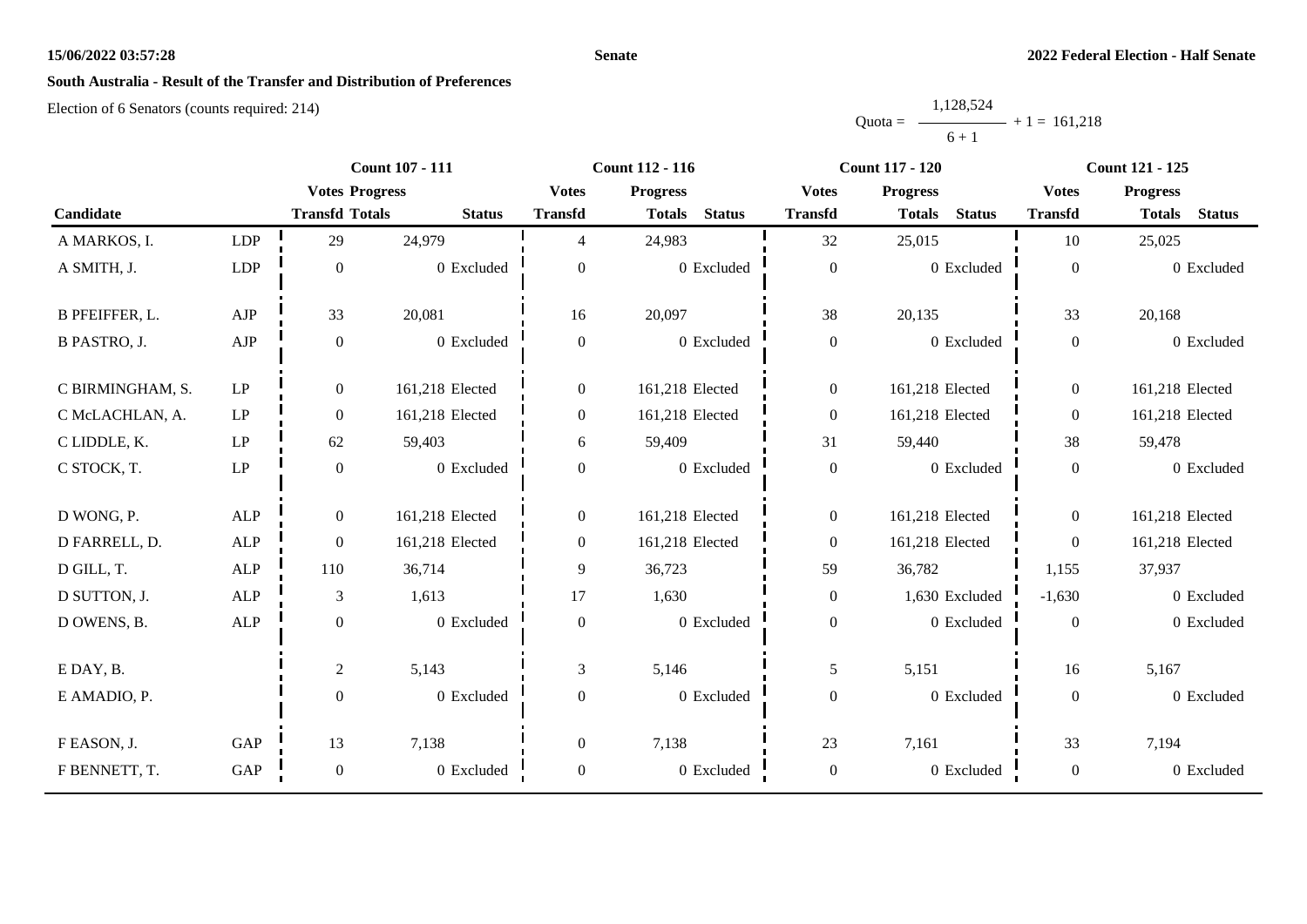#### **Senate**

1,128,524

# **South Australia - Result of the Transfer and Distribution of Preferences**

|                        |                                 |                  |              |                  |            |                  | Quota = $\longrightarrow$ + 1 = 161,218 |                  |            |
|------------------------|---------------------------------|------------------|--------------|------------------|------------|------------------|-----------------------------------------|------------------|------------|
|                        |                                 |                  |              |                  |            |                  | $6 + 1$                                 |                  |            |
| G BLANDFORD, L.        | $\ensuremath{\text{NP}}\xspace$ | 27               | 4,071        | 9                | 4,080      | 9                | 4,089                                   | 33               | 4,122      |
| G BUIJS, D.            | NP                              | $\boldsymbol{0}$ | 0 Excluded   | $\boldsymbol{0}$ | 0 Excluded | $\boldsymbol{0}$ | 0 Excluded                              | $\boldsymbol{0}$ | 0 Excluded |
|                        |                                 |                  |              |                  |            |                  |                                         |                  |            |
| H MICHIE, E.           | <b>SPP</b>                      | $28\,$           | 3,547        | 8                | 3,555      | $22\,$           | 3,577                                   | $12\,$           | 3,589      |
| H DUXBURY, J.          | SPP                             | $\boldsymbol{0}$ | $0$ Excluded | $\boldsymbol{0}$ | 0 Excluded | $\boldsymbol{0}$ | 0 Excluded                              | $\boldsymbol{0}$ | 0 Excluded |
| I FINNEY, J.           | <b>TLOC</b>                     | 29               | 2,505        | 4                | 2,509      | 44               | 2,553                                   | 15               | 2,568      |
|                        |                                 |                  |              |                  |            |                  |                                         |                  |            |
| I PARNELL, R.          | $TLOC$                          | $\boldsymbol{0}$ | 0 Excluded   | $\boldsymbol{0}$ | 0 Excluded | $\boldsymbol{0}$ | 0 Excluded                              | $\boldsymbol{0}$ | 0 Excluded |
| J BYRNE, C.            | ${\rm CYA}$                     | 23               | 4,940        |                  | 4,941      | 35               | 4,976                                   | $12\,$           | 4,988      |
| J DUFFIELD, N.         | ${\rm CYA}$                     | $\boldsymbol{0}$ | 0 Excluded   | $\boldsymbol{0}$ | 0 Excluded | $\boldsymbol{0}$ | 0 Excluded                              | $\boldsymbol{0}$ | 0 Excluded |
|                        |                                 |                  |              |                  |            |                  |                                         |                  |            |
| K YAZBEK, R.           | $\mbox{\rm AUD}$                | 67               | 3,285        | $\overline{c}$   | 3,287      | 17               | 3,304                                   | 6                | 3,310      |
| K KANCK, S.            | $\hbox{AUD}$                    | $\boldsymbol{0}$ | 0 Excluded   | $\boldsymbol{0}$ | 0 Excluded | $\boldsymbol{0}$ | 0 Excluded                              | $\boldsymbol{0}$ | 0 Excluded |
|                        |                                 |                  |              |                  |            |                  |                                         |                  |            |
| L YARMUHAMMAD, A. DPDA |                                 | $-1,038$         | 0 Excluded   | $\boldsymbol{0}$ | 0 Excluded | $\boldsymbol{0}$ | 0 Excluded                              | $\boldsymbol{0}$ | 0 Excluded |
| L YARMUHAMMAD, A. DPDA |                                 | $\boldsymbol{0}$ | $0$ Excluded | $\boldsymbol{0}$ | 0 Excluded | $\boldsymbol{0}$ | 0 Excluded                              | $\boldsymbol{0}$ | 0 Excluded |
|                        |                                 |                  |              |                  |            |                  |                                         |                  |            |
| M KAUR, H.             |                                 | $\overline{0}$   | 0 Excluded   | $\boldsymbol{0}$ | 0 Excluded | $\boldsymbol{0}$ | 0 Excluded                              | $\boldsymbol{0}$ | 0 Excluded |
| M KUMAR, R.            |                                 | $\boldsymbol{0}$ | 0 Excluded   | $\boldsymbol{0}$ | 0 Excluded | $\boldsymbol{0}$ | 0 Excluded                              | $\boldsymbol{0}$ | 0 Excluded |
| N WOLFENDALE, D.       | <b>SOPA</b>                     | 106              | 3,966        | 6                | 3,972      | 37               | 4,009                                   | 12               | 4,021      |
| N KENNEDY, D.          | <b>SOPA</b>                     | $\boldsymbol{0}$ | 0 Excluded   | $\boldsymbol{0}$ | 0 Excluded | $\boldsymbol{0}$ | 0 Excluded                              | $\boldsymbol{0}$ | 0 Excluded |
|                        |                                 |                  |              |                  |            |                  |                                         |                  |            |
|                        |                                 |                  |              |                  |            |                  |                                         |                  |            |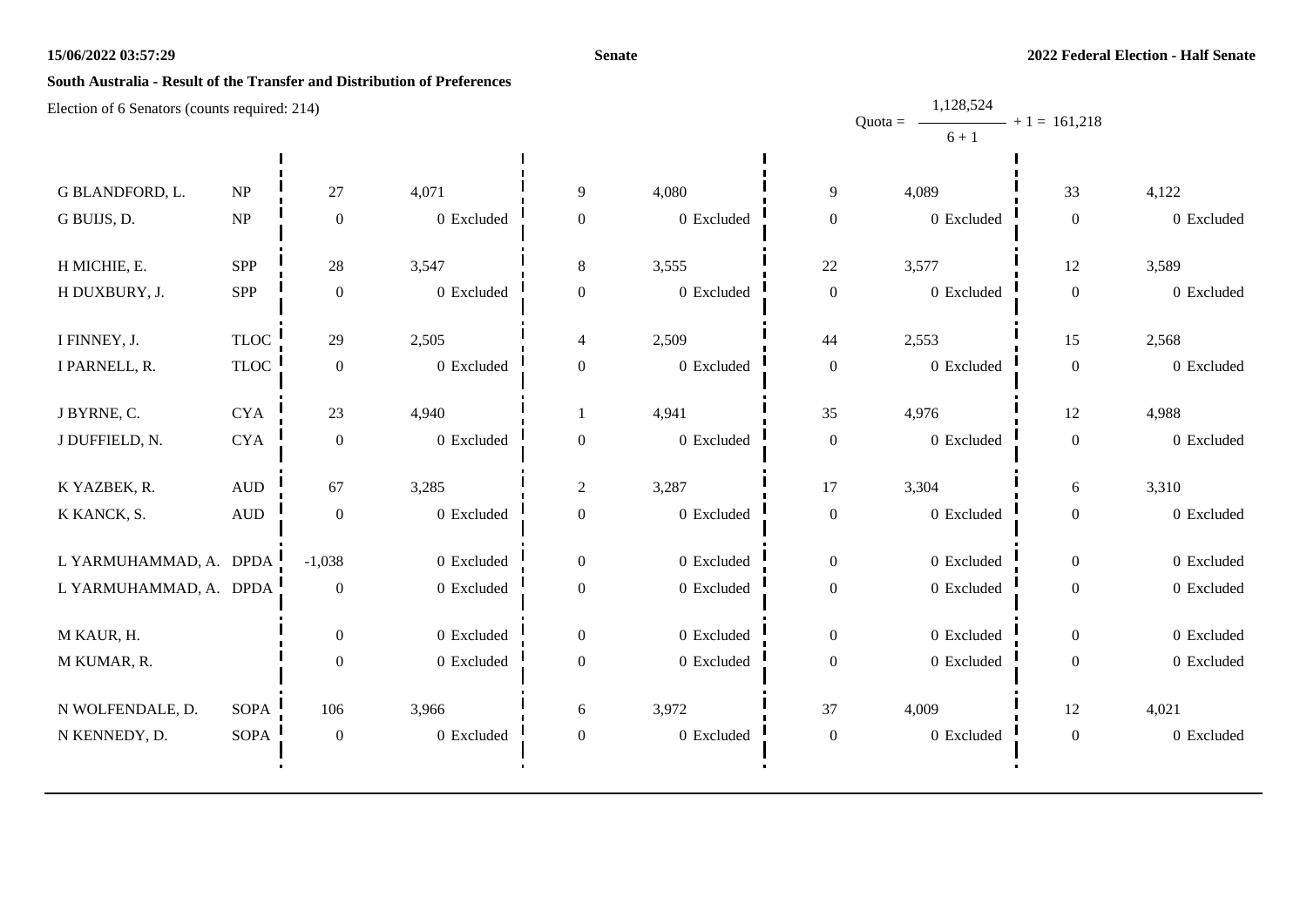#### **Senate**

# **South Australia - Result of the Transfer and Distribution of Preferences**

|           | 1,128,524 |                |
|-----------|-----------|----------------|
| $Quota =$ |           | $+1 = 161.218$ |
|           | $6 + 1$   |                |

|                |             |                       | <b>Count 107 - 111</b> |                  | <b>Count 112 - 116</b>         | <b>Count 117 - 120</b> |                                | <b>Count 121 - 125</b> |                                |
|----------------|-------------|-----------------------|------------------------|------------------|--------------------------------|------------------------|--------------------------------|------------------------|--------------------------------|
|                |             | <b>Votes Progress</b> |                        | <b>Votes</b>     | <b>Progress</b>                | <b>Votes</b>           | <b>Progress</b>                | <b>Votes</b>           | <b>Progress</b>                |
| Candidate      |             | <b>Transfd Totals</b> | <b>Status</b>          | <b>Transfd</b>   | <b>Status</b><br><b>Totals</b> | <b>Transfd</b>         | <b>Status</b><br><b>Totals</b> | <b>Transfd</b>         | <b>Status</b><br><b>Totals</b> |
| O XENOPHON, N. |             | 45                    | 34,770                 | 21               | 34,791                         | 47                     | 34,838                         | 31                     | 34,869                         |
| O GRIFF, S.    |             | $\Omega$              | 0 Excluded             | $\theta$         | 0 Excluded                     | $\boldsymbol{0}$       | 0 Excluded                     | $\overline{0}$         | 0 Excluded                     |
| P POCOCK, B.   | <b>GRN</b>  | 148                   | 133,886                | 516              | 134,402                        | 105                    | 134,507                        | 125                    | 134,632                        |
| P SUMNER, M.   | <b>GRN</b>  | 5                     | 2,083                  | 402              | 2,485                          | $\mathbf{0}$           | 2,485                          | 37                     | 2,522                          |
| P SELWOOD, M.  | <b>GRN</b>  | $\mathbf{2}$          | 1,068 Excluded         | $-1,068$         | 0 Excluded                     | $\boldsymbol{0}$       | 0 Excluded                     | $\overline{0}$         | 0 Excluded                     |
| Q CRUISE, R.   | <b>IMO</b>  | 21                    | 2,362                  |                  | 2,363                          | 74                     | 2,437                          | $\overline{2}$         | 2,439 Excluded                 |
| Q HARLEY, H.   | <b>IMO</b>  | $\boldsymbol{0}$      | 0 Excluded             | $\boldsymbol{0}$ | 0 Excluded                     | $\boldsymbol{0}$       | 0 Excluded                     | $\mathbf{0}$           | 0 Excluded                     |
| R PATRICK, R.  | <b>RPT</b>  | 120                   | 24,215                 | 9                | 24,224                         | 67                     | 24,291                         | 12                     | 24,303                         |
| R McMAHON, L.  | <b>RPT</b>  | $\boldsymbol{0}$      | 0 Excluded             | $\overline{0}$   | 0 Excluded                     | $\boldsymbol{0}$       | 0 Excluded                     | $\overline{0}$         | 0 Excluded                     |
| S GAME, J.     | ON          | 35                    | 45,432                 | $\overline{4}$   | 45,436                         | 139                    | 45,575                         | 6                      | 45,581                         |
| S WATCHMAN, A. | ON          | $\boldsymbol{0}$      | 0 Excluded             | $\theta$         | 0 Excluded                     | $\boldsymbol{0}$       | 0 Excluded                     | $\overline{0}$         | 0 Excluded                     |
| T GREEN, T.    | <b>HMP</b>  | 24                    | 26,369                 | 11               | 26,380                         | 171                    | 26,551                         | 23                     | 26,574                         |
| T ADAMS, A.    | <b>HMP</b>  | $\mathbf{0}$          | 0 Excluded             | $\overline{0}$   | 0 Excluded                     | $\boldsymbol{0}$       | 0 Excluded                     | $\overline{0}$         | 0 Excluded                     |
| U ARBON, M.    | <b>UAPP</b> | 27                    | 34,442                 | $\overline{4}$   | 34,446                         | 267                    | 34,713                         | $\overline{4}$         | 34,717                         |
| U SCHILD, C.   | <b>UAPP</b> | $\boldsymbol{0}$      | 0 Excluded             | $\overline{0}$   | 0 Excluded                     | $\boldsymbol{0}$       | 0 Excluded                     | $\mathbf{0}$           | 0 Excluded                     |
|                |             |                       |                        |                  |                                |                        |                                |                        |                                |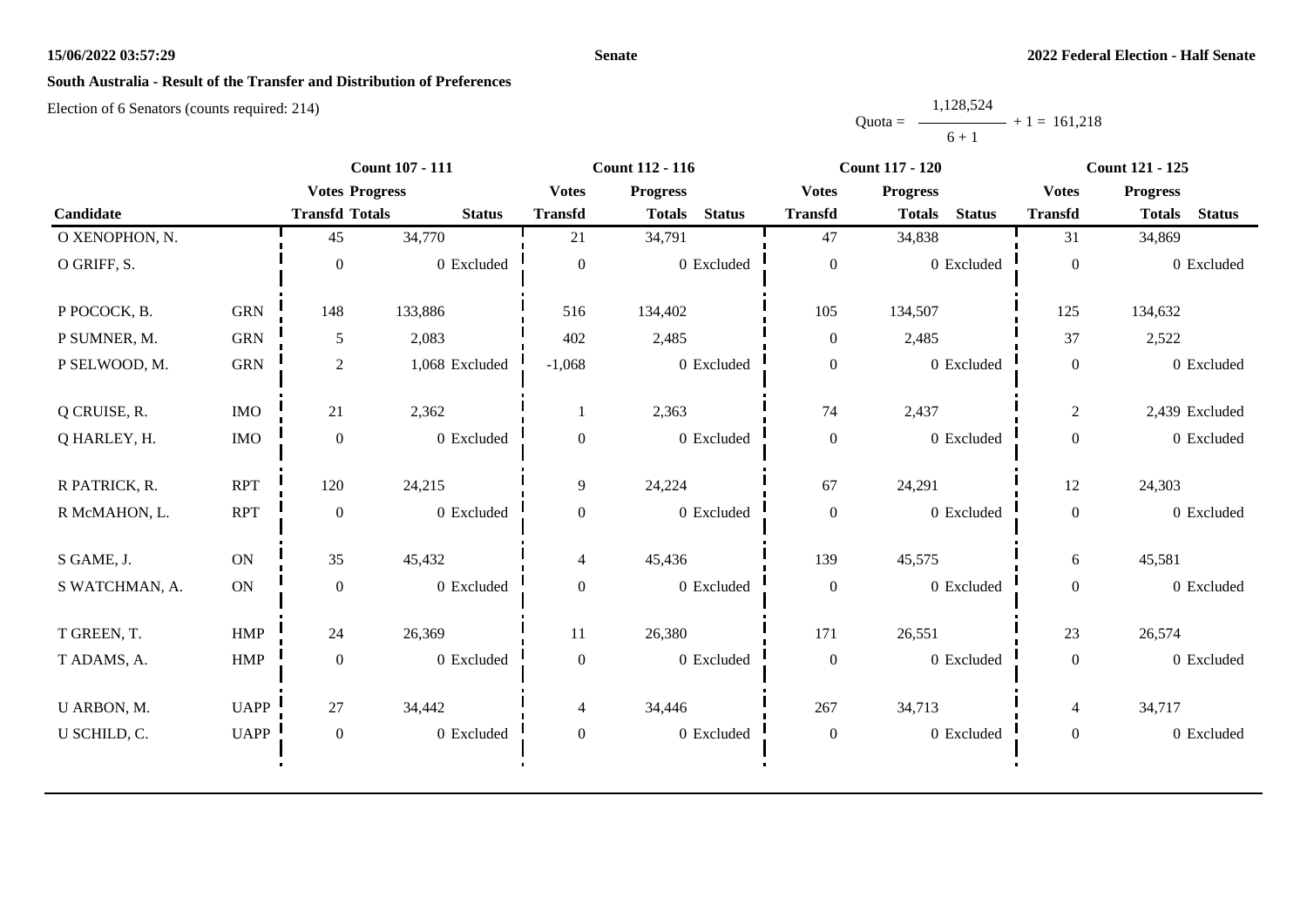#### **Senate**

# **South Australia - Result of the Transfer and Distribution of Preferences**

Election of 6 Senators (counts required: 214)

Quota = 1,128,524  $6 + 1$  $+ 1 = 161,218$ 

|                         | <b>Count 107 - 111</b>                        |                       |                                        | <b>Count 112 - 116</b> |                                        | <b>Count 117 - 120</b> | <b>Count 121 - 125</b>                |                |                                |
|-------------------------|-----------------------------------------------|-----------------------|----------------------------------------|------------------------|----------------------------------------|------------------------|---------------------------------------|----------------|--------------------------------|
|                         |                                               | <b>Votes Progress</b> |                                        | <b>Votes</b>           | <b>Progress</b>                        | <b>Votes</b>           | <b>Progress</b>                       | Votes          | <b>Progress</b>                |
| Candidate               |                                               | <b>Transfd Totals</b> | <b>Status</b>                          | <b>Transfd</b>         | <b>Status</b><br><b>Totals</b>         | <b>Transfd</b>         | <b>Totals</b><br><b>Status</b>        | <b>Transfd</b> | <b>Status</b><br><b>Totals</b> |
| V FRANCIS, R.           | <b>CEC</b>                                    |                       | 1,265                                  |                        | 1,268 Excluded                         | $-1,268$               | 0 Excluded                            | $\theta$       | 0 Excluded                     |
| V CURREY, R.            | <b>CEC</b>                                    | $\Omega$              | 0 Excluded                             | $\overline{0}$         | 0 Excluded                             | $\mathbf{0}$           | 0 Excluded                            | $\theta$       | 0 Excluded                     |
| UG HOPPER, M.           | <b>IND</b>                                    | $\Omega$              | 0 Excluded                             | $\overline{0}$         | 0 Excluded                             | $\boldsymbol{0}$       | 0 Excluded                            | $\overline{0}$ | 0 Excluded                     |
| <b>Exhausted Votes</b>  |                                               | 70                    | 170                                    | 4                      | 174                                    | 44                     | 218                                   |                | 219                            |
| <b>Loss By Fraction</b> |                                               |                       | 205                                    | 8                      | 213                                    |                        | 215                                   | 14             | 229                            |
| <b>Total Votes</b>      |                                               | $\Omega$              | 1,128,524                              | $\overline{0}$         | 1,128,524                              | $\overline{0}$         | 1,128,524                             | $\theta$       | 1,128,524                      |
|                         | Candidates Excluded<br>50. YARMUHAMMAD,<br>А. |                       | Candidates Excluded<br>60. SELWOOD, M. |                        | Candidates Excluded<br>71. FRANCIS, R. |                        | Candidates Excluded<br>34. SUTTON, J. |                |                                |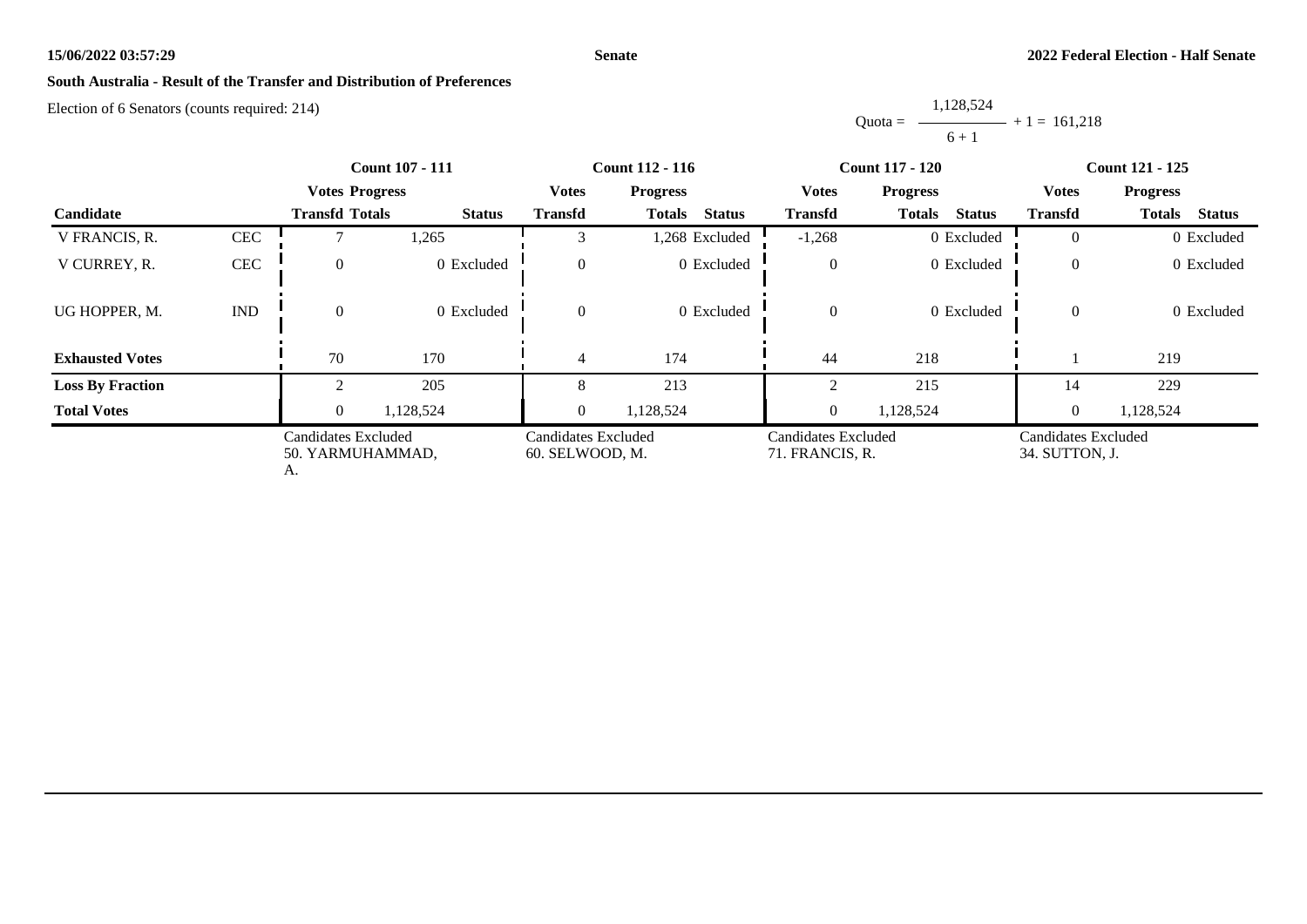#### **Senate**

# **South Australia - Result of the Transfer and Distribution of Preferences**

|           | 1,128,524      |  |
|-----------|----------------|--|
| $Quota =$ | $+1 = 161,218$ |  |
|           | $6 + 1$        |  |

|                       | <b>Count 126 - 130</b><br><b>Count 131 - 135</b> |                       |                 | <b>Count 136 - 140</b> | <b>Count 141 - 145</b>         |                  |                                |                  |                                |
|-----------------------|--------------------------------------------------|-----------------------|-----------------|------------------------|--------------------------------|------------------|--------------------------------|------------------|--------------------------------|
|                       |                                                  | <b>Votes Progress</b> |                 | <b>Votes</b>           | <b>Progress</b>                | <b>Votes</b>     | <b>Progress</b>                | <b>Votes</b>     | <b>Progress</b>                |
| Candidate             |                                                  | <b>Transfd Totals</b> | <b>Status</b>   | <b>Transfd</b>         | <b>Status</b><br><b>Totals</b> | <b>Transfd</b>   | <b>Status</b><br><b>Totals</b> | <b>Transfd</b>   | <b>Status</b><br><b>Totals</b> |
| A MARKOS, I.          | LDP                                              | 81                    | 25,106          | 5.                     | 25,111                         | 58               | 25,169                         | 198              | 25,367                         |
| A SMITH, J.           | <b>LDP</b>                                       | $\boldsymbol{0}$      | 0 Excluded      | $\overline{0}$         | 0 Excluded                     | $\boldsymbol{0}$ | 0 Excluded                     | $\boldsymbol{0}$ | 0 Excluded                     |
| <b>B PFEIFFER, L.</b> | AJP                                              | 100                   | 20,268          | 32                     | 20,300                         | 154              | 20,454                         | 111              | 20,565                         |
| <b>B PASTRO, J.</b>   | ${\rm AJP}$                                      | $\boldsymbol{0}$      | 0 Excluded      | $\overline{0}$         | 0 Excluded                     | $\boldsymbol{0}$ | 0 Excluded                     | $\overline{0}$   | 0 Excluded                     |
| C BIRMINGHAM, S.      | LP                                               | $\boldsymbol{0}$      | 161,218 Elected | $\overline{0}$         | 161,218 Elected                | $\boldsymbol{0}$ | 161,218 Elected                | $\overline{0}$   | 161,218 Elected                |
| C McLACHLAN, A.       | $\operatorname{LP}$                              | $\boldsymbol{0}$      | 161,218 Elected | $\boldsymbol{0}$       | 161,218 Elected                | $\boldsymbol{0}$ | 161,218 Elected                | $\overline{0}$   | 161,218 Elected                |
| C LIDDLE, K.          | $\operatorname{LP}$                              | 38                    | 59,516          | 10                     | 59,526                         | 127              | 59,653                         | 245              | 59,898                         |
| C STOCK, T.           | $\operatorname{LP}$                              | $\boldsymbol{0}$      | 0 Excluded      | $\overline{0}$         | 0 Excluded                     | $\boldsymbol{0}$ | 0 Excluded                     | $\overline{0}$   | 0 Excluded                     |
| D WONG, P.            | <b>ALP</b>                                       | $\boldsymbol{0}$      | 161,218 Elected | $\overline{0}$         | 161,218 Elected                | $\boldsymbol{0}$ | 161,218 Elected                | $\overline{0}$   | 161,218 Elected                |
| D FARRELL, D.         | ALP                                              | $\boldsymbol{0}$      | 161,218 Elected | $\boldsymbol{0}$       | 161,218 Elected                | $\boldsymbol{0}$ | 161,218 Elected                | $\overline{0}$   | 161,218 Elected                |
| D GILL, T.            | <b>ALP</b>                                       | $88\,$                | 38,025          | $72\,$                 | 38,097                         | 222              | 38,319                         | 474              | 38,793                         |
| D SUTTON, J.          | ALP                                              | $\boldsymbol{0}$      | 0 Excluded      | $\overline{0}$         | 0 Excluded                     | $\boldsymbol{0}$ | 0 Excluded                     | $\overline{0}$   | 0 Excluded                     |
| D OWENS, B.           | ALP                                              | $\boldsymbol{0}$      | 0 Excluded      | $\overline{0}$         | 0 Excluded                     | $\boldsymbol{0}$ | 0 Excluded                     | $\overline{0}$   | 0 Excluded                     |
| E DAY, B.             |                                                  | $10\,$                | 5,177           | 8                      | 5,185                          | 33               | 5,218                          | 21               | 5,239                          |
| E AMADIO, P.          |                                                  | $\boldsymbol{0}$      | 0 Excluded      | $\boldsymbol{0}$       | 0 Excluded                     | $\boldsymbol{0}$ | 0 Excluded                     | $\mathbf{0}$     | 0 Excluded                     |
| F EASON, J.           | GAP                                              | 256                   | 7,450           | 7                      | 7,457                          | 214              | 7,671                          | 114              | 7,785                          |
| F BENNETT, T.         | GAP                                              | $\boldsymbol{0}$      | 0 Excluded      | $\boldsymbol{0}$       | 0 Excluded                     | $\boldsymbol{0}$ | 0 Excluded                     | $\boldsymbol{0}$ | 0 Excluded                     |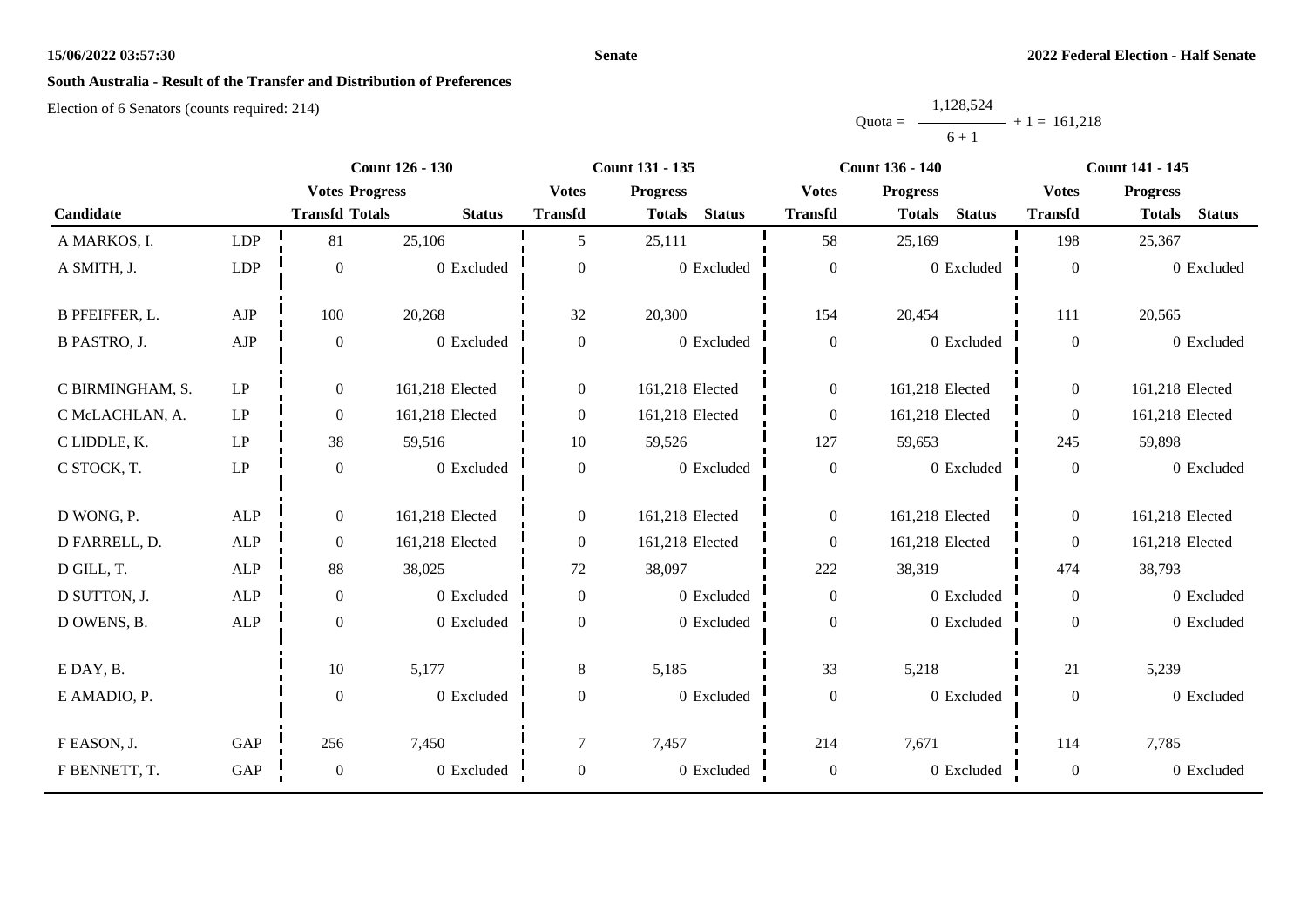#### **Senate**

1,128,524

# **South Australia - Result of the Transfer and Distribution of Preferences**

|                        |                                 |                  |              |                  |                |                  | Quota = $\longrightarrow$ + 1 = 161,218 |                  |                |
|------------------------|---------------------------------|------------------|--------------|------------------|----------------|------------------|-----------------------------------------|------------------|----------------|
|                        |                                 |                  |              |                  |                |                  | $6 + 1$                                 |                  |                |
|                        |                                 |                  |              |                  |                |                  |                                         |                  |                |
| G BLANDFORD, L.        | $\ensuremath{\text{NP}}\xspace$ | 13               | 4,135        | $\mathfrak{Z}$   | 4,138          | 206              | 4,344                                   | 177              | 4,521          |
| G BUIJS, D.            | $\ensuremath{\text{NP}}\xspace$ | $\boldsymbol{0}$ | 0 Excluded   | $\boldsymbol{0}$ | 0 Excluded     | $\boldsymbol{0}$ | $0\,$ Excluded                          | $\boldsymbol{0}$ | 0 Excluded     |
|                        |                                 |                  |              |                  |                |                  |                                         |                  |                |
| H MICHIE, E.           | <b>SPP</b>                      | 104              | 3,693        | 21               | 3,714          | 162              | 3,876                                   | 152              | 4,028 Excluded |
| H DUXBURY, J.          | SPP                             | $\boldsymbol{0}$ | 0 Excluded   | $\boldsymbol{0}$ | 0 Excluded     | $\boldsymbol{0}$ | 0 Excluded                              | $\boldsymbol{0}$ | 0 Excluded     |
|                        |                                 |                  |              |                  |                |                  |                                         |                  |                |
| I FINNEY, J.           | <b>TLOC</b>                     | 65               | 2,633        | 15               | 2,648 Excluded | $-2,648$         | 0 Excluded                              | $\overline{0}$   | 0 Excluded     |
| I PARNELL, R.          | <b>TLOC</b>                     | $\boldsymbol{0}$ | 0 Excluded   | $\boldsymbol{0}$ | 0 Excluded     | $\overline{0}$   | 0 Excluded                              | $\boldsymbol{0}$ | 0 Excluded     |
|                        |                                 |                  |              |                  |                |                  |                                         |                  |                |
| J BYRNE, C.            | <b>CYA</b>                      | 201              | 5,189        | 5                | 5,194          | 245              | 5,439                                   | 186              | 5,625          |
| J DUFFIELD, N.         | ${\rm CYA}$                     | $\boldsymbol{0}$ | 0 Excluded   | $\boldsymbol{0}$ | 0 Excluded     | $\boldsymbol{0}$ | 0 Excluded                              | $\boldsymbol{0}$ | 0 Excluded     |
|                        |                                 |                  |              |                  |                |                  |                                         |                  |                |
| K YAZBEK, R.           | $\hbox{AUD}$                    | 39               | 3,349        | 11               | 3,360          | 161              | 3,521 Excluded                          | $-3,521$         | 0 Excluded     |
| K KANCK, S.            | $\hbox{AUD}$                    | $\boldsymbol{0}$ | 0 Excluded   | $\boldsymbol{0}$ | $0\,$ Excluded | $\boldsymbol{0}$ | 0 Excluded                              | $\boldsymbol{0}$ | 0 Excluded     |
|                        |                                 |                  |              |                  |                |                  |                                         |                  |                |
| L YARMUHAMMAD, A. DPDA |                                 | $\boldsymbol{0}$ | 0 Excluded   | $\boldsymbol{0}$ | 0 Excluded     | $\boldsymbol{0}$ | 0 Excluded                              | $\overline{0}$   | 0 Excluded     |
| L YARMUHAMMAD, A. DPDA |                                 | $\boldsymbol{0}$ | $0$ Excluded | $\boldsymbol{0}$ | 0 Excluded     | $\overline{0}$   | 0 Excluded                              | $\boldsymbol{0}$ | 0 Excluded     |
|                        |                                 |                  |              |                  |                |                  |                                         |                  |                |
| M KAUR, H.             |                                 | $\boldsymbol{0}$ | $0$ Excluded | $\boldsymbol{0}$ | 0 Excluded     | $\overline{0}$   | $0$ Excluded                            | $\overline{0}$   | 0 Excluded     |
| M KUMAR, R.            |                                 | $\boldsymbol{0}$ | 0 Excluded   | $\boldsymbol{0}$ | 0 Excluded     | $\overline{0}$   | 0 Excluded                              | $\boldsymbol{0}$ | 0 Excluded     |
|                        |                                 |                  |              |                  |                |                  |                                         |                  |                |
| N WOLFENDALE, D.       | <b>SOPA</b>                     | 138              | 4,159        | 25               | 4,184          | 136              | 4,320                                   | 221              | 4,541          |
| N KENNEDY, D.          | <b>SOPA</b>                     | $\boldsymbol{0}$ | $0$ Excluded | $\boldsymbol{0}$ | 0 Excluded     | $\boldsymbol{0}$ | 0 Excluded                              | $\boldsymbol{0}$ | 0 Excluded     |
|                        |                                 |                  |              |                  |                |                  |                                         |                  |                |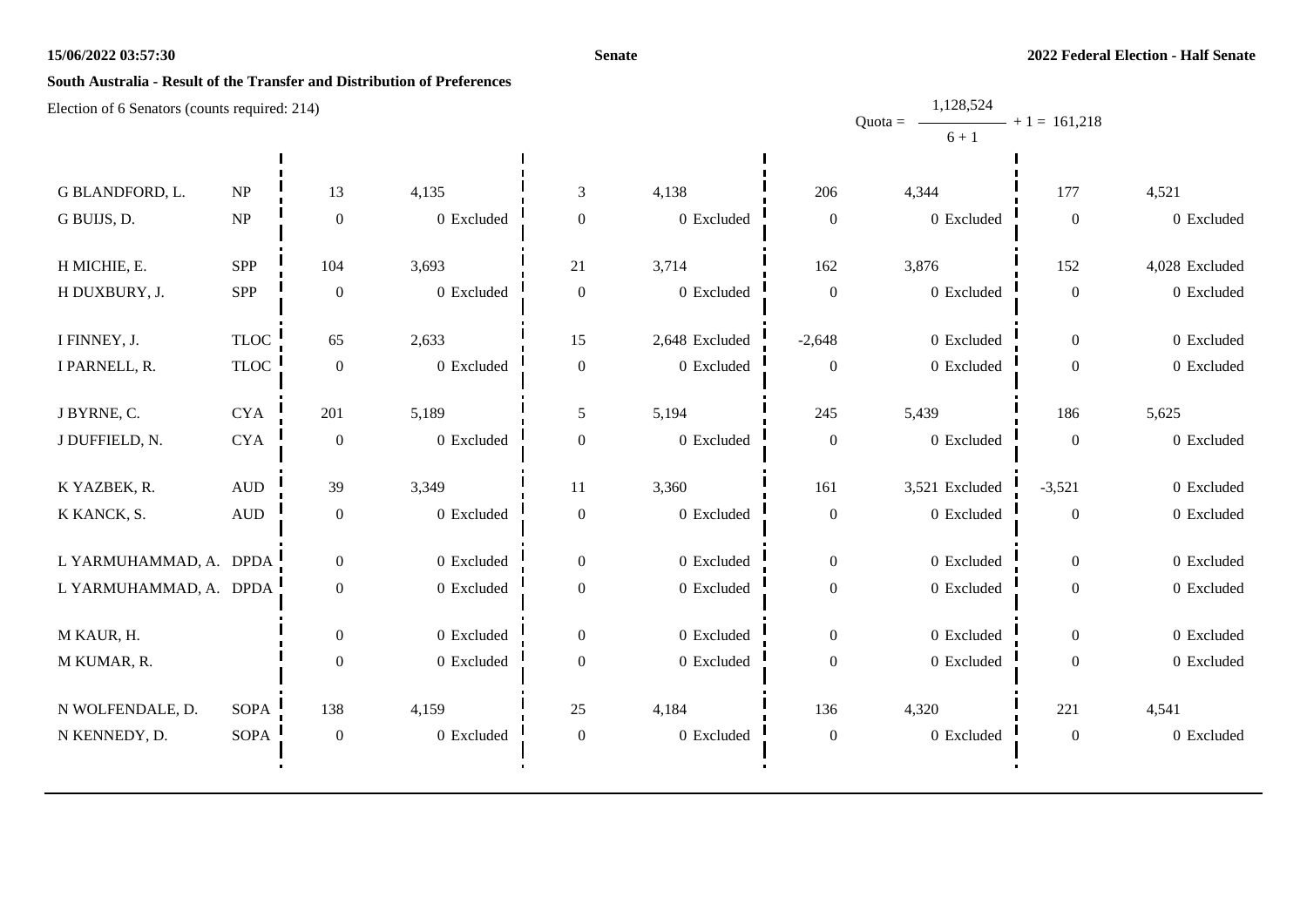#### **Senate**

# **South Australia - Result of the Transfer and Distribution of Preferences**

|           | 1,128,524 |                |
|-----------|-----------|----------------|
| $Quota =$ |           | $+1 = 161,218$ |
|           | $6 + 1$   |                |

|                |             |                       | <b>Count 126 - 130</b> |                  | Count 131 - 135                |                  | <b>Count 136 - 140</b>         | <b>Count 141 - 145</b> |                                |
|----------------|-------------|-----------------------|------------------------|------------------|--------------------------------|------------------|--------------------------------|------------------------|--------------------------------|
|                |             | <b>Votes Progress</b> |                        | <b>Votes</b>     | <b>Progress</b>                | <b>Votes</b>     | <b>Progress</b>                | <b>Votes</b>           | <b>Progress</b>                |
| Candidate      |             | <b>Transfd Totals</b> | <b>Status</b>          | <b>Transfd</b>   | <b>Status</b><br><b>Totals</b> | <b>Transfd</b>   | <b>Totals</b><br><b>Status</b> | <b>Transfd</b>         | <b>Status</b><br><b>Totals</b> |
| O XENOPHON, N. |             | 48                    | 34,917                 | 79               | 34,996                         | 71               | 35,067                         | 132                    | 35,199                         |
| O GRIFF, S.    |             | $\Omega$              | 0 Excluded             | $\theta$         | 0 Excluded                     | $\boldsymbol{0}$ | 0 Excluded                     | $\mathbf{0}$           | 0 Excluded                     |
| P POCOCK, B.   | <b>GRN</b>  | 157                   | 134,789                | 2,092            | 136,881                        | 321              | 137,202                        | 878                    | 138,080                        |
| P SUMNER, M.   | ${\rm GRN}$ | 7                     | 2,529 Excluded         | $-2,529$         | 0 Excluded                     | $\boldsymbol{0}$ | 0 Excluded                     | $\overline{0}$         | 0 Excluded                     |
| P SELWOOD, M.  | <b>GRN</b>  | $\mathbf{0}$          | 0 Excluded             | $\overline{0}$   | 0 Excluded                     | $\mathbf{0}$     | 0 Excluded                     | $\mathbf{0}$           | 0 Excluded                     |
| Q CRUISE, R.   | $\rm{IMO}$  | $-2,439$              | 0 Excluded             | $\overline{0}$   | 0 Excluded                     | $\mathbf{0}$     | 0 Excluded                     | $\overline{0}$         | 0 Excluded                     |
| Q HARLEY, H.   | $\rm{IMO}$  | $\boldsymbol{0}$      | 0 Excluded             | $\mathbf{0}$     | $0$ Excluded                   | $\boldsymbol{0}$ | 0 Excluded                     | $\overline{0}$         | 0 Excluded                     |
| R PATRICK, R.  | <b>RPT</b>  | 139                   | 24,442                 | 47               | 24,489                         | 89               | 24,578                         | 156                    | 24,734                         |
| R McMAHON, L.  | <b>RPT</b>  | $\boldsymbol{0}$      | 0 Excluded             | $\overline{0}$   | 0 Excluded                     | $\boldsymbol{0}$ | 0 Excluded                     | $\mathbf{0}$           | 0 Excluded                     |
| S GAME, J.     | ON          | 373                   | 45,954                 | 10               | 45,964                         | 85               | 46,049                         | 128                    | 46,177                         |
| S WATCHMAN, A. | <b>ON</b>   | $\boldsymbol{0}$      | 0 Excluded             | $\mathbf{0}$     | 0 Excluded                     | $\boldsymbol{0}$ | 0 Excluded                     | $\overline{0}$         | 0 Excluded                     |
| T GREEN, T.    | <b>HMP</b>  | 306                   | 26,880                 | 47               | 26,927                         | 138              | 27,065                         | 78                     | 27,143                         |
| T ADAMS, A.    | ${\rm HMP}$ | $\mathbf{0}$          | 0 Excluded             | $\mathbf{0}$     | 0 Excluded                     | $\boldsymbol{0}$ | 0 Excluded                     | $\overline{0}$         | 0 Excluded                     |
| U ARBON, M.    | <b>UAPP</b> | 198                   | 34,915                 | 13               | 34,928                         | 47               | 34,975                         | 83                     | 35,058                         |
| U SCHILD, C.   | <b>UAPP</b> | $\mathbf{0}$          | 0 Excluded             | $\boldsymbol{0}$ | 0 Excluded                     | $\boldsymbol{0}$ | 0 Excluded                     | $\boldsymbol{0}$       | 0 Excluded                     |
|                |             |                       |                        |                  |                                |                  |                                |                        |                                |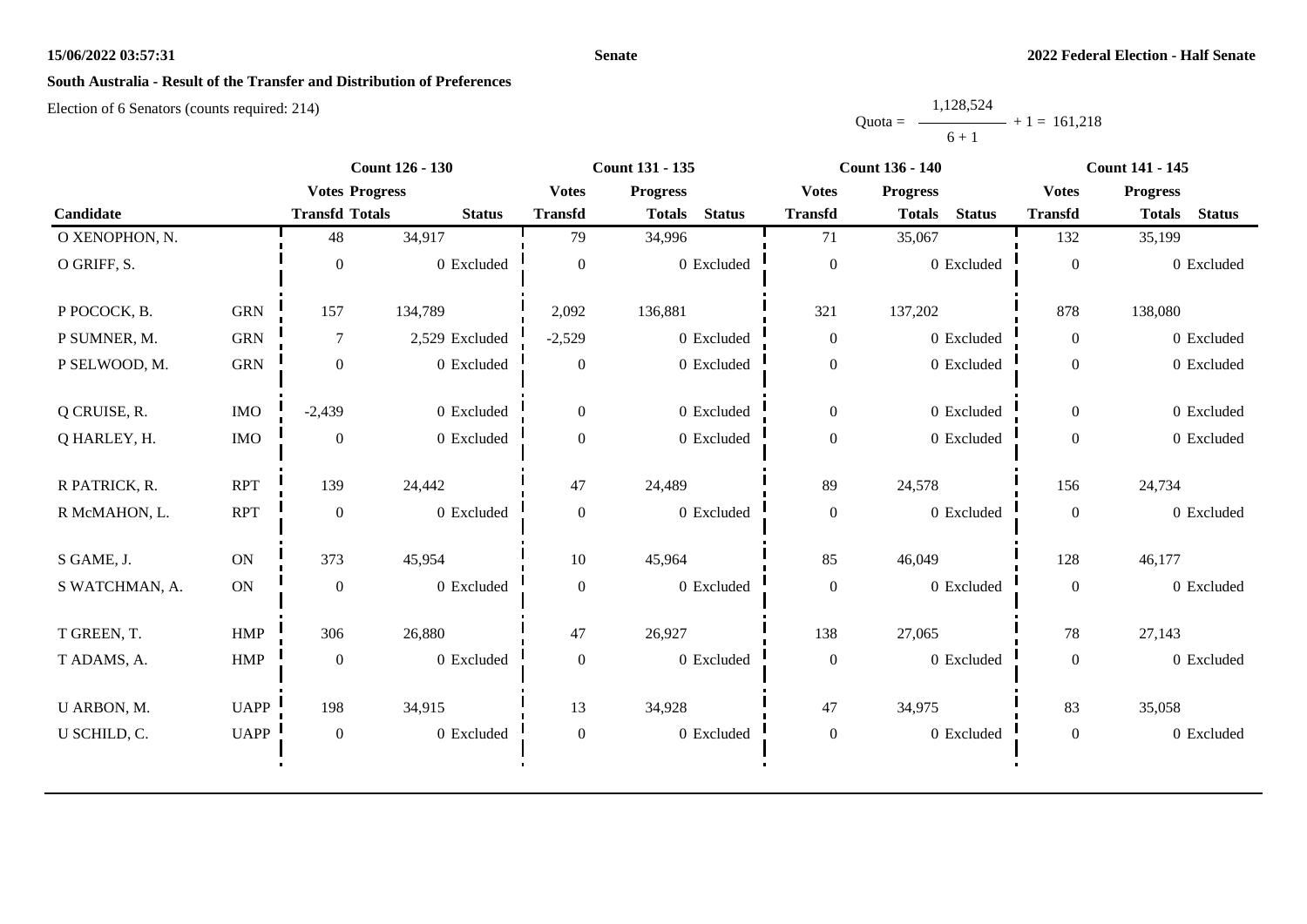#### **Senate**

# **South Australia - Result of the Transfer and Distribution of Preferences**

Election of 6 Senators (counts required: 214)

Quota = 1,128,524  $6 + 1$  $+ 1 = 161,218$ 

|                         | <b>Count 126 - 130</b>      |                                       |               | <b>Count 131 - 135</b>                |                                | <b>Count 136 - 140</b>                | <b>Count 141 - 145</b>         |                                       |                                |
|-------------------------|-----------------------------|---------------------------------------|---------------|---------------------------------------|--------------------------------|---------------------------------------|--------------------------------|---------------------------------------|--------------------------------|
|                         |                             | <b>Votes Progress</b>                 |               | <b>Votes</b>                          | <b>Progress</b>                | <b>Votes</b>                          | <b>Progress</b>                | <b>Votes</b>                          | <b>Progress</b>                |
| Candidate               |                             | <b>Transfd Totals</b>                 | <b>Status</b> | <b>Transfd</b>                        | <b>Status</b><br><b>Totals</b> | Transfd                               | <b>Status</b><br><b>Totals</b> | <b>Transfd</b>                        | <b>Status</b><br><b>Totals</b> |
| V FRANCIS, R.           | <b>CEC</b>                  |                                       | 0 Excluded    | $\Omega$                              | 0 Excluded                     | $\overline{0}$                        | 0 Excluded                     | $\Omega$                              | 0 Excluded                     |
| V CURREY, R.            | CEC                         | $\theta$                              | 0 Excluded    | $\overline{0}$                        | 0 Excluded                     | $\boldsymbol{0}$                      | 0 Excluded                     | $\overline{0}$                        | 0 Excluded                     |
| UG HOPPER, M.           | $\mathop{\rm IND}\nolimits$ | $\Omega$                              | 0 Excluded    | $\overline{0}$                        | 0 Excluded                     | $\overline{0}$                        | 0 Excluded                     | $\overline{0}$                        | 0 Excluded                     |
| <b>Exhausted Votes</b>  |                             | 79                                    | 298           | 20                                    | 318                            | 172                                   | 490                            | 164                                   | 654                            |
| <b>Loss By Fraction</b> |                             | - 1                                   | 228           |                                       | 235                            |                                       | 242                            |                                       | 245                            |
| <b>Total Votes</b>      |                             | $\Omega$                              | 1,128,524     | $\overline{0}$                        | 1,128,524                      | $\overline{0}$                        | 1,128,524                      | $\theta$                              | 1,128,524                      |
|                         |                             | Candidates Excluded<br>61. CRUISE, R. |               | Candidates Excluded<br>59. SUMNER, M. |                                | Candidates Excluded<br>44. FINNEY, J. |                                | Candidates Excluded<br>48. YAZBEK, R. |                                |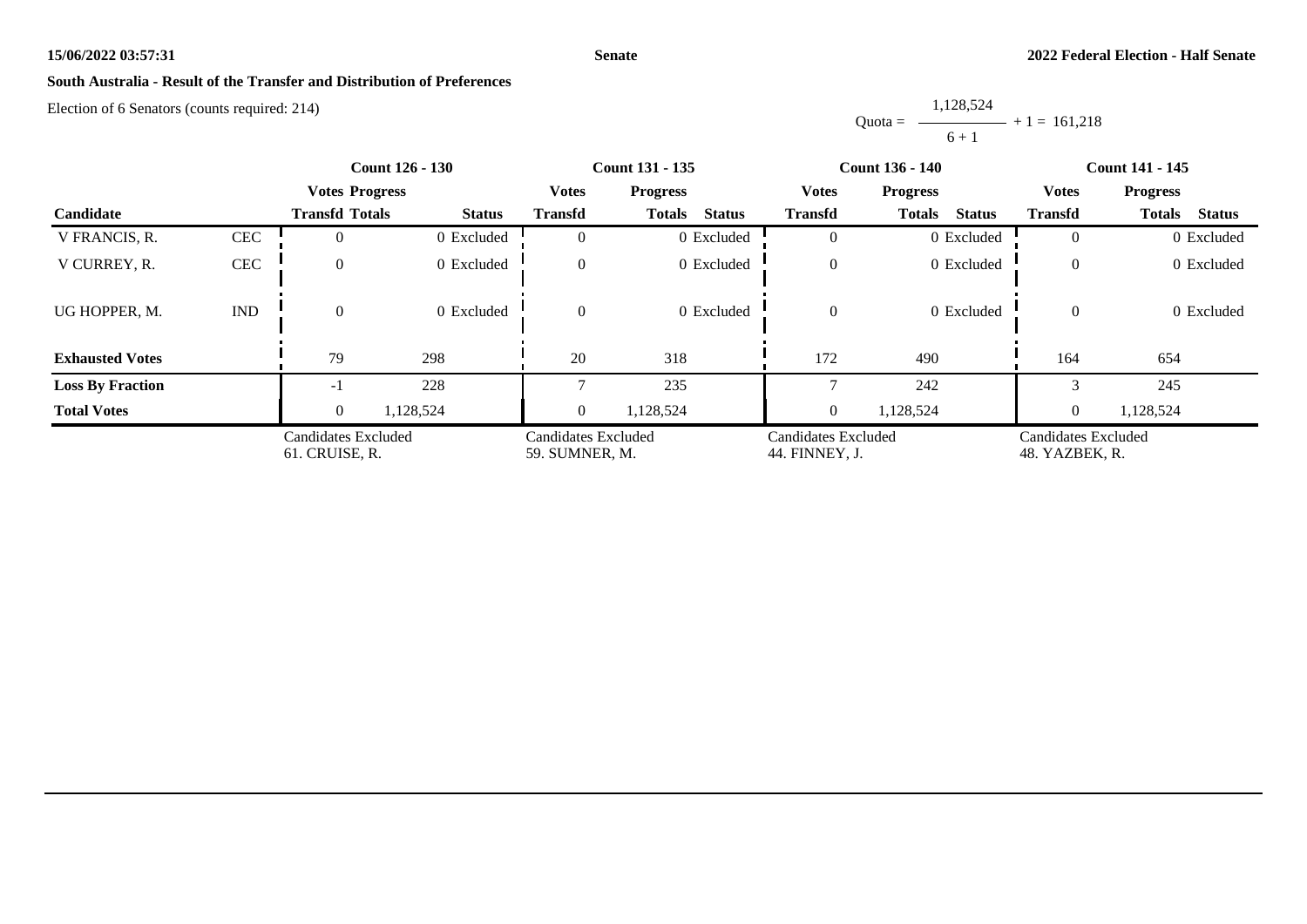#### **Senate**

# **South Australia - Result of the Transfer and Distribution of Preferences**

|           | 1,128,524      |  |
|-----------|----------------|--|
| $Quota =$ | $+1 = 161,218$ |  |
|           | $6 + 1$        |  |

|                       |                     |                       | <b>Count 146 - 150</b> |                  | Count 151 - 155                | <b>Count 156 - 160</b> |                                | Count 161 - 165  |                                |
|-----------------------|---------------------|-----------------------|------------------------|------------------|--------------------------------|------------------------|--------------------------------|------------------|--------------------------------|
|                       |                     | <b>Votes Progress</b> |                        | <b>Votes</b>     | <b>Progress</b>                | <b>Votes</b>           | <b>Progress</b>                | <b>Votes</b>     | <b>Progress</b>                |
| Candidate             |                     | <b>Transfd Totals</b> | <b>Status</b>          | <b>Transfd</b>   | <b>Status</b><br><b>Totals</b> | <b>Transfd</b>         | <b>Status</b><br><b>Totals</b> | <b>Transfd</b>   | <b>Status</b><br><b>Totals</b> |
| A MARKOS, I.          | LDP                 | 87                    | 25,454                 | 251              | 25,705                         | 62                     | 25,767                         | 172              | 25,939                         |
| A SMITH, J.           | <b>LDP</b>          | $\boldsymbol{0}$      | 0 Excluded             | $\boldsymbol{0}$ | 0 Excluded                     | $\boldsymbol{0}$       | 0 Excluded                     | $\boldsymbol{0}$ | 0 Excluded                     |
| <b>B PFEIFFER, L.</b> | AJP                 | 449                   | 21,014                 | 174              | 21,188                         | 453                    | 21,641                         | 131              | 21,772                         |
| <b>B PASTRO, J.</b>   | ${\rm AJP}$         | $\boldsymbol{0}$      | 0 Excluded             | $\overline{0}$   | 0 Excluded                     | $\boldsymbol{0}$       | 0 Excluded                     | $\overline{0}$   | 0 Excluded                     |
| C BIRMINGHAM, S.      | LP                  | $\boldsymbol{0}$      | 161,218 Elected        | $\overline{0}$   | 161,218 Elected                | $\boldsymbol{0}$       | 161,218 Elected                | $\overline{0}$   | 161,218 Elected                |
| C McLACHLAN, A.       | $\operatorname{LP}$ | $\boldsymbol{0}$      | 161,218 Elected        | $\boldsymbol{0}$ | 161,218 Elected                | $\boldsymbol{0}$       | 161,218 Elected                | $\overline{0}$   | 161,218 Elected                |
| C LIDDLE, K.          | $\operatorname{LP}$ | 162                   | 60,060                 | 1,141            | 61,201                         | 186                    | 61,387                         | 866              | 62,253                         |
| C STOCK, T.           | $\operatorname{LP}$ | $\boldsymbol{0}$      | 0 Excluded             | $\boldsymbol{0}$ | 0 Excluded                     | $\mathbf{0}$           | 0 Excluded                     | $\overline{0}$   | 0 Excluded                     |
| D WONG, P.            | <b>ALP</b>          | $\overline{0}$        | 161,218 Elected        | $\overline{0}$   | 161,218 Elected                | $\mathbf{0}$           | 161,218 Elected                | $\overline{0}$   | 161,218 Elected                |
| D FARRELL, D.         | ALP                 | $\boldsymbol{0}$      | 161,218 Elected        | $\boldsymbol{0}$ | 161,218 Elected                | $\boldsymbol{0}$       | 161,218 Elected                | $\overline{0}$   | 161,218 Elected                |
| D GILL, T.            | <b>ALP</b>          | 352                   | 39,145                 | 514              | 39,659                         | 473                    | 40,132                         | 218              | 40,350                         |
| D SUTTON, J.          | ALP                 | $\boldsymbol{0}$      | 0 Excluded             | $\overline{0}$   | 0 Excluded                     | $\boldsymbol{0}$       | 0 Excluded                     | $\overline{0}$   | 0 Excluded                     |
| D OWENS, B.           | <b>ALP</b>          | $\boldsymbol{0}$      | 0 Excluded             | $\Omega$         | 0 Excluded                     | $\boldsymbol{0}$       | 0 Excluded                     | $\boldsymbol{0}$ | 0 Excluded                     |
| E DAY, B.             |                     | 39                    | 5,278                  | 209              | 5,487                          | 29                     | 5,516 Excluded                 | $-5,516$         | 0 Excluded                     |
| E AMADIO, P.          |                     | $\boldsymbol{0}$      | 0 Excluded             | $\boldsymbol{0}$ | 0 Excluded                     | $\boldsymbol{0}$       | 0 Excluded                     | $\boldsymbol{0}$ | 0 Excluded                     |
| F EASON, J.           | GAP                 | 273                   | 8,058                  | 419              | 8,477                          | 153                    | 8,630                          | 167              | 8,797                          |
| F BENNETT, T.         | GAP                 | $\boldsymbol{0}$      | 0 Excluded             | $\boldsymbol{0}$ | 0 Excluded                     | $\boldsymbol{0}$       | 0 Excluded                     | $\boldsymbol{0}$ | 0 Excluded                     |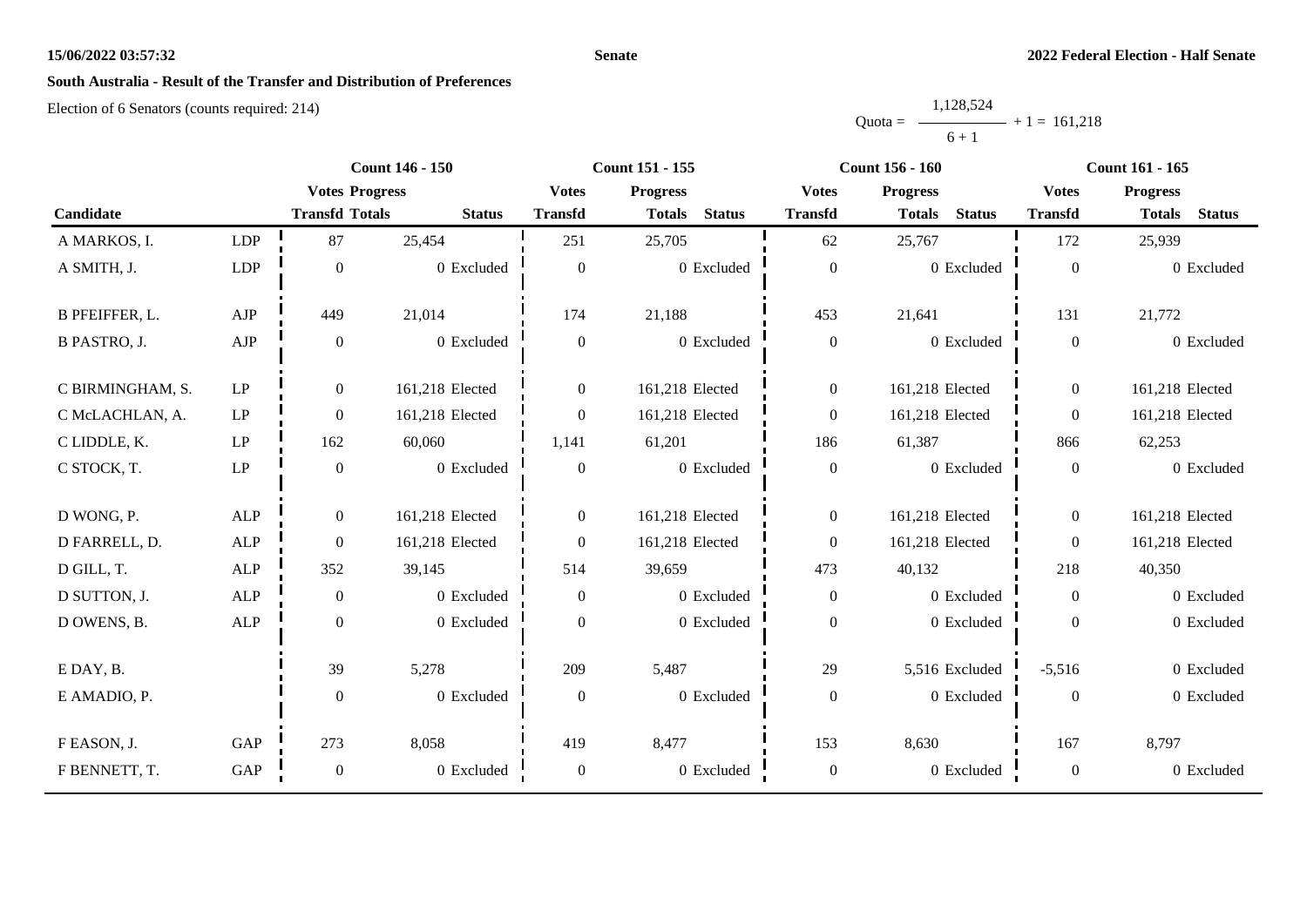#### **Senate**

1,128,524

# **South Australia - Result of the Transfer and Distribution of Preferences**

|                        |                                 |                  |                |                  |                |                  | Quota = $\longrightarrow$ + 1 = 161,218 |                  |                |
|------------------------|---------------------------------|------------------|----------------|------------------|----------------|------------------|-----------------------------------------|------------------|----------------|
|                        |                                 |                  |                |                  |                |                  | $6 + 1$                                 |                  |                |
|                        |                                 |                  |                |                  |                |                  |                                         |                  |                |
| G BLANDFORD, L.        | $\ensuremath{\text{NP}}\xspace$ | 146              | 4,667 Excluded | $-4,667$         | 0 Excluded     | $\overline{0}$   | 0 Excluded                              | $\mathbf{0}$     | 0 Excluded     |
| G BUIJS, D.            | NP                              | $\boldsymbol{0}$ | 0 Excluded     | $\boldsymbol{0}$ | 0 Excluded     | $\Omega$         | 0 Excluded                              | $\overline{0}$   | 0 Excluded     |
|                        |                                 |                  |                |                  |                |                  |                                         |                  |                |
| H MICHIE, E.           | <b>SPP</b>                      | $-4,028$         | 0 Excluded     | $\boldsymbol{0}$ | 0 Excluded     | $\overline{0}$   | 0 Excluded                              | $\overline{0}$   | 0 Excluded     |
| H DUXBURY, J.          | <b>SPP</b>                      | $\boldsymbol{0}$ | $0$ Excluded   | $\boldsymbol{0}$ | 0 Excluded     | $\mathbf{0}$     | 0 Excluded                              | 0                | 0 Excluded     |
|                        |                                 |                  |                |                  |                |                  |                                         |                  |                |
| I FINNEY, J.           | <b>TLOC</b>                     | $\overline{0}$   | 0 Excluded     | $\overline{0}$   | 0 Excluded     | $\Omega$         | 0 Excluded                              | 0                | 0 Excluded     |
| I PARNELL, R.          | <b>TLOC</b>                     | $\boldsymbol{0}$ | 0 Excluded     | $\boldsymbol{0}$ | 0 Excluded     | $\Omega$         | 0 Excluded                              | $\theta$         | 0 Excluded     |
|                        |                                 |                  |                |                  |                |                  |                                         |                  |                |
| J BYRNE, C.            | <b>CYA</b>                      | 234              | 5,859          | 368              | 6,227          | 161              | 6,388                                   | 951              | 7,339 Excluded |
| J DUFFIELD, N.         | ${\rm CYA}$                     | $\boldsymbol{0}$ | 0 Excluded     | $\boldsymbol{0}$ | 0 Excluded     | $\overline{0}$   | 0 Excluded                              | $\boldsymbol{0}$ | 0 Excluded     |
| K YAZBEK, R.           | $\hbox{AUD}$                    | $\boldsymbol{0}$ | 0 Excluded     | $\boldsymbol{0}$ | 0 Excluded     | $\overline{0}$   | 0 Excluded                              | 0                | 0 Excluded     |
|                        |                                 |                  |                |                  |                |                  |                                         |                  |                |
| K KANCK, S.            | $\hbox{AUD}$                    | $\boldsymbol{0}$ | $0\,$ Excluded | $\boldsymbol{0}$ | 0 Excluded     | $\Omega$         | 0 Excluded                              | $\mathbf{0}$     | 0 Excluded     |
| L YARMUHAMMAD, A. DPDA |                                 | $\overline{0}$   | 0 Excluded     | $\mathbf{0}$     | 0 Excluded     | $\Omega$         | 0 Excluded                              | 0                | 0 Excluded     |
| L YARMUHAMMAD, A. DPDA |                                 | $\boldsymbol{0}$ | 0 Excluded     | $\mathbf{0}$     | 0 Excluded     | $\Omega$         | 0 Excluded                              | $\overline{0}$   | 0 Excluded     |
|                        |                                 |                  |                |                  |                |                  |                                         |                  |                |
| M KAUR, H.             |                                 | $\boldsymbol{0}$ | 0 Excluded     | $\boldsymbol{0}$ | 0 Excluded     | $\Omega$         | 0 Excluded                              | $\overline{0}$   | 0 Excluded     |
| M KUMAR, R.            |                                 | $\boldsymbol{0}$ | 0 Excluded     | $\boldsymbol{0}$ | 0 Excluded     | $\Omega$         | $0$ Excluded                            | 0                | 0 Excluded     |
|                        |                                 |                  |                |                  |                |                  |                                         |                  |                |
| N WOLFENDALE, D.       | <b>SOPA</b>                     | 578              | 5,119          | 104              | 5,223 Excluded | $-5,223$         | 0 Excluded                              | $\overline{0}$   | 0 Excluded     |
| N KENNEDY, D.          | <b>SOPA</b>                     | $\boldsymbol{0}$ | 0 Excluded     | $\boldsymbol{0}$ | 0 Excluded     | $\boldsymbol{0}$ | 0 Excluded                              | $\boldsymbol{0}$ | 0 Excluded     |
|                        |                                 |                  |                |                  |                |                  |                                         |                  |                |
|                        |                                 |                  |                |                  |                |                  |                                         |                  |                |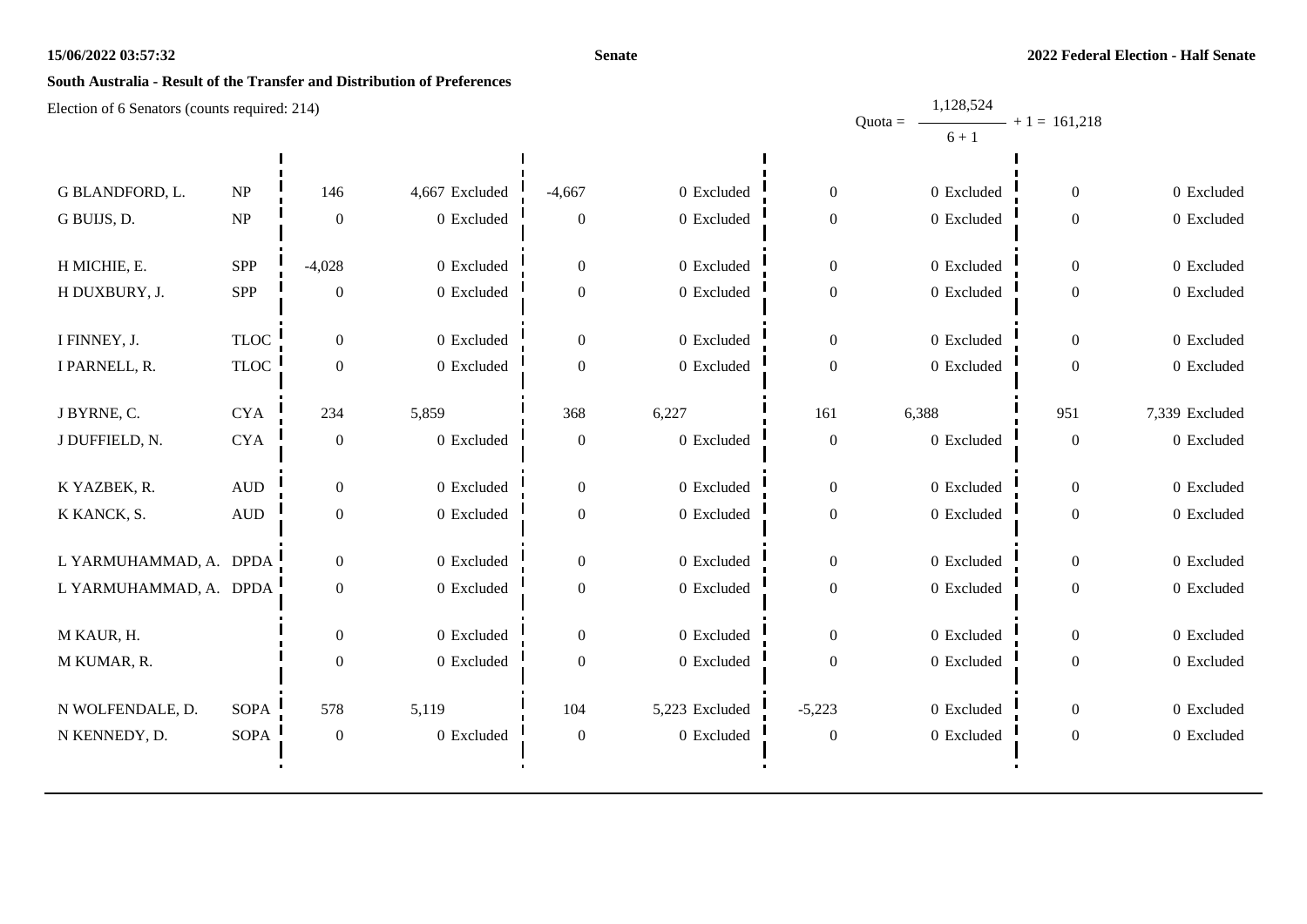#### **Senate**

# **South Australia - Result of the Transfer and Distribution of Preferences**

|           | 1,128,524 |                |
|-----------|-----------|----------------|
| $Quota =$ |           | $+1 = 161.218$ |
|           | $6 + 1$   |                |

|                |               | <b>Count 146 - 150</b> |               |                  | Count 151 - 155                |                  | <b>Count 156 - 160</b>         | Count 161 - 165  |                                |  |
|----------------|---------------|------------------------|---------------|------------------|--------------------------------|------------------|--------------------------------|------------------|--------------------------------|--|
|                |               | <b>Votes Progress</b>  |               | <b>Votes</b>     | <b>Progress</b>                | <b>Votes</b>     | <b>Progress</b>                | <b>Votes</b>     | <b>Progress</b>                |  |
| Candidate      |               | <b>Transfd Totals</b>  | <b>Status</b> | <b>Transfd</b>   | <b>Status</b><br><b>Totals</b> | <b>Transfd</b>   | <b>Status</b><br><b>Totals</b> | <b>Transfd</b>   | <b>Status</b><br><b>Totals</b> |  |
| O XENOPHON, N. |               | 119                    | 35,318        | 102              | 35,420                         | 288              | 35,708                         | 1,140            | 36,848                         |  |
| O GRIFF, S.    |               | $\theta$               | 0 Excluded    | $\Omega$         | 0 Excluded                     | $\boldsymbol{0}$ | 0 Excluded                     | $\theta$         | 0 Excluded                     |  |
| P POCOCK, B.   | <b>GRN</b>    | 677                    | 138,757       | 382              | 139,139                        | 1,811            | 140,950                        | 165              | 141,115                        |  |
| P SUMNER, M.   | <b>GRN</b>    | $\overline{0}$         | 0 Excluded    | $\theta$         | 0 Excluded                     | $\boldsymbol{0}$ | 0 Excluded                     | $\overline{0}$   | 0 Excluded                     |  |
| P SELWOOD, M.  | <b>GRN</b>    | $\overline{0}$         | 0 Excluded    | $\overline{0}$   | 0 Excluded                     | $\boldsymbol{0}$ | 0 Excluded                     | $\theta$         | 0 Excluded                     |  |
| Q CRUISE, R.   | <b>IMO</b>    | $\overline{0}$         | 0 Excluded    | $\overline{0}$   | 0 Excluded                     | $\overline{0}$   | 0 Excluded                     | $\overline{0}$   | 0 Excluded                     |  |
| Q HARLEY, H.   | $\rm{IMO}$    | $\mathbf{0}$           | 0 Excluded    | $\overline{0}$   | 0 Excluded                     | $\boldsymbol{0}$ | 0 Excluded                     | $\theta$         | 0 Excluded                     |  |
| R PATRICK, R.  | <b>RPT</b>    | 171                    | 24,905        | 112              | 25,017                         | 358              | 25,375                         | 133              | 25,508                         |  |
| R McMAHON, L.  | <b>RPT</b>    | $\mathbf{0}$           | 0 Excluded    | $\mathbf{0}$     | 0 Excluded                     | $\boldsymbol{0}$ | 0 Excluded                     | $\mathbf{0}$     | 0 Excluded                     |  |
| S GAME, J.     | ON            | 191                    | 46,368        | 351              | 46,719                         | 172              | 46,891                         | 599              | 47,490                         |  |
| S WATCHMAN, A. | $\mathbf{ON}$ | $\boldsymbol{0}$       | 0 Excluded    | $\theta$         | 0 Excluded                     | $\boldsymbol{0}$ | 0 Excluded                     | $\theta$         | 0 Excluded                     |  |
| T GREEN, T.    | HMP           | 319                    | 27,462        | 83               | 27,545                         | 865              | 28,410                         | 63               | 28,473                         |  |
| T ADAMS, A.    | ${\rm HMP}$   | $\mathbf{0}$           | 0 Excluded    | $\mathbf{0}$     | 0 Excluded                     | $\boldsymbol{0}$ | 0 Excluded                     | $\mathbf{0}$     | 0 Excluded                     |  |
| U ARBON, M.    | <b>UAPP</b>   | 109                    | 35,167        | 212              | 35,379                         | 105              | 35,484                         | 700              | 36,184                         |  |
| U SCHILD, C.   | <b>UAPP</b>   | $\boldsymbol{0}$       | 0 Excluded    | $\boldsymbol{0}$ | 0 Excluded                     | $\boldsymbol{0}$ | 0 Excluded                     | $\boldsymbol{0}$ | 0 Excluded                     |  |
|                |               |                        |               |                  |                                |                  |                                |                  |                                |  |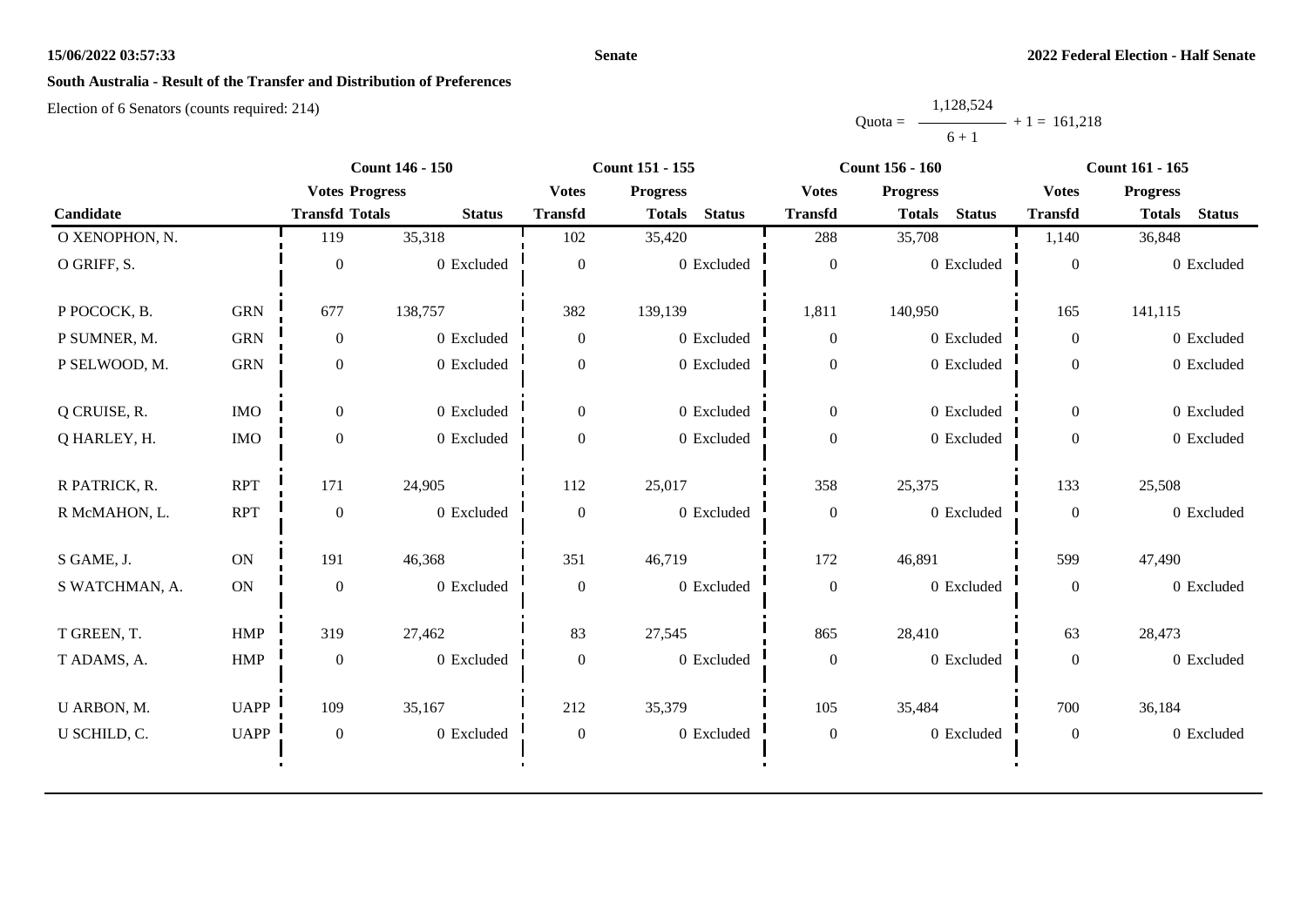#### **Senate**

# **South Australia - Result of the Transfer and Distribution of Preferences**

Election of 6 Senators (counts required: 214)

Quota = 1,128,524  $6 + 1$  $+ 1 = 161,218$ 

|                         |                             |                                       | <b>Count 146 - 150</b> | <b>Count 151 - 155</b>                   |                                |                                           | <b>Count 156 - 160</b>         | <b>Count 161 - 165</b>             |                                |  |
|-------------------------|-----------------------------|---------------------------------------|------------------------|------------------------------------------|--------------------------------|-------------------------------------------|--------------------------------|------------------------------------|--------------------------------|--|
|                         |                             | <b>Votes Progress</b>                 |                        | <b>Votes</b>                             | <b>Progress</b>                | <b>Votes</b>                              | <b>Progress</b>                | <b>Votes</b>                       | <b>Progress</b>                |  |
| Candidate               |                             | <b>Transfd Totals</b>                 | <b>Status</b>          | <b>Transfd</b>                           | <b>Status</b><br><b>Totals</b> | <b>Transfd</b>                            | <b>Status</b><br><b>Totals</b> | <b>Transfd</b>                     | <b>Status</b><br><b>Totals</b> |  |
| V FRANCIS, R.           | CEC                         |                                       | 0 Excluded             |                                          | 0 Excluded                     |                                           | 0 Excluded                     | $\Omega$                           | 0 Excluded                     |  |
| V CURREY, R.            | <b>CEC</b>                  | $\Omega$                              | 0 Excluded             | $\theta$                                 | 0 Excluded                     | $\theta$                                  | 0 Excluded                     | $\theta$                           | 0 Excluded                     |  |
| UG HOPPER, M.           | $\mathop{\rm IND}\nolimits$ | $\Omega$                              | 0 Excluded             | $\Omega$                                 | 0 Excluded                     | $\theta$                                  | 0 Excluded                     | $\theta$                           | 0 Excluded                     |  |
| <b>Exhausted Votes</b>  |                             | 119                                   | 773                    | 236                                      | 1,009                          | 108                                       | 1,117                          | 203                                | 1,320                          |  |
| <b>Loss By Fraction</b> |                             |                                       | 248                    |                                          | 257                            | - 1                                       | 256                            |                                    | 264                            |  |
| <b>Total Votes</b>      |                             | $\overline{0}$                        | 1,128,524              | $\overline{0}$                           | 1,128,524                      | $\boldsymbol{0}$                          | 1,128,524                      | $\overline{0}$                     | 1,128,524                      |  |
|                         |                             | Candidates Excluded<br>42. MICHIE, E. |                        | Candidates Excluded<br>40. BLANDFORD, L. |                                | Candidates Excluded<br>54. WOLFENDALE, D. |                                | Candidates Excluded<br>36. DAY, B. |                                |  |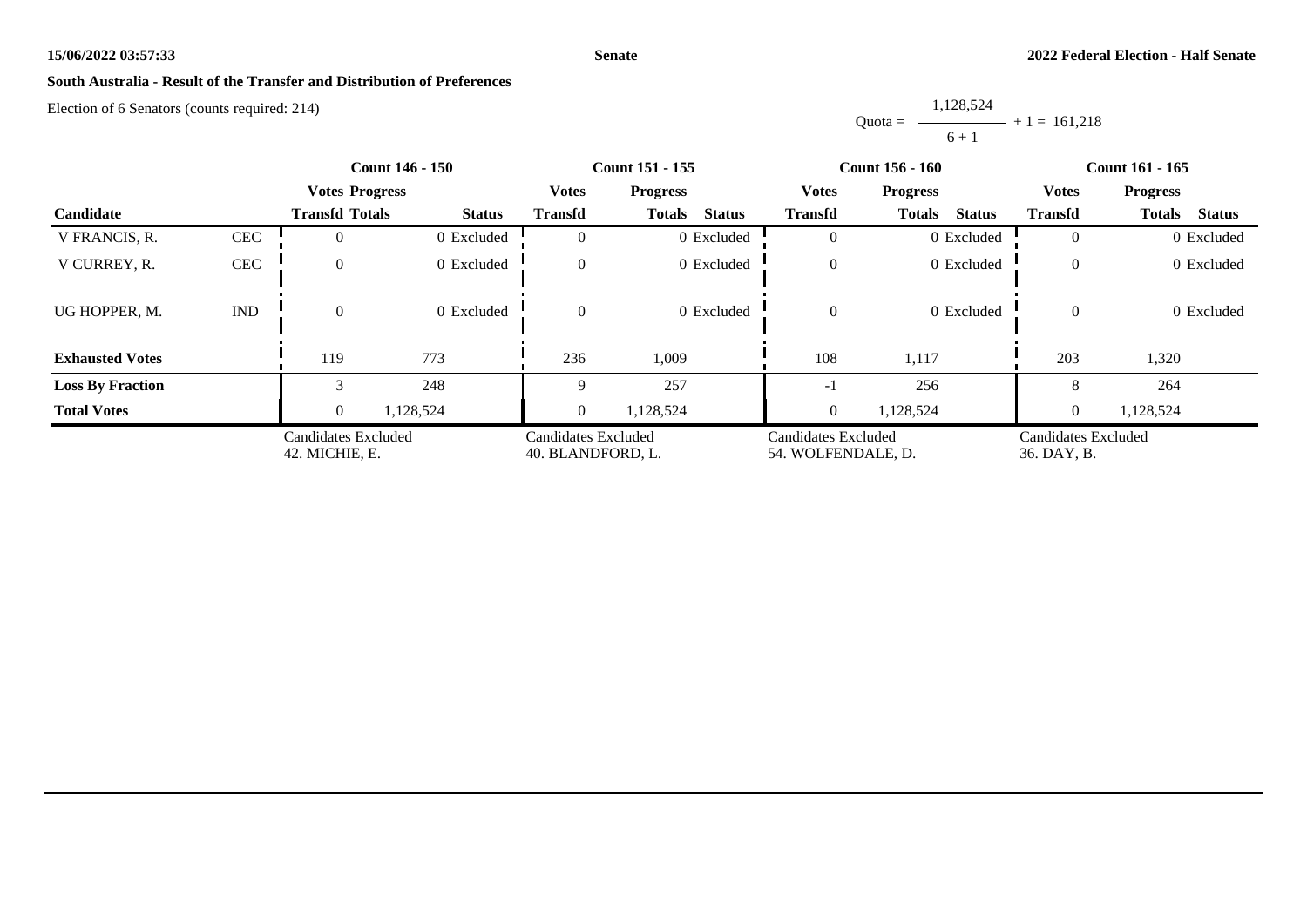#### **Senate**

# **South Australia - Result of the Transfer and Distribution of Preferences**

|           | 1,128,524 |                   |
|-----------|-----------|-------------------|
| $Quota =$ |           | $-$ + 1 = 161.218 |
|           | $6 + 1$   |                   |

|                     |             | Count 166 - 170       |                 | Count 171 - 175 |                                |                  | <b>Count 176 - 180</b>         | <b>Count 181 - 185</b> |                                |
|---------------------|-------------|-----------------------|-----------------|-----------------|--------------------------------|------------------|--------------------------------|------------------------|--------------------------------|
|                     |             | <b>Votes Progress</b> |                 | <b>Votes</b>    | <b>Progress</b>                | <b>Votes</b>     | <b>Progress</b>                | <b>Votes</b>           | <b>Progress</b>                |
| Candidate           |             | <b>Transfd Totals</b> | <b>Status</b>   | <b>Transfd</b>  | <b>Status</b><br><b>Totals</b> | <b>Transfd</b>   | <b>Status</b><br><b>Totals</b> | <b>Transfd</b>         | <b>Status</b><br><b>Totals</b> |
| A MARKOS, I.        | <b>LDP</b>  | 542                   | 26,481          | 1,148           | 27,629                         | 867              | 28,496                         | 591                    | 29,087 Excluded                |
| A SMITH, J.         | LDP         | $\overline{0}$        | 0 Excluded      | $\theta$        | $0\,$ Excluded                 | $\overline{0}$   | 0 Excluded                     | $\mathbf{0}$           | 0 Excluded                     |
| B PFEIFFER, L.      | AJP         | 254                   | 22,026          | 796             | 22,822 Excluded                | $-22,822$        | 0 Excluded                     | $\Omega$               | 0 Excluded                     |
| <b>B PASTRO, J.</b> | ${\rm AJP}$ | $\overline{0}$        | 0 Excluded      | $\theta$        | 0 Excluded                     | $\Omega$         | 0 Excluded                     | $\Omega$               | 0 Excluded                     |
| C BIRMINGHAM, S.    | LP          | $\overline{0}$        | 161,218 Elected | $\overline{0}$  | 161,218 Elected                | $\boldsymbol{0}$ | 161,218 Elected                | $\overline{0}$         | 161,218 Elected                |
| C McLACHLAN, A.     | LP          | $\overline{0}$        | 161,218 Elected | $\overline{0}$  | 161,218 Elected                | $\mathbf{0}$     | 161,218 Elected                | $\boldsymbol{0}$       | 161,218 Elected                |
| C LIDDLE, K.        | LP          | 409                   | 62,662          | 651             | 63,313                         | 1,996            | 65,309                         | 3,985                  | 69,294                         |
| C STOCK, T.         | LP          | $\theta$              | 0 Excluded      | $\overline{0}$  | 0 Excluded                     | $\mathbf{0}$     | 0 Excluded                     | $\theta$               | 0 Excluded                     |
| D WONG, P.          | ALP         | $\overline{0}$        | 161,218 Elected | $\overline{0}$  | 161,218 Elected                | $\mathbf{0}$     | 161,218 Elected                | $\theta$               | 161,218 Elected                |
| D FARRELL, D.       | <b>ALP</b>  | $\theta$              | 161,218 Elected | $\Omega$        | 161,218 Elected                | $\overline{0}$   | 161,218 Elected                | $\theta$               | 161,218 Elected                |
| D GILL, T.          | ALP         | 411                   | 40,761          | 1,401           | 42,162                         | 4,522            | 46,684                         | 5,883                  | 52,567                         |
| D SUTTON, J.        | <b>ALP</b>  | $\overline{0}$        | 0 Excluded      | $\overline{0}$  | 0 Excluded                     | $\overline{0}$   | 0 Excluded                     | $\overline{0}$         | 0 Excluded                     |
| D OWENS, B.         | ALP         | $\overline{0}$        | 0 Excluded      | $\Omega$        | 0 Excluded                     | $\boldsymbol{0}$ | 0 Excluded                     | $\theta$               | 0 Excluded                     |
| E DAY, B.           |             | $\Omega$              | 0 Excluded      | $\Omega$        | 0 Excluded                     | $\overline{0}$   | 0 Excluded                     | $\theta$               | 0 Excluded                     |
| E AMADIO, P.        |             | $\overline{0}$        | 0 Excluded      | $\Omega$        | 0 Excluded                     | $\boldsymbol{0}$ | 0 Excluded                     | $\theta$               | 0 Excluded                     |
| F EASON, J.         | <b>GAP</b>  | 1,290                 | 10,087 Excluded | $-10,087$       | 0 Excluded                     | $\mathbf{0}$     | 0 Excluded                     | $\Omega$               | 0 Excluded                     |
| F BENNETT, T.       | GAP         | $\boldsymbol{0}$      | 0 Excluded      | $\theta$        | 0 Excluded                     | $\boldsymbol{0}$ | 0 Excluded                     | $\boldsymbol{0}$       | 0 Excluded                     |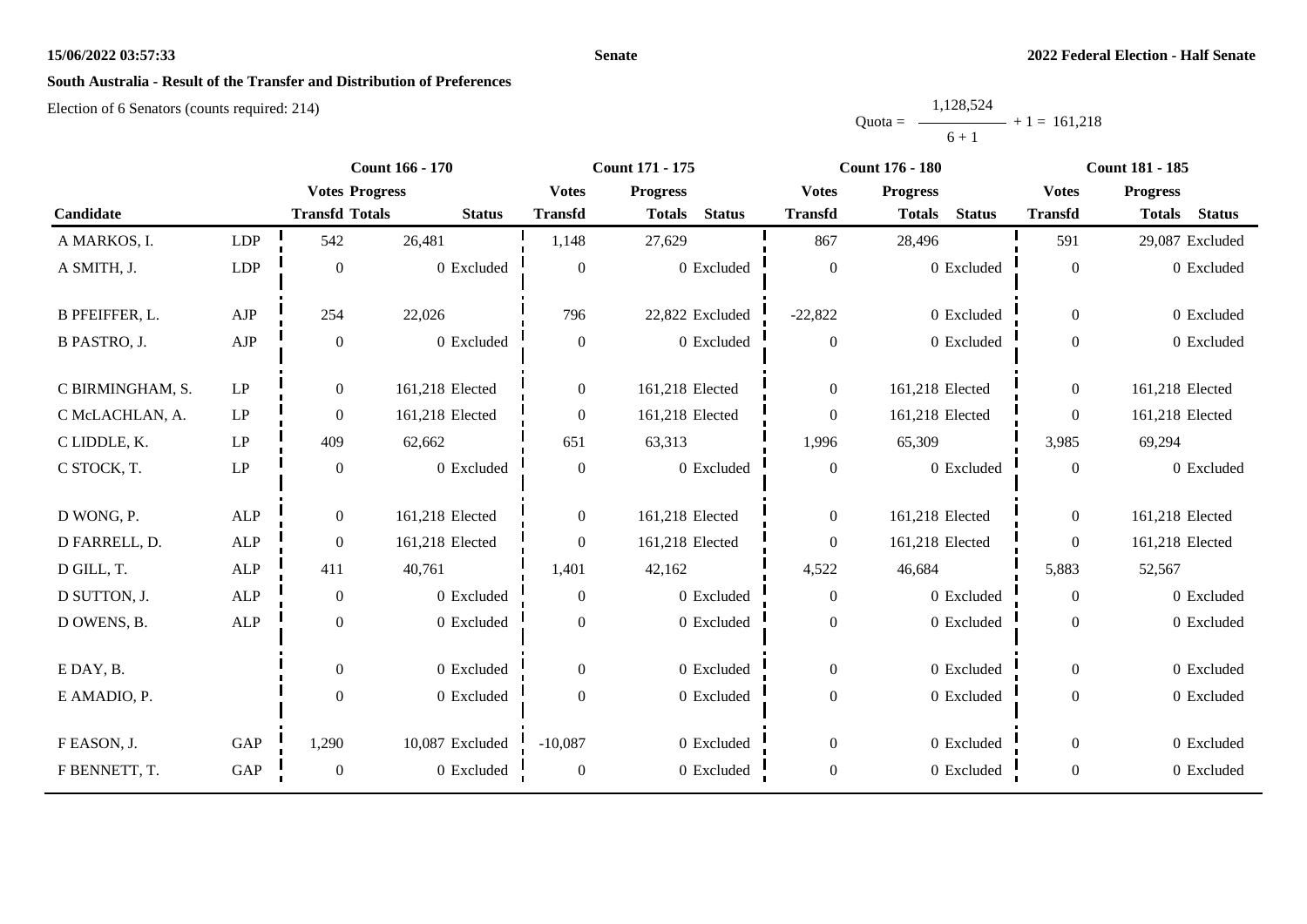#### **Senate**

1,128,524

# **South Australia - Result of the Transfer and Distribution of Preferences**

|                        |                                   |                  |                |                  |              |                  | Quota = $\longrightarrow$ + 1 = 161,218 |                |            |
|------------------------|-----------------------------------|------------------|----------------|------------------|--------------|------------------|-----------------------------------------|----------------|------------|
|                        |                                   |                  |                |                  |              |                  | $6 + 1$                                 |                |            |
|                        |                                   |                  |                |                  |              |                  |                                         |                |            |
| G BLANDFORD, L.        | $\ensuremath{\text{NP}}\xspace$   | $\boldsymbol{0}$ | 0 Excluded     | $\boldsymbol{0}$ | 0 Excluded   | $\Omega$         | 0 Excluded                              | 0              | 0 Excluded |
| G BUIJS, D.            | $\ensuremath{\mathbf{NP}}\xspace$ | $\boldsymbol{0}$ | 0 Excluded     | $\boldsymbol{0}$ | $0$ Excluded | $\Omega$         | 0 Excluded                              | 0              | 0 Excluded |
|                        |                                   |                  |                |                  |              |                  |                                         |                |            |
| H MICHIE, E.           | SPP                               | $\boldsymbol{0}$ | 0 Excluded     | $\boldsymbol{0}$ | 0 Excluded   | $\overline{0}$   | 0 Excluded                              | $\overline{0}$ | 0 Excluded |
| H DUXBURY, J.          | ${\rm SPP}$                       | $\boldsymbol{0}$ | 0 Excluded     | $\boldsymbol{0}$ | $0$ Excluded | $\boldsymbol{0}$ | 0 Excluded                              | 0              | 0 Excluded |
|                        |                                   |                  |                |                  |              |                  |                                         |                |            |
| I FINNEY, J.           | <b>TLOC</b>                       | $\mathbf{0}$     | 0 Excluded     | $\boldsymbol{0}$ | 0 Excluded   | $\Omega$         | 0 Excluded                              | $\overline{0}$ | 0 Excluded |
| I PARNELL, R.          | <b>TLOC</b>                       | $\boldsymbol{0}$ | $0\,$ Excluded | $\boldsymbol{0}$ | 0 Excluded   | $\theta$         | 0 Excluded                              | $\overline{0}$ | 0 Excluded |
|                        |                                   |                  |                |                  |              |                  |                                         |                |            |
| J BYRNE, C.            | ${\rm CYA}$                       | $-7,339$         | 0 Excluded     | $\boldsymbol{0}$ | 0 Excluded   | $\Omega$         | 0 Excluded                              | 0              | 0 Excluded |
| J DUFFIELD, N.         | ${\rm CYA}$                       | $\boldsymbol{0}$ | 0 Excluded     | $\boldsymbol{0}$ | 0 Excluded   | $\Omega$         | 0 Excluded                              | 0              | 0 Excluded |
|                        |                                   |                  |                |                  |              |                  |                                         |                |            |
| K YAZBEK, R.           | $\hbox{AUD}$                      | $\boldsymbol{0}$ | 0 Excluded     | $\boldsymbol{0}$ | 0 Excluded   | $\overline{0}$   | 0 Excluded                              | 0              | 0 Excluded |
| K KANCK, S.            | $\hbox{AUD}$                      | $\boldsymbol{0}$ | 0 Excluded     | $\boldsymbol{0}$ | 0 Excluded   | $\boldsymbol{0}$ | 0 Excluded                              | $\mathbf{0}$   | 0 Excluded |
|                        |                                   |                  |                |                  |              |                  |                                         |                |            |
| L YARMUHAMMAD, A. DPDA |                                   | $\boldsymbol{0}$ | 0 Excluded     | $\boldsymbol{0}$ | 0 Excluded   | $\overline{0}$   | 0 Excluded                              | 0              | 0 Excluded |
| L YARMUHAMMAD, A. DPDA |                                   | $\boldsymbol{0}$ | 0 Excluded     | $\boldsymbol{0}$ | 0 Excluded   | $\Omega$         | 0 Excluded                              | $\mathbf{0}$   | 0 Excluded |
|                        |                                   |                  |                |                  |              |                  |                                         |                |            |
| M KAUR, H.             |                                   | $\boldsymbol{0}$ | 0 Excluded     | $\boldsymbol{0}$ | 0 Excluded   | $\Omega$         | 0 Excluded                              | 0              | 0 Excluded |
| M KUMAR, R.            |                                   | $\boldsymbol{0}$ | $0\,$ Excluded | $\boldsymbol{0}$ | 0 Excluded   | $\theta$         | $0\,$ Excluded                          | 0              | 0 Excluded |
|                        |                                   |                  |                |                  |              |                  |                                         |                |            |
| N WOLFENDALE, D.       | <b>SOPA</b>                       | $\boldsymbol{0}$ | 0 Excluded     | $\boldsymbol{0}$ | 0 Excluded   | $\Omega$         | 0 Excluded                              | 0              | 0 Excluded |
| N KENNEDY, D.          | <b>SOPA</b>                       | $\boldsymbol{0}$ | 0 Excluded     | $\boldsymbol{0}$ | $0$ Excluded | $\boldsymbol{0}$ | 0 Excluded                              | 0              | 0 Excluded |
|                        |                                   |                  |                |                  |              |                  |                                         |                |            |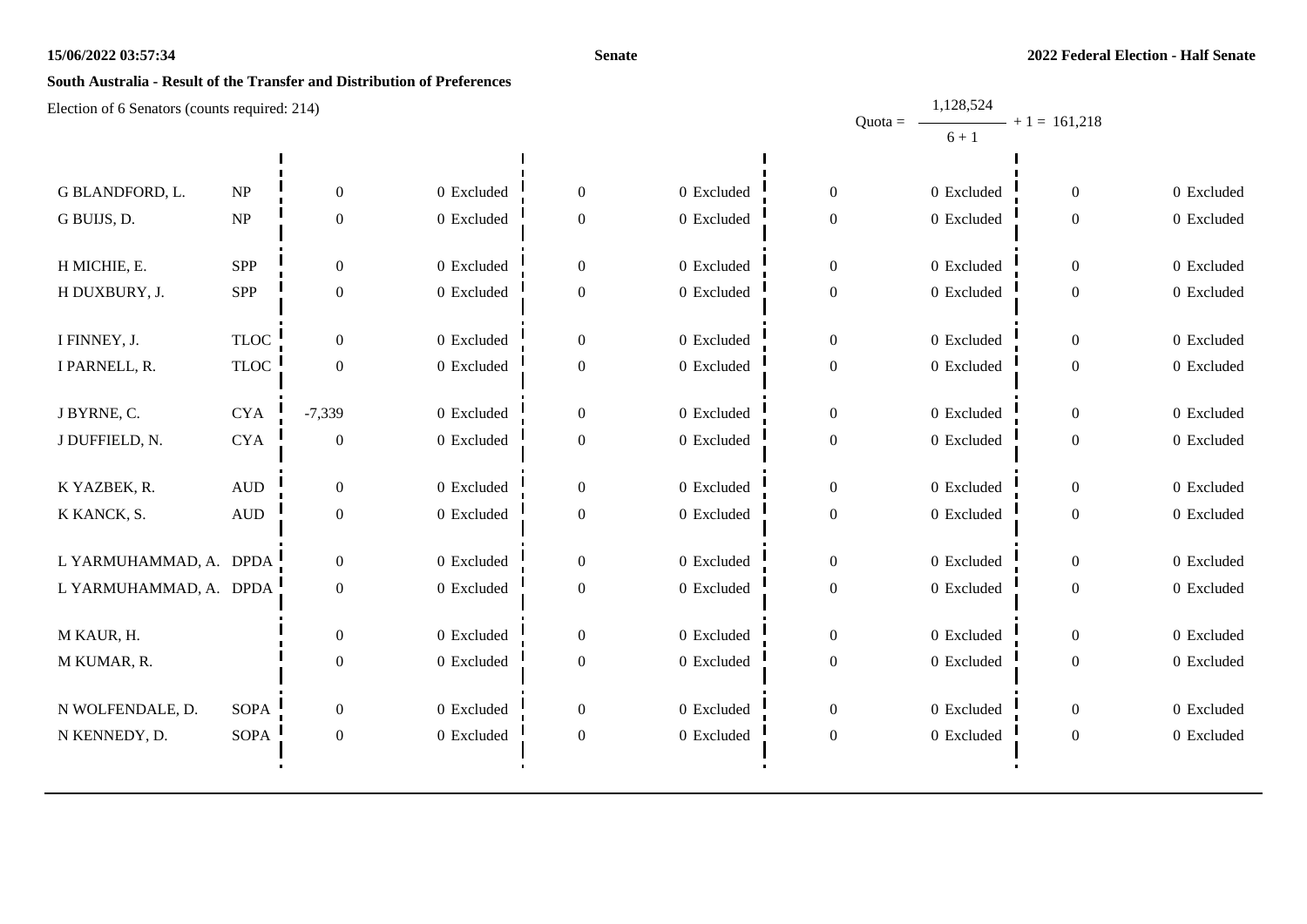#### **Senate**

# **South Australia - Result of the Transfer and Distribution of Preferences**

|           | 1,128,524 |                |
|-----------|-----------|----------------|
| $Quota =$ |           | $+1 = 161,218$ |
|           | $6 + 1$   |                |

|                |             |                       | <b>Count 166 - 170</b> |                  | Count 171 - 175                |                  | <b>Count 176 - 180</b>         | <b>Count 181 - 185</b> |                                |  |
|----------------|-------------|-----------------------|------------------------|------------------|--------------------------------|------------------|--------------------------------|------------------------|--------------------------------|--|
|                |             | <b>Votes Progress</b> |                        | <b>Votes</b>     | <b>Progress</b>                | <b>Votes</b>     | <b>Progress</b>                | <b>Votes</b>           | <b>Progress</b>                |  |
| Candidate      |             | <b>Transfd Totals</b> | <b>Status</b>          | <b>Transfd</b>   | <b>Status</b><br><b>Totals</b> | <b>Transfd</b>   | <b>Status</b><br><b>Totals</b> | <b>Transfd</b>         | <b>Status</b><br><b>Totals</b> |  |
| O XENOPHON, N. |             | 372                   | 37,220                 | 231              | 37,451                         | 576              | 38,027                         | 4,268                  | 42,295                         |  |
| O GRIFF, S.    |             | $\Omega$              | 0 Excluded             | $\theta$         | 0 Excluded                     | $\overline{0}$   | 0 Excluded                     | $\Omega$               | 0 Excluded                     |  |
| P POCOCK, B.   | <b>GRN</b>  | 548                   | 141,663                | 1,066            | 142,729                        | 7,407            | 150,136                        | 5,959                  | 156,095                        |  |
| P SUMNER, M.   | <b>GRN</b>  | $\overline{0}$        | 0 Excluded             | $\overline{0}$   | 0 Excluded                     | $\overline{0}$   | 0 Excluded                     | $\overline{0}$         | 0 Excluded                     |  |
| P SELWOOD, M.  | <b>GRN</b>  | $\overline{0}$        | 0 Excluded             | $\overline{0}$   | 0 Excluded                     | $\boldsymbol{0}$ | 0 Excluded                     | $\overline{0}$         | 0 Excluded                     |  |
| Q CRUISE, R.   | <b>IMO</b>  | $\overline{0}$        | 0 Excluded             | $\overline{0}$   | 0 Excluded                     | $\overline{0}$   | 0 Excluded                     | $\overline{0}$         | 0 Excluded                     |  |
| Q HARLEY, H.   | $\rm{IMO}$  | $\boldsymbol{0}$      | 0 Excluded             | $\boldsymbol{0}$ | 0 Excluded                     | $\boldsymbol{0}$ | 0 Excluded                     | $\overline{0}$         | 0 Excluded                     |  |
| R PATRICK, R.  | <b>RPT</b>  | 211                   | 25,719                 | 340              | 26,059                         | 605              | 26,664 Excluded                | $-26,664$              | 0 Excluded                     |  |
| R McMAHON, L.  | <b>RPT</b>  | $\mathbf{0}$          | 0 Excluded             | $\overline{0}$   | 0 Excluded                     | $\mathbf{0}$     | 0 Excluded                     | $\Omega$               | 0 Excluded                     |  |
| S GAME, J.     | <b>ON</b>   | 1,848                 | 49,338                 | 2,135            | 51,473                         | 1,416            | 52,889                         | 2,466                  | 55,355                         |  |
| S WATCHMAN, A. | ON          | $\mathbf{0}$          | 0 Excluded             | $\overline{0}$   | 0 Excluded                     | $\boldsymbol{0}$ | 0 Excluded                     | $\Omega$               | 0 Excluded                     |  |
| T GREEN, T.    | HMP         | 228                   | 28,701                 | 500              | 29,201                         | 3,214            | 32,415                         | 1,431                  | 33,846                         |  |
| T ADAMS, A.    | ${\rm HMP}$ | $\mathbf{0}$          | 0 Excluded             | $\overline{0}$   | 0 Excluded                     | $\boldsymbol{0}$ | 0 Excluded                     | $\Omega$               | 0 Excluded                     |  |
| U ARBON, M.    | <b>UAPP</b> | 715                   | 36,899                 | 953              | 37,852                         | 895              | 38,747                         | 1,371                  | 40,118                         |  |
| U SCHILD, C.   | <b>UAPP</b> | $\boldsymbol{0}$      | 0 Excluded             | $\boldsymbol{0}$ | $0$ Excluded                   | $\boldsymbol{0}$ | 0 Excluded                     | $\overline{0}$         | 0 Excluded                     |  |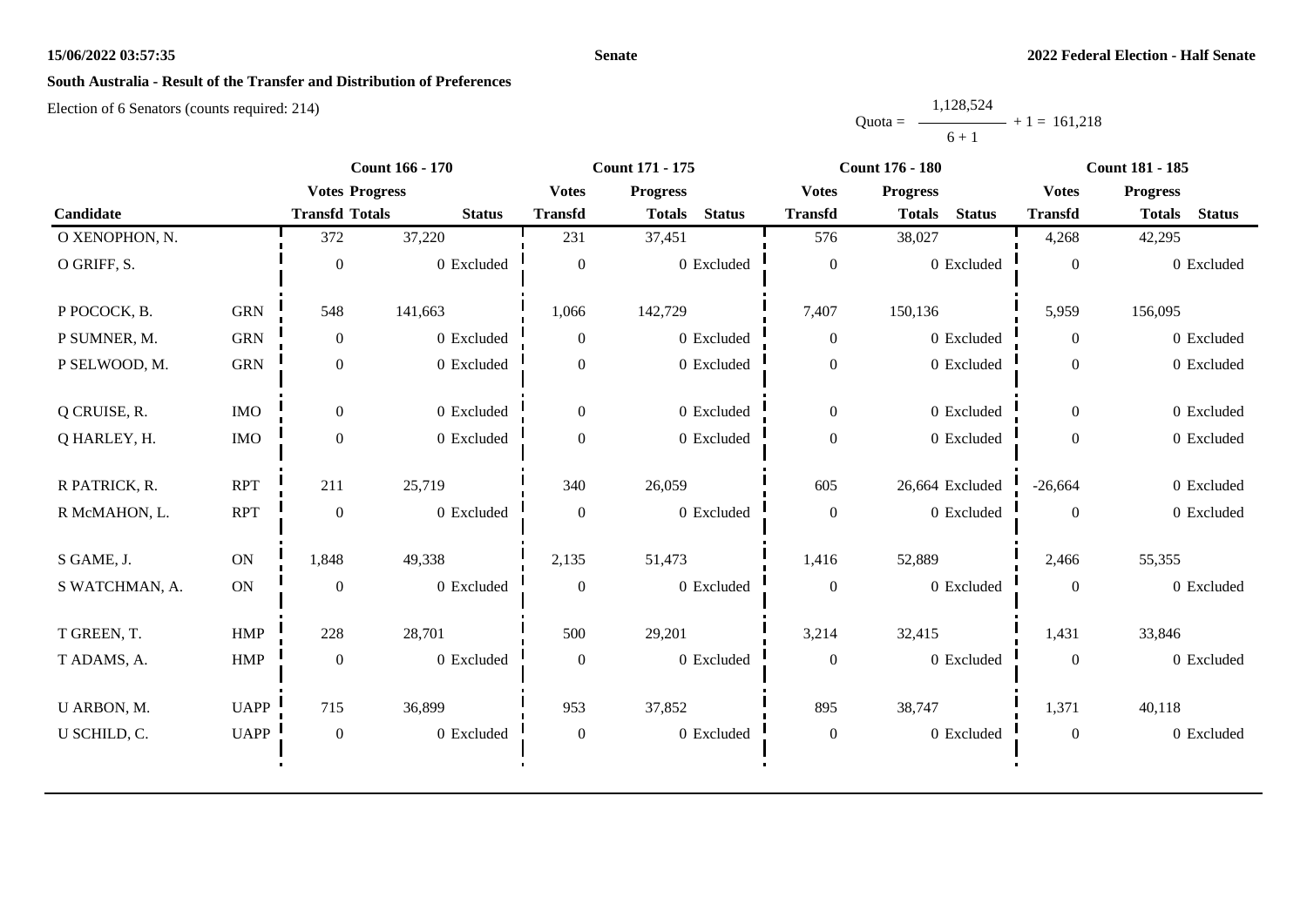#### **Senate**

# **South Australia - Result of the Transfer and Distribution of Preferences**

Election of 6 Senators (counts required: 214)

Quota = 1,128,524  $6 + 1$  $+ 1 = 161,218$ 

|                         |                             |                                      | <b>Count 166 - 170</b> | <b>Count 171 - 175</b>               |                                |                                         | <b>Count 176 - 180</b>         | <b>Count 181 - 185</b>                 |                                |
|-------------------------|-----------------------------|--------------------------------------|------------------------|--------------------------------------|--------------------------------|-----------------------------------------|--------------------------------|----------------------------------------|--------------------------------|
|                         |                             | <b>Votes Progress</b>                |                        | <b>Votes</b>                         | <b>Progress</b>                | <b>Votes</b>                            | <b>Progress</b>                | <b>Votes</b>                           | <b>Progress</b>                |
| <b>Candidate</b>        |                             | <b>Transfd Totals</b>                | <b>Status</b>          | <b>Transfd</b>                       | <b>Status</b><br><b>Totals</b> | <b>Transfd</b>                          | <b>Status</b><br><b>Totals</b> | <b>Transfd</b>                         | <b>Status</b><br><b>Totals</b> |
| V FRANCIS, R.           | <b>CEC</b>                  |                                      | 0 Excluded             | $\Omega$                             | 0 Excluded                     | $\theta$                                | 0 Excluded                     |                                        | 0 Excluded                     |
| V CURREY, R.            | $\mbox{CEC}$                | $\Omega$                             | 0 Excluded             | $\overline{0}$                       | 0 Excluded                     | $\theta$                                | 0 Excluded                     | $\overline{0}$                         | 0 Excluded                     |
| UG HOPPER, M.           | $\mathop{\rm IND}\nolimits$ |                                      | 0 Excluded             | $\theta$                             | 0 Excluded                     | $\Omega$                                | 0 Excluded                     | $\theta$                               | 0 Excluded                     |
| <b>Exhausted Votes</b>  |                             | 508                                  | 1,828                  | 866                                  | 2,694                          | 1,327                                   | 4,021                          | 720                                    | 4,741                          |
| <b>Loss By Fraction</b> |                             |                                      | 267                    | 0                                    | 267                            | $-3$                                    | 264                            | $-10$                                  | 254                            |
| <b>Total Votes</b>      |                             | $\theta$                             | 1,128,524              | $\overline{0}$                       | 1,128,524                      | $\overline{0}$                          | 1,128,524                      | $\overline{0}$                         | 1,128,524                      |
|                         |                             | Candidates Excluded<br>46. BYRNE, C. |                        | Candidates Excluded<br>38. EASON, J. |                                | Candidates Excluded<br>25. PFEIFFER, L. |                                | Candidates Excluded<br>63. PATRICK, R. |                                |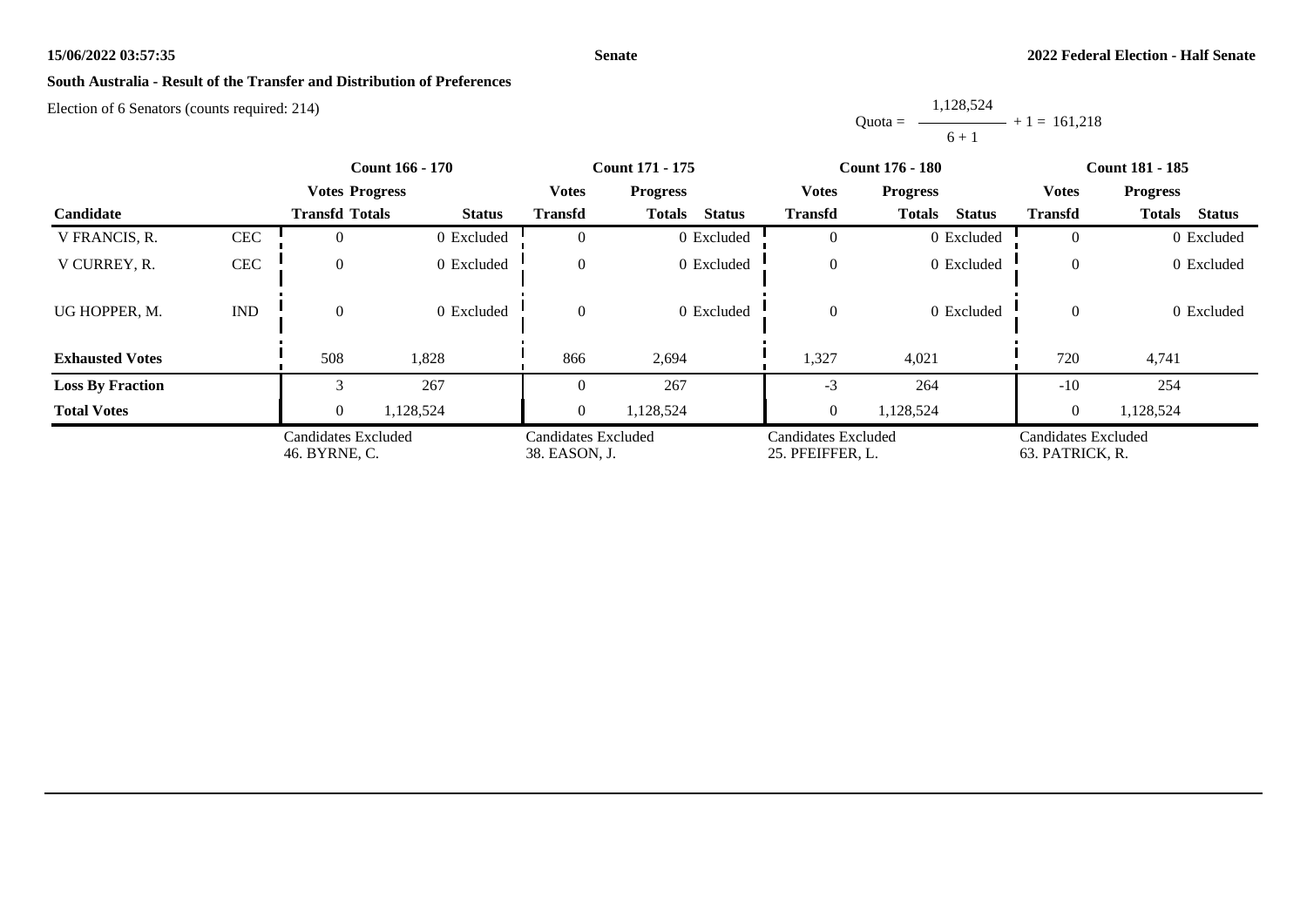#### **Senate**

# **South Australia - Result of the Transfer and Distribution of Preferences**

|           | 1,128,524      |  |
|-----------|----------------|--|
| $Quota =$ | $+1 = 161,218$ |  |
|           | $6 + 1$        |  |

|                       |                     |                       | <b>Count 186 - 190</b> | Count 191 - 195  |                                |                  | Count 196                      | <b>Count 197 - 202</b> |                                |
|-----------------------|---------------------|-----------------------|------------------------|------------------|--------------------------------|------------------|--------------------------------|------------------------|--------------------------------|
|                       |                     | <b>Votes Progress</b> |                        | <b>Votes</b>     | <b>Progress</b>                | <b>Votes</b>     | <b>Progress</b>                | <b>Votes</b>           | <b>Progress</b>                |
| Candidate             |                     | <b>Transfd Totals</b> | <b>Status</b>          | <b>Transfd</b>   | <b>Status</b><br><b>Totals</b> | <b>Transfd</b>   | <b>Status</b><br><b>Totals</b> | <b>Transfd</b>         | <b>Status</b><br><b>Totals</b> |
| A MARKOS, I.          | <b>LDP</b>          | $-29,087$             | 0 Excluded             | $\Omega$         | 0 Excluded                     | $\mathbf{0}$     | 0 Excluded                     | $\overline{0}$         | 0 Excluded                     |
| A SMITH, J.           | LDP                 | $\boldsymbol{0}$      | 0 Excluded             | $\overline{0}$   | 0 Excluded                     | $\mathbf{0}$     | 0 Excluded                     | $\boldsymbol{0}$       | 0 Excluded                     |
| <b>B PFEIFFER, L.</b> | ${\rm AJP}$         | $\boldsymbol{0}$      | 0 Excluded             | $\boldsymbol{0}$ | 0 Excluded                     | $\boldsymbol{0}$ | 0 Excluded                     | $\overline{0}$         | 0 Excluded                     |
| <b>B PASTRO, J.</b>   | ${\rm AJP}$         | $\boldsymbol{0}$      | 0 Excluded             | $\boldsymbol{0}$ | 0 Excluded                     | $\boldsymbol{0}$ | 0 Excluded                     | $\overline{0}$         | 0 Excluded                     |
| C BIRMINGHAM, S.      | LP                  | $\overline{0}$        | 161,218 Elected        | $\overline{0}$   | 161,218 Elected                | $\mathbf{0}$     | 161,218 Elected                | $\overline{0}$         | 161,218 Elected                |
| C McLACHLAN, A.       | $\operatorname{LP}$ | $\boldsymbol{0}$      | 161,218 Elected        | $\overline{0}$   | 161,218 Elected                | $\mathbf{0}$     | 161,218 Elected                | $\boldsymbol{0}$       | 161,218 Elected                |
| C LIDDLE, K.          | $\operatorname{LP}$ | 15,052                | 84,346                 | 2,973            | 87,319                         | 660              | 87,979                         | 13,264                 | 101,243                        |
| C STOCK, T.           | $\operatorname{LP}$ | $\mathbf{0}$          | 0 Excluded             | $\mathbf{0}$     | 0 Excluded                     | $\boldsymbol{0}$ | 0 Excluded                     | $\theta$               | 0 Excluded                     |
| D WONG, P.            | <b>ALP</b>          | $\boldsymbol{0}$      | 161,218 Elected        | $\overline{0}$   | 161,218 Elected                | $\mathbf{0}$     | 161,218 Elected                | $\overline{0}$         | 161,218 Elected                |
| D FARRELL, D.         | <b>ALP</b>          | $\mathbf{0}$          | 161,218 Elected        | $\overline{0}$   | 161,218 Elected                | $\boldsymbol{0}$ | 161,218 Elected                | $\overline{0}$         | 161,218 Elected                |
| D GILL, T.            | $\mbox{ALP}$        | 2,908                 | 55,475                 | 5,913            | 61,388                         | 5,189            | 66,577                         | 16,968                 | 83,545                         |
| D SUTTON, J.          | ALP                 | $\boldsymbol{0}$      | 0 Excluded             | $\boldsymbol{0}$ | 0 Excluded                     | $\boldsymbol{0}$ | 0 Excluded                     | $\mathbf{0}$           | 0 Excluded                     |
| D OWENS, B.           | <b>ALP</b>          | $\boldsymbol{0}$      | 0 Excluded             | $\overline{0}$   | 0 Excluded                     | $\boldsymbol{0}$ | 0 Excluded                     | $\theta$               | 0 Excluded                     |
| E DAY, B.             |                     | $\boldsymbol{0}$      | 0 Excluded             | $\boldsymbol{0}$ | 0 Excluded                     | $\boldsymbol{0}$ | 0 Excluded                     | $\overline{0}$         | 0 Excluded                     |
| E AMADIO, P.          |                     | $\boldsymbol{0}$      | 0 Excluded             | $\boldsymbol{0}$ | 0 Excluded                     | $\boldsymbol{0}$ | 0 Excluded                     | $\overline{0}$         | 0 Excluded                     |
| F EASON, J.           | GAP                 | $\mathbf{0}$          | 0 Excluded             | $\boldsymbol{0}$ | 0 Excluded                     | $\boldsymbol{0}$ | 0 Excluded                     | $\overline{0}$         | 0 Excluded                     |
| F BENNETT, T.         | GAP                 | $\boldsymbol{0}$      | 0 Excluded             | $\boldsymbol{0}$ | 0 Excluded                     | $\boldsymbol{0}$ | 0 Excluded                     | $\boldsymbol{0}$       | 0 Excluded                     |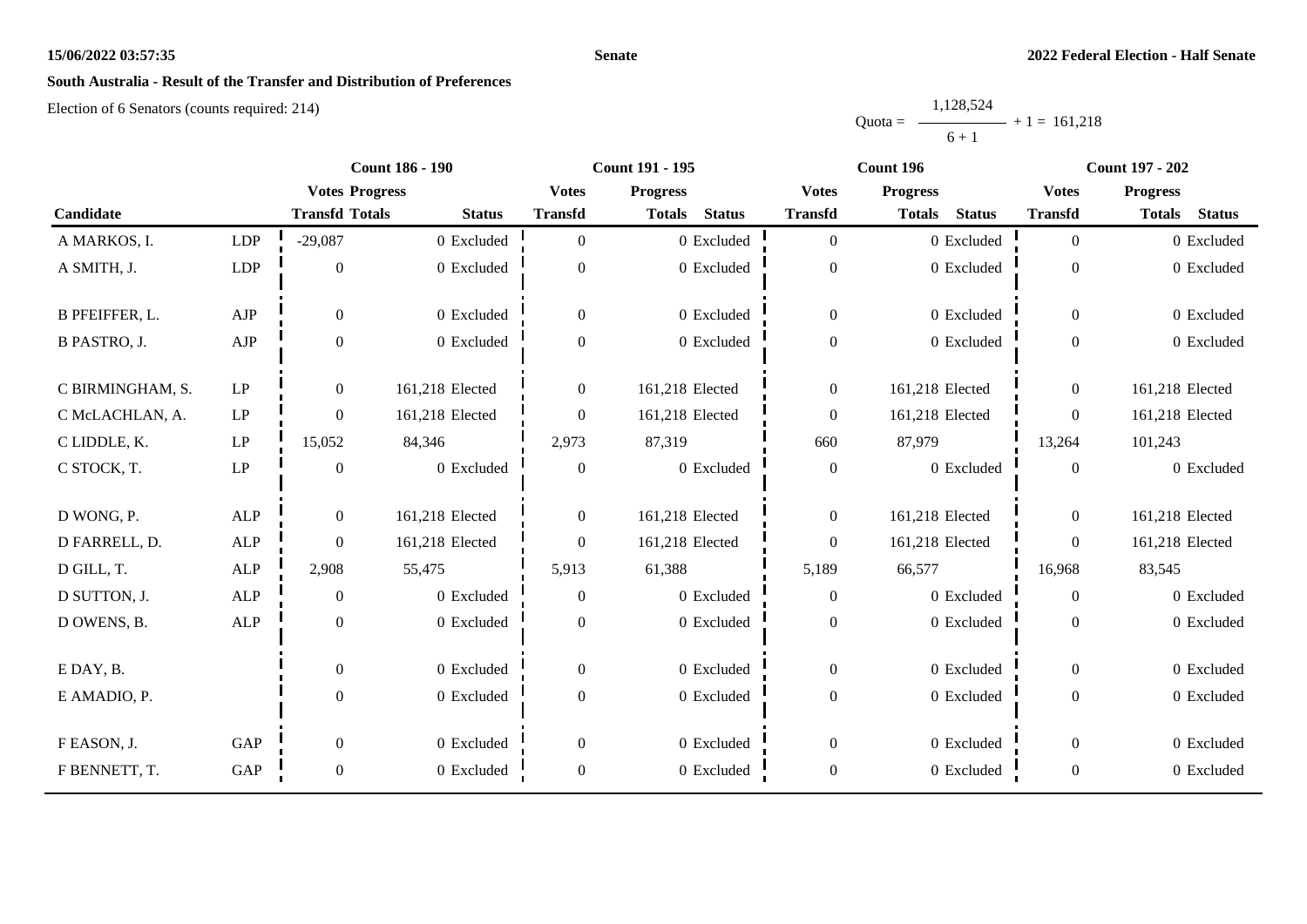#### **Senate**

1,128,524

# **South Australia - Result of the Transfer and Distribution of Preferences**

|                        |                            |                  |            |                  |            |                  | Quota = $\longrightarrow$ + 1 = 161,218 |                |            |
|------------------------|----------------------------|------------------|------------|------------------|------------|------------------|-----------------------------------------|----------------|------------|
|                        |                            |                  |            |                  |            |                  | $6 + 1$                                 |                |            |
|                        |                            |                  |            |                  |            |                  |                                         |                |            |
| G BLANDFORD, L.        | NP                         | $\overline{0}$   | 0 Excluded | $\mathbf{0}$     | 0 Excluded | $\Omega$         | 0 Excluded                              | 0              | 0 Excluded |
| G BUIJS, D.            | $\ensuremath{\mathbf{NP}}$ | $\boldsymbol{0}$ | 0 Excluded | $\boldsymbol{0}$ | 0 Excluded | $\Omega$         | 0 Excluded                              | 0              | 0 Excluded |
|                        |                            |                  |            |                  |            |                  |                                         |                |            |
| H MICHIE, E.           | <b>SPP</b>                 | $\boldsymbol{0}$ | 0 Excluded | $\boldsymbol{0}$ | 0 Excluded | $\overline{0}$   | 0 Excluded                              | $\overline{0}$ | 0 Excluded |
| H DUXBURY, J.          | SPP                        | $\boldsymbol{0}$ | 0 Excluded | $\boldsymbol{0}$ | 0 Excluded | $\mathbf{0}$     | $0$ Excluded                            | 0              | 0 Excluded |
|                        |                            |                  |            |                  |            |                  |                                         |                |            |
| I FINNEY, J.           | <b>TLOC</b>                | $\overline{0}$   | 0 Excluded | $\overline{0}$   | 0 Excluded | $\Omega$         | 0 Excluded                              | $\overline{0}$ | 0 Excluded |
| I PARNELL, R.          | <b>TLOC</b>                | $\boldsymbol{0}$ | 0 Excluded | $\boldsymbol{0}$ | 0 Excluded | $\overline{0}$   | 0 Excluded                              | $\overline{0}$ | 0 Excluded |
|                        |                            |                  |            |                  |            |                  |                                         |                |            |
| J BYRNE, C.            | <b>CYA</b>                 | $\overline{0}$   | 0 Excluded | $\mathbf{0}$     | 0 Excluded | $\Omega$         | 0 Excluded                              | 0              | 0 Excluded |
| J DUFFIELD, N.         | ${\rm CYA}$                | $\boldsymbol{0}$ | 0 Excluded | $\boldsymbol{0}$ | 0 Excluded | $\Omega$         | 0 Excluded                              | $\overline{0}$ | 0 Excluded |
|                        |                            |                  |            |                  |            |                  |                                         |                |            |
| K YAZBEK, R.           | $\mbox{\rm AUD}$           | $\boldsymbol{0}$ | 0 Excluded | $\boldsymbol{0}$ | 0 Excluded | $\theta$         | 0 Excluded                              | 0              | 0 Excluded |
| K KANCK, S.            | $\hbox{AUD}$               | $\boldsymbol{0}$ | 0 Excluded | $\boldsymbol{0}$ | 0 Excluded | $\theta$         | $0\,$ Excluded                          | 0              | 0 Excluded |
|                        |                            |                  |            |                  |            |                  |                                         |                |            |
| L YARMUHAMMAD, A. DPDA |                            | $\mathbf{0}$     | 0 Excluded | $\boldsymbol{0}$ | 0 Excluded | $\Omega$         | 0 Excluded                              | 0              | 0 Excluded |
| L YARMUHAMMAD, A. DPDA |                            | $\boldsymbol{0}$ | 0 Excluded | $\mathbf{0}$     | 0 Excluded | $\Omega$         | 0 Excluded                              | 0              | 0 Excluded |
|                        |                            |                  |            |                  |            |                  |                                         |                |            |
| M KAUR, H.             |                            | $\boldsymbol{0}$ | 0 Excluded | $\boldsymbol{0}$ | 0 Excluded | $\Omega$         | 0 Excluded                              | 0              | 0 Excluded |
| M KUMAR, R.            |                            | $\boldsymbol{0}$ | 0 Excluded | $\boldsymbol{0}$ | 0 Excluded | $\overline{0}$   | $0$ Excluded                            | 0              | 0 Excluded |
| N WOLFENDALE, D.       | SOPA                       | $\mathbf{0}$     | 0 Excluded | $\boldsymbol{0}$ | 0 Excluded | $\overline{0}$   | 0 Excluded                              | 0              | 0 Excluded |
|                        |                            |                  |            | $\boldsymbol{0}$ |            |                  |                                         |                | 0 Excluded |
| N KENNEDY, D.          | <b>SOPA</b>                | $\boldsymbol{0}$ | 0 Excluded |                  | 0 Excluded | $\boldsymbol{0}$ | 0 Excluded                              | 0              |            |
|                        |                            |                  |            |                  |            |                  |                                         |                |            |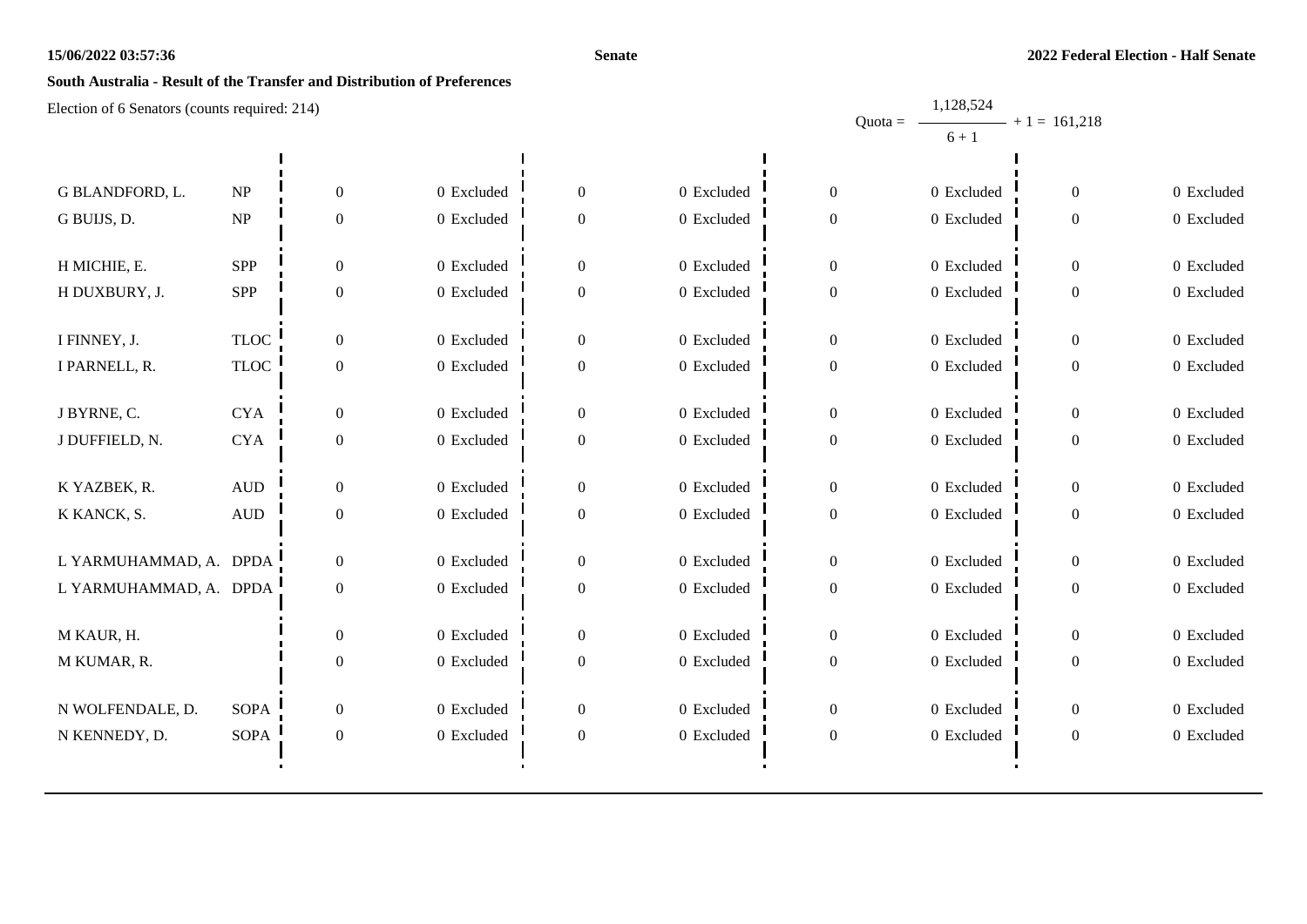#### **Senate**

# **South Australia - Result of the Transfer and Distribution of Preferences**

|           | 1,128,524      |  |
|-----------|----------------|--|
| $Quota =$ | $+1 = 161.218$ |  |
|           | $6 + 1$        |  |

|                |             | <b>Count 186 - 190</b> |                 |                                 | Count 191 - 195                |                  | Count 196                      | <b>Count 197 - 202</b>          |                                |  |
|----------------|-------------|------------------------|-----------------|---------------------------------|--------------------------------|------------------|--------------------------------|---------------------------------|--------------------------------|--|
|                |             | <b>Votes Progress</b>  |                 | <b>Votes</b><br><b>Progress</b> |                                | <b>Votes</b>     | <b>Progress</b>                | <b>Progress</b><br><b>Votes</b> |                                |  |
| Candidate      |             | <b>Transfd Totals</b>  | <b>Status</b>   | <b>Transfd</b>                  | <b>Status</b><br><b>Totals</b> | <b>Transfd</b>   | <b>Status</b><br><b>Totals</b> | <b>Transfd</b>                  | <b>Status</b><br><b>Totals</b> |  |
| O XENOPHON, N. |             | 527                    | 42,822          | 1,270                           | 44,092                         | 374              | 44,466 Excluded                | $-44,466$                       | 0 Excluded                     |  |
| O GRIFF, S.    |             | $\theta$               | 0 Excluded      | $\theta$                        | 0 Excluded                     | $\mathbf{0}$     | 0 Excluded                     | $\overline{0}$                  | 0 Excluded                     |  |
| P POCOCK, B.   | <b>GRN</b>  | 1,828                  | 157,923         | 10,956                          | 168,879 Elected                | $-7,661$         | 161,218 Elected                | $\overline{0}$                  | 161,218 Elected                |  |
| P SUMNER, M.   | <b>GRN</b>  | $\overline{0}$         | 0 Excluded      | $\Omega$                        | 0 Excluded                     | $\boldsymbol{0}$ | 0 Excluded                     | $\overline{0}$                  | 0 Excluded                     |  |
| P SELWOOD, M.  | <b>GRN</b>  | $\boldsymbol{0}$       | 0 Excluded      | $\Omega$                        | 0 Excluded                     | $\boldsymbol{0}$ | 0 Excluded                     | $\overline{0}$                  | 0 Excluded                     |  |
| Q CRUISE, R.   | <b>IMO</b>  | $\overline{0}$         | 0 Excluded      | $\Omega$                        | 0 Excluded                     | $\mathbf{0}$     | 0 Excluded                     | $\overline{0}$                  | 0 Excluded                     |  |
| Q HARLEY, H.   | $\rm{IMO}$  | $\boldsymbol{0}$       | 0 Excluded      | $\boldsymbol{0}$                | 0 Excluded                     | $\boldsymbol{0}$ | 0 Excluded                     | $\overline{0}$                  | 0 Excluded                     |  |
| R PATRICK, R.  | <b>RPT</b>  | $\overline{0}$         | 0 Excluded      | $\Omega$                        | 0 Excluded                     | $\overline{0}$   | 0 Excluded                     | $\overline{0}$                  | 0 Excluded                     |  |
| R McMAHON, L.  | <b>RPT</b>  | $\mathbf{0}$           | 0 Excluded      | $\Omega$                        | 0 Excluded                     | $\boldsymbol{0}$ | 0 Excluded                     | $\Omega$                        | 0 Excluded                     |  |
| S GAME, J.     | ON          | 3,015                  | 58,370          | 5,068                           | 63,438                         | 331              | 63,769                         | 4,926                           | 68,695                         |  |
| S WATCHMAN, A. | ON          | $\boldsymbol{0}$       | 0 Excluded      | $\overline{0}$                  | 0 Excluded                     | $\boldsymbol{0}$ | 0 Excluded                     | $\overline{0}$                  | 0 Excluded                     |  |
| T GREEN, T.    | HMP         | 972                    | 34,818 Excluded | $-34,818$                       | 0 Excluded                     | $\mathbf{0}$     | 0 Excluded                     | $\theta$                        | 0 Excluded                     |  |
| T ADAMS, A.    | <b>HMP</b>  | $\boldsymbol{0}$       | 0 Excluded      | $\theta$                        | 0 Excluded                     | $\boldsymbol{0}$ | 0 Excluded                     | $\theta$                        | 0 Excluded                     |  |
| U ARBON, M.    | <b>UAPP</b> | 2,108                  | 42,226          | 4,602                           | 46,828                         | 359              | 47,187                         | 2,872                           | 50,059 Excluded                |  |
| U SCHILD, C.   | <b>UAPP</b> | $\boldsymbol{0}$       | 0 Excluded      | $\boldsymbol{0}$                | 0 Excluded                     | $\boldsymbol{0}$ | 0 Excluded                     | $\boldsymbol{0}$                | 0 Excluded                     |  |
|                |             |                        |                 |                                 |                                |                  |                                |                                 |                                |  |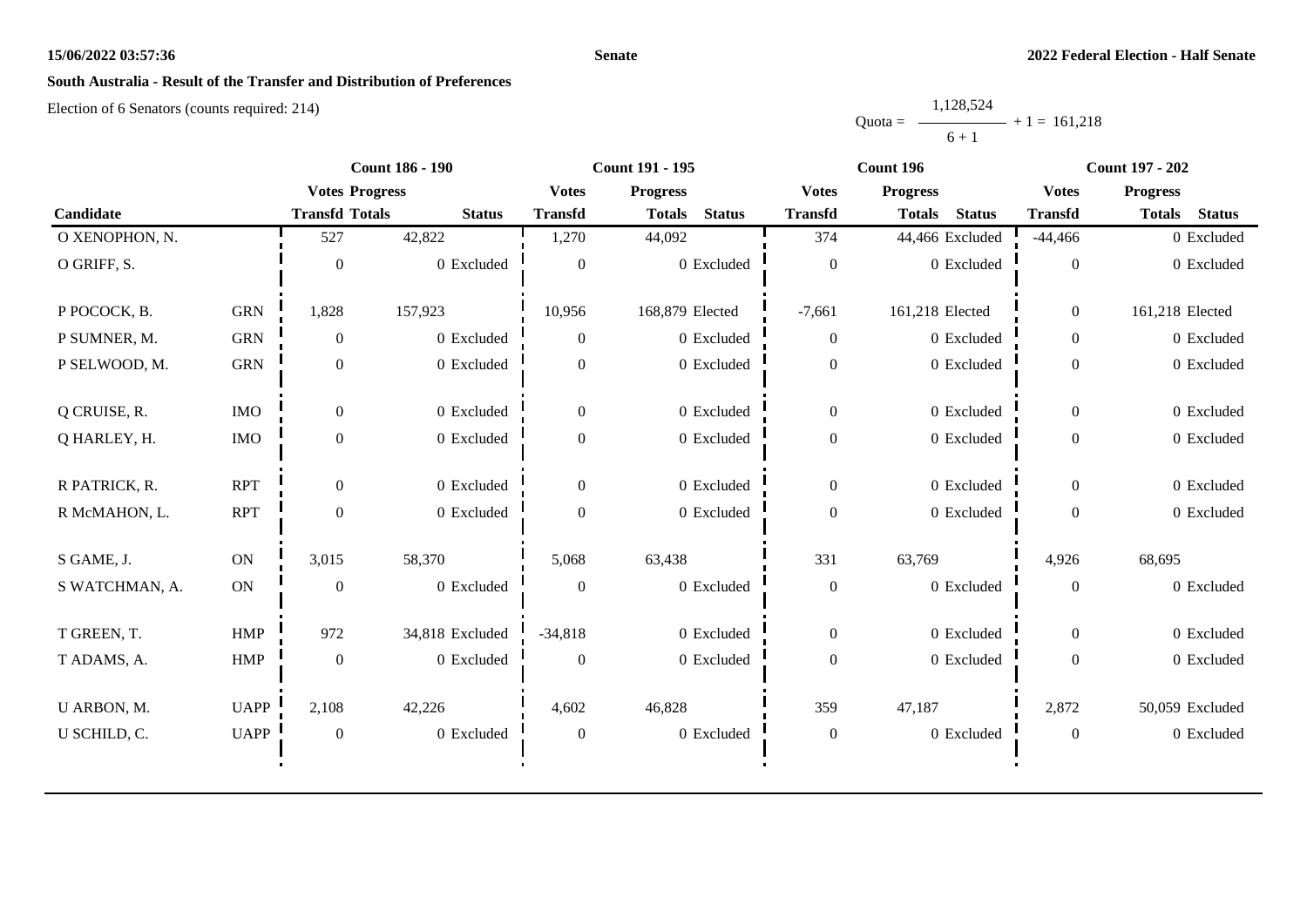#### **Senate**

# **South Australia - Result of the Transfer and Distribution of Preferences**

Election of 6 Senators (counts required: 214)

Quota = 1,128,524  $6 + 1$  $+ 1 = 161,218$ 

|                         |                             |                                       | <b>Count 186 - 190</b> |                                                            | <b>Count 191 - 195</b>         |                                         | Count 196                      | <b>Count 197 - 202</b>                  |                                |  |
|-------------------------|-----------------------------|---------------------------------------|------------------------|------------------------------------------------------------|--------------------------------|-----------------------------------------|--------------------------------|-----------------------------------------|--------------------------------|--|
|                         |                             | <b>Votes Progress</b>                 |                        | <b>Votes</b>                                               | <b>Progress</b>                | <b>Votes</b>                            | <b>Progress</b>                | <b>Votes</b>                            | <b>Progress</b>                |  |
| Candidate               |                             | <b>Transfd Totals</b>                 | <b>Status</b>          | <b>Transfd</b>                                             | <b>Status</b><br><b>Totals</b> | <b>Transfd</b>                          | <b>Totals</b><br><b>Status</b> | <b>Transfd</b>                          | <b>Status</b><br><b>Totals</b> |  |
| V FRANCIS, R.           | $\mbox{CEC}$                |                                       | 0 Excluded             |                                                            | 0 Excluded                     | $\Omega$                                | 0 Excluded                     | $\Omega$                                | 0 Excluded                     |  |
| V CURREY, R.            | $\mbox{CEC}$                | $\Omega$                              | 0 Excluded             | $\theta$                                                   | 0 Excluded                     | $\mathbf{0}$                            | 0 Excluded                     | $\overline{0}$                          | 0 Excluded                     |  |
| UG HOPPER, M.           | $\mathop{\rm IND}\nolimits$ | $\theta$                              | 0 Excluded             | $\Omega$                                                   | 0 Excluded                     | $\overline{0}$                          | 0 Excluded                     | $\overline{0}$                          | 0 Excluded                     |  |
| <b>Exhausted Votes</b>  |                             | 2,690                                 | 7,431                  | 4,055                                                      | 11,486                         | 746                                     | 12,232                         | 6,460                                   | 18,692                         |  |
| <b>Loss By Fraction</b> |                             | $-13$                                 | 241                    | $-19$                                                      | 222                            |                                         | 224                            | $-24$                                   | 200                            |  |
| <b>Total Votes</b>      |                             | $\Omega$                              | 1,128,524              | $\Omega$                                                   | 1,128,524                      | $\overline{0}$                          | 1,128,524                      | $\overline{0}$                          | 1,128,524                      |  |
|                         |                             | Candidates Excluded<br>23. MARKOS, I. |                        | Candidates Excluded<br>67. GREEN, T.<br>Candidates Elected |                                | <b>Surplus Distributed</b><br>POCOCK B. |                                | Candidates Excluded<br>56. XENOPHON, N. |                                |  |

5. POCOCK, B.(191)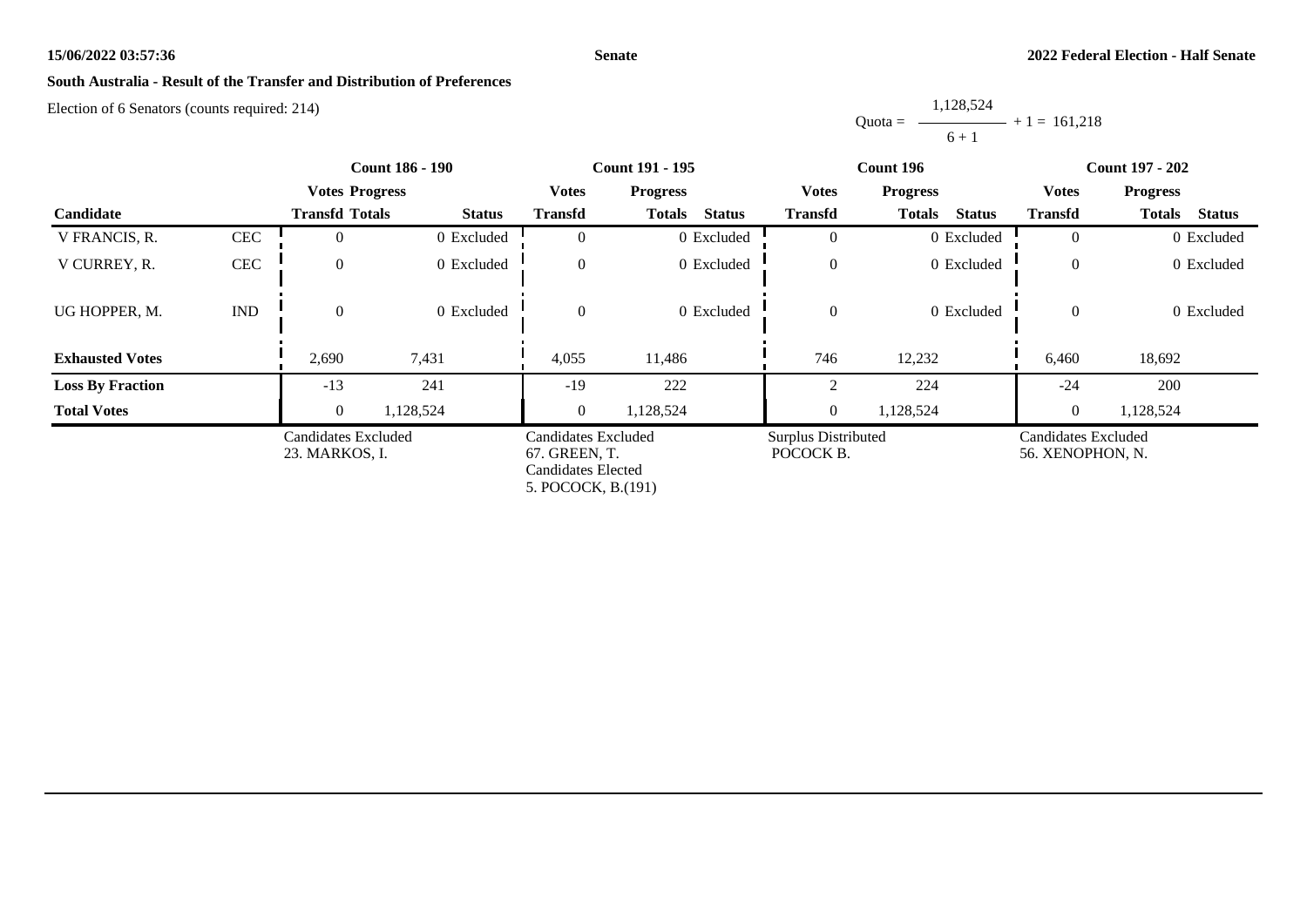#### **Senate**

# **South Australia - Result of the Transfer and Distribution of Preferences**

Election of 6 Senators (counts required: 214)

Quota = 1,128,524  $6 + 1$  $+ 1 = 161,218$ 

|                       |                            | <b>Count 203 - 208</b> |                 | Count 209 - 214  |                 |                |                |                 |               |                |                 |               |
|-----------------------|----------------------------|------------------------|-----------------|------------------|-----------------|----------------|----------------|-----------------|---------------|----------------|-----------------|---------------|
|                       |                            | <b>Votes Progress</b>  |                 | <b>Votes</b>     | <b>Progress</b> |                | <b>Votes</b>   | <b>Progress</b> |               | <b>Votes</b>   | <b>Progress</b> |               |
| Candidate             |                            | <b>Transfd Totals</b>  | <b>Status</b>   | <b>Transfd</b>   | <b>Totals</b>   | <b>Status</b>  | <b>Transfd</b> | <b>Totals</b>   | <b>Status</b> | <b>Transfd</b> | <b>Totals</b>   | <b>Status</b> |
| A MARKOS, I.          | LDP                        | $\boldsymbol{0}$       | 0 Excluded      | $\mathbf{0}$     |                 | $0\,$ Excluded |                |                 |               |                |                 |               |
| A SMITH, J.           | LDP                        | $\mathbf{0}$           | 0 Excluded      | $\overline{0}$   |                 | 0 Excluded     |                |                 |               |                |                 |               |
| <b>B PFEIFFER, L.</b> | ${\rm AJP}$                | $\mathbf{0}$           | 0 Excluded      | $\boldsymbol{0}$ |                 | 0 Excluded     |                |                 |               |                |                 |               |
| <b>B PASTRO, J.</b>   | ${\rm AJP}$                | $\boldsymbol{0}$       | 0 Excluded      | $\boldsymbol{0}$ |                 | 0 Excluded     |                |                 |               |                |                 |               |
| C BIRMINGHAM, S.      | LP                         | $\overline{0}$         | 161,218 Elected | $\overline{0}$   | 161,218 Elected |                |                |                 |               |                |                 |               |
| C McLACHLAN, A.       | LP                         | $\mathbf{0}$           | 161,218 Elected | $\overline{0}$   | 161,218 Elected |                |                |                 |               |                |                 |               |
| C LIDDLE, K.          | $\ensuremath{\mathrm{LP}}$ | 6,462                  | 107,705         | 32,303           | 140,008 Elected |                |                |                 |               |                |                 |               |
| C STOCK, T.           | $\mathbf{LP}$              | $\boldsymbol{0}$       | $0\,$ Excluded  | $\boldsymbol{0}$ |                 | 0 Excluded     |                |                 |               |                |                 |               |
| D WONG, P.            | $\mbox{ALP}$               | $\boldsymbol{0}$       | 161,218 Elected | $\boldsymbol{0}$ | 161,218 Elected |                |                |                 |               |                |                 |               |
| D FARRELL, D.         | $\mbox{ALP}$               | $\mathbf{0}$           | 161,218 Elected | $\overline{0}$   | 161,218 Elected |                |                |                 |               |                |                 |               |
| D GILL, T.            | $\mbox{ALP}$               | 6,195                  | 89,740 Excluded | $-89,740$        |                 | 0 Excluded     |                |                 |               |                |                 |               |
| D SUTTON, J.          | $\mbox{ALP}$               | $\boldsymbol{0}$       | $0$ Excluded    | $\mathbf{0}$     |                 | 0 Excluded     |                |                 |               |                |                 |               |
| D OWENS, B.           | $\mbox{ALP}$               | $\boldsymbol{0}$       | 0 Excluded      | $\overline{0}$   |                 | 0 Excluded     |                |                 |               |                |                 |               |
| E DAY, B.             |                            | $\theta$               | 0 Excluded      | $\overline{0}$   |                 | 0 Excluded     |                |                 |               |                |                 |               |
| E AMADIO, P.          |                            | $\mathbf{0}$           | 0 Excluded      | $\boldsymbol{0}$ |                 | 0 Excluded     |                |                 |               |                |                 |               |
| F EASON, J.           | GAP                        | $\boldsymbol{0}$       | 0 Excluded      | $\boldsymbol{0}$ |                 | 0 Excluded     |                |                 |               |                |                 |               |
| F BENNETT, T.         | GAP                        | $\boldsymbol{0}$       | $0\,$ Excluded  | $\boldsymbol{0}$ |                 | $0\,$ Excluded |                |                 |               |                |                 |               |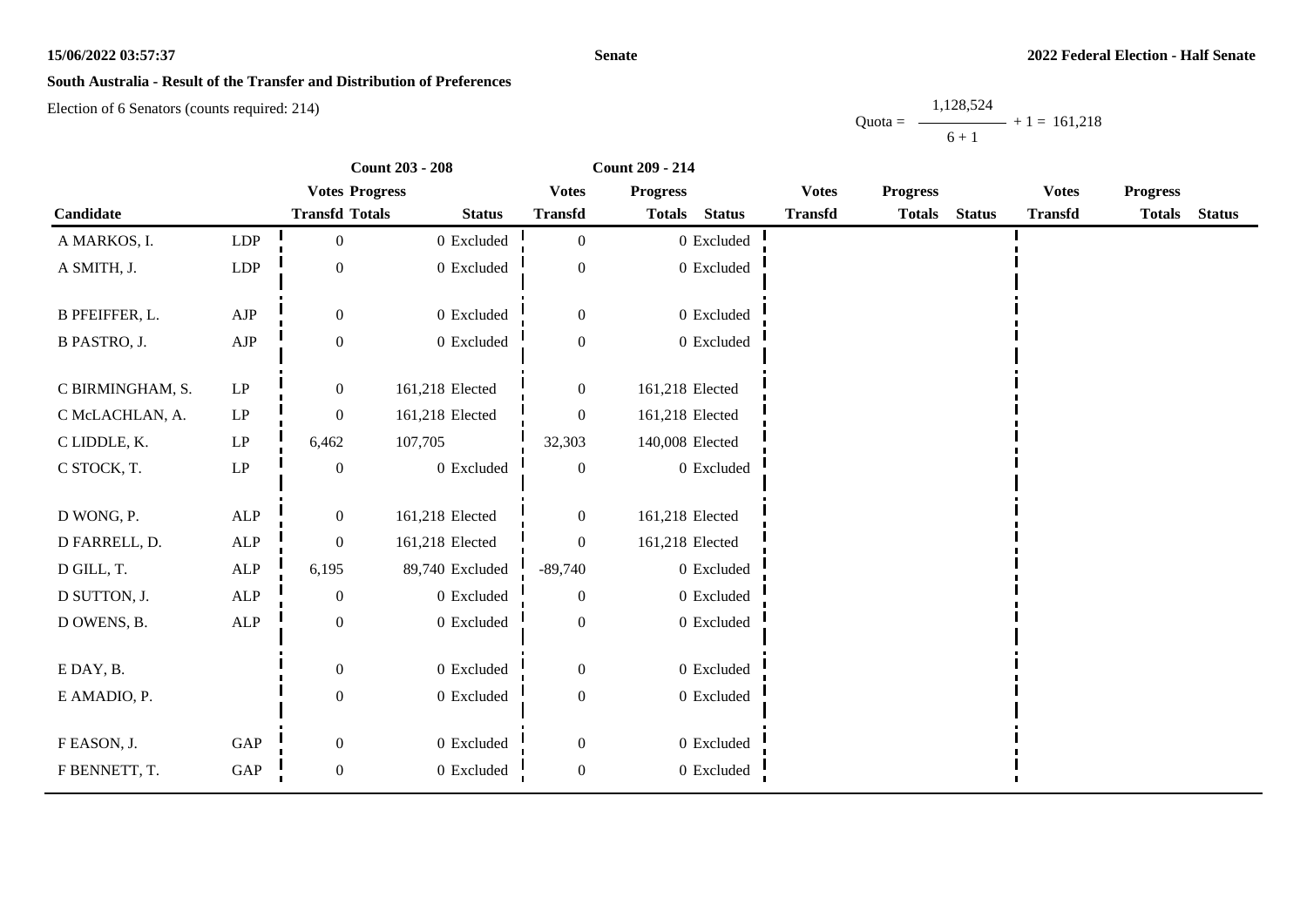1,128,524

# **South Australia - Result of the Transfer and Distribution of Preferences**

| $\mu$ exercise to be the country required. $\mu$ $\mu$ |                                 |                  |              |                  |                | Quota = $-$ |         | $-$ + 1 = 161,218 |
|--------------------------------------------------------|---------------------------------|------------------|--------------|------------------|----------------|-------------|---------|-------------------|
|                                                        |                                 |                  |              |                  |                |             | $6 + 1$ |                   |
|                                                        |                                 |                  |              |                  |                |             |         |                   |
| G BLANDFORD, L.                                        | $\ensuremath{\text{NP}}\xspace$ | 0                | 0 Excluded   | $\theta$         | 0 Excluded     |             |         |                   |
| G BUIJS, D.                                            | $\ensuremath{\text{NP}}\xspace$ | $\overline{0}$   | 0 Excluded   | $\boldsymbol{0}$ | $0$ Excluded   |             |         |                   |
|                                                        |                                 |                  |              |                  |                |             |         |                   |
| H MICHIE, E.                                           | <b>SPP</b>                      | $\theta$         | 0 Excluded   | $\theta$         | 0 Excluded     |             |         |                   |
| H DUXBURY, J.                                          | SPP                             | 0                | 0 Excluded   | $\boldsymbol{0}$ | 0 Excluded     |             |         |                   |
|                                                        |                                 |                  |              |                  |                |             |         |                   |
| I FINNEY, J.                                           | <b>TLOC</b>                     | $\boldsymbol{0}$ | 0 Excluded   | $\mathbf{0}$     | 0 Excluded     |             |         |                   |
| I PARNELL, R.                                          | <b>TLOC</b>                     | $\boldsymbol{0}$ | 0 Excluded   | $\mathbf{0}$     | $0\,$ Excluded |             |         |                   |
| J BYRNE, C.                                            | <b>CYA</b>                      | $\boldsymbol{0}$ | 0 Excluded   | $\mathbf{0}$     | $0$ Excluded   |             |         |                   |
|                                                        |                                 |                  |              |                  |                |             |         |                   |
| J DUFFIELD, N.                                         | <b>CYA</b>                      | $\boldsymbol{0}$ | 0 Excluded   | $\boldsymbol{0}$ | 0 Excluded     |             |         |                   |
| K YAZBEK, R.                                           | $\hbox{AUD}$                    | $\overline{0}$   | 0 Excluded   | $\mathbf{0}$     | 0 Excluded     |             |         |                   |
| K KANCK, S.                                            | $\hbox{AUD}$                    | $\boldsymbol{0}$ | 0 Excluded   | $\boldsymbol{0}$ | 0 Excluded     |             |         |                   |
|                                                        |                                 |                  |              |                  |                |             |         |                   |
| L YARMUHAMMAD, A. DPDA                                 |                                 | 0                | 0 Excluded   | $\boldsymbol{0}$ | $0$ Excluded   |             |         |                   |
| L YARMUHAMMAD, A. DPDA                                 |                                 | 0                | $0$ Excluded | $\boldsymbol{0}$ | $0$ Excluded   |             |         |                   |
|                                                        |                                 |                  |              |                  |                |             |         |                   |
| M KAUR, H.                                             |                                 | $\mathbf{0}$     | 0 Excluded   | $\overline{0}$   | $0\,$ Excluded |             |         |                   |
| M KUMAR, R.                                            |                                 | $\mathbf{0}$     | 0 Excluded   | $\boldsymbol{0}$ | $0$ Excluded   |             |         |                   |
| N WOLFENDALE, D.                                       | <b>SOPA</b>                     | $\overline{0}$   | 0 Excluded   | $\boldsymbol{0}$ | $0$ Excluded   |             |         |                   |
|                                                        |                                 |                  |              |                  |                |             |         |                   |
| N KENNEDY, D.                                          | SOPA                            | $\boldsymbol{0}$ | 0 Excluded   | $\boldsymbol{0}$ | 0 Excluded     |             |         |                   |
|                                                        |                                 |                  |              |                  |                |             |         |                   |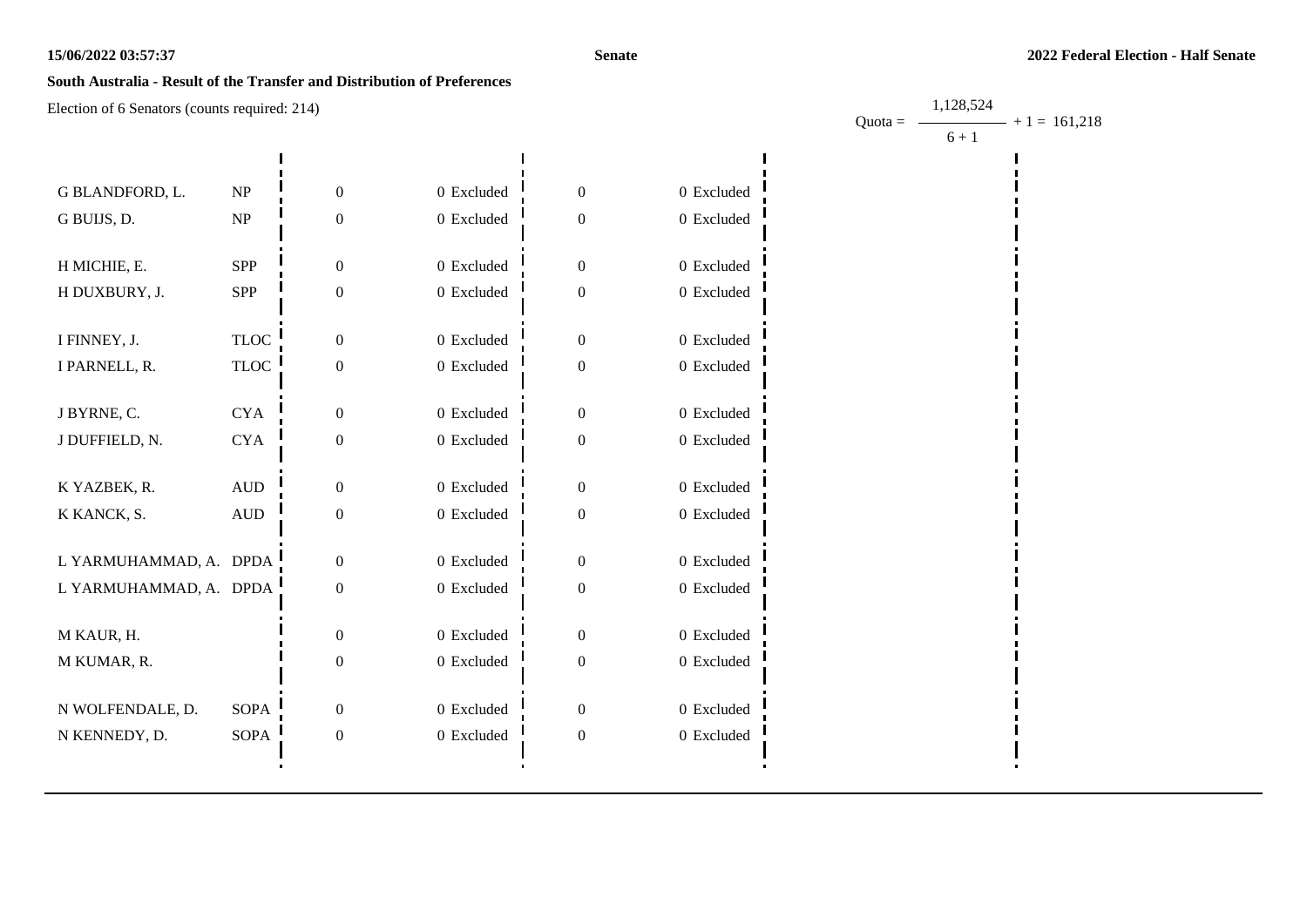#### **Senate**

# **South Australia - Result of the Transfer and Distribution of Preferences**

Election of 6 Senators (counts required: 214)

Quota = 1,128,524  $6 + 1$  $+ 1 = 161,218$ 

|                |               | <b>Count 203 - 208</b> |                 | <b>Count 209 - 214</b> |                 |                |                |                 |               |                |                 |               |
|----------------|---------------|------------------------|-----------------|------------------------|-----------------|----------------|----------------|-----------------|---------------|----------------|-----------------|---------------|
|                |               | <b>Votes Progress</b>  |                 | <b>Votes</b>           | <b>Progress</b> |                | <b>Votes</b>   | <b>Progress</b> |               | <b>Votes</b>   | <b>Progress</b> |               |
| Candidate      |               | <b>Transfd Totals</b>  | <b>Status</b>   | <b>Transfd</b>         | <b>Totals</b>   | <b>Status</b>  | <b>Transfd</b> | <b>Totals</b>   | <b>Status</b> | <b>Transfd</b> | <b>Totals</b>   | <b>Status</b> |
| O XENOPHON, N. |               | $\overline{0}$         | 0 Excluded      | $\overline{0}$         |                 | $0\,$ Excluded |                |                 |               |                |                 |               |
| O GRIFF, S.    |               | $\boldsymbol{0}$       | $0$ Excluded    | $\theta$               |                 | $0$ Excluded   |                |                 |               |                |                 |               |
| P POCOCK, B.   | <b>GRN</b>    | $\mathbf{0}$           | 161,218 Elected | $\boldsymbol{0}$       | 161,218 Elected |                |                |                 |               |                |                 |               |
| P SUMNER, M.   | <b>GRN</b>    | $\boldsymbol{0}$       | $0$ Excluded    | $\boldsymbol{0}$       |                 | $0\,$ Excluded |                |                 |               |                |                 |               |
| P SELWOOD, M.  | ${\rm GRN}$   | $\boldsymbol{0}$       | $0$ Excluded    | $\theta$               |                 | $0\,$ Excluded |                |                 |               |                |                 |               |
| Q CRUISE, R.   | <b>IMO</b>    | $\boldsymbol{0}$       | 0 Excluded      | $\boldsymbol{0}$       |                 | 0 Excluded     |                |                 |               |                |                 |               |
| Q HARLEY, H.   | $\rm{IMO}$    | $\boldsymbol{0}$       | 0 Excluded      | $\theta$               |                 | $0$ Excluded   |                |                 |               |                |                 |               |
| R PATRICK, R.  | <b>RPT</b>    | $\overline{0}$         | 0 Excluded      | $\boldsymbol{0}$       |                 | $0$ Excluded   |                |                 |               |                |                 |               |
| R McMAHON, L.  | <b>RPT</b>    | $\boldsymbol{0}$       | 0 Excluded      | $\Omega$               |                 | $0$ Excluded   |                |                 |               |                |                 |               |
| S GAME, J.     | $\mathbf{ON}$ | 29,060                 | 97,755          | 9,917                  | 107,672         |                |                |                 |               |                |                 |               |
| S WATCHMAN, A. | ON            | $\boldsymbol{0}$       | 0 Excluded      | $\mathbf{0}$           |                 | 0 Excluded     |                |                 |               |                |                 |               |
| T GREEN, T.    | ${\rm HMP}$   | $\overline{0}$         | 0 Excluded      | $\boldsymbol{0}$       |                 | $0$ Excluded   |                |                 |               |                |                 |               |
| T ADAMS, A.    | HMP           | $\boldsymbol{0}$       | 0 Excluded      | $\boldsymbol{0}$       |                 | 0 Excluded     |                |                 |               |                |                 |               |
| U ARBON, M.    | UAPP          | $-50,059$              | 0 Excluded      | $\mathbf{0}$           |                 | 0 Excluded     |                |                 |               |                |                 |               |
| U SCHILD, C.   | UAPP          | $\boldsymbol{0}$       | 0 Excluded      | $\boldsymbol{0}$       |                 | $0$ Excluded   |                |                 |               |                |                 |               |
|                |               |                        |                 |                        |                 |                |                |                 |               |                |                 |               |